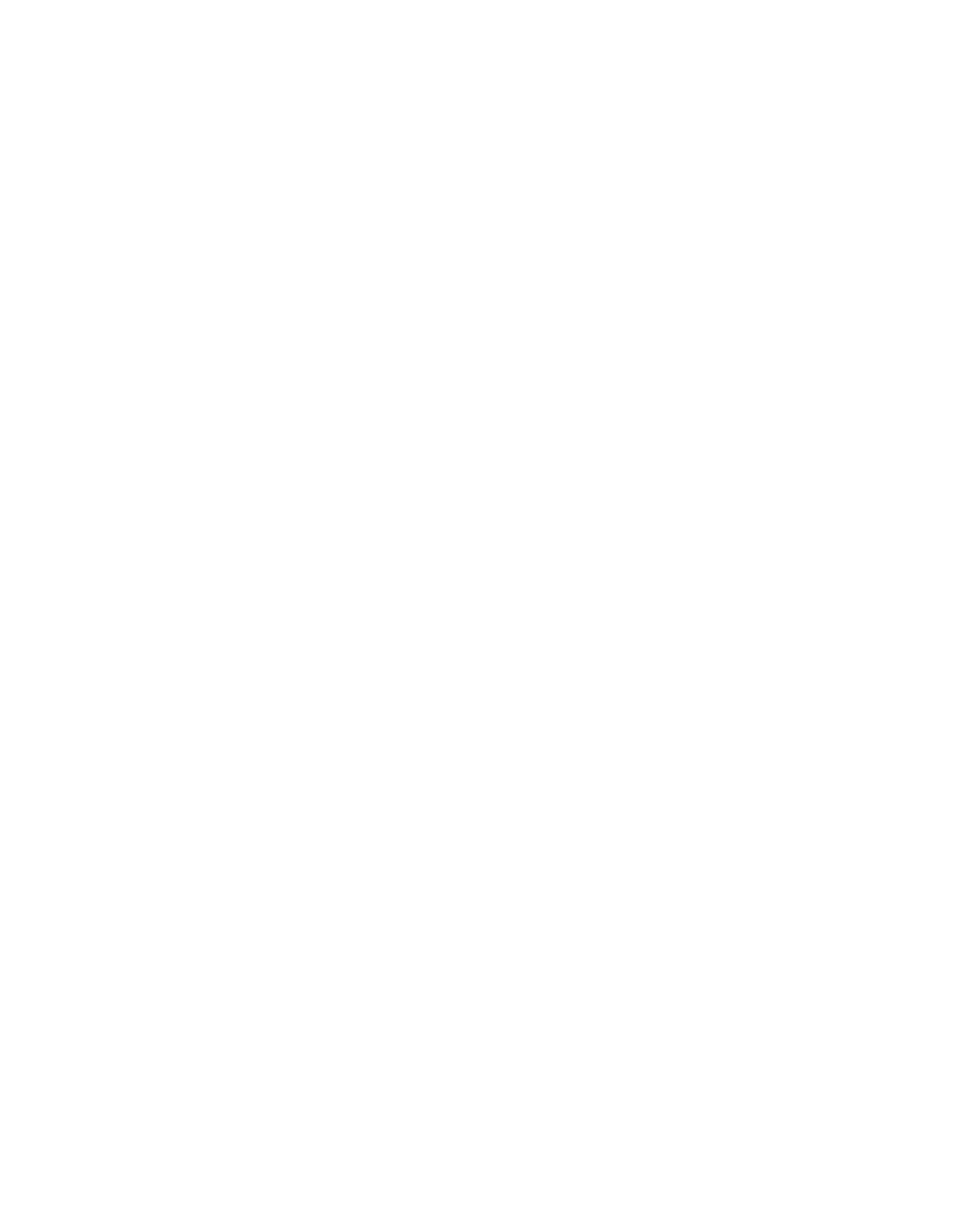# **TABLE OF CONTENTS**

| Protection and Advocacy for Beneficiaries of Social Security (PABSS) 9 |  |
|------------------------------------------------------------------------|--|
|                                                                        |  |
|                                                                        |  |
|                                                                        |  |
|                                                                        |  |
|                                                                        |  |
|                                                                        |  |
|                                                                        |  |
|                                                                        |  |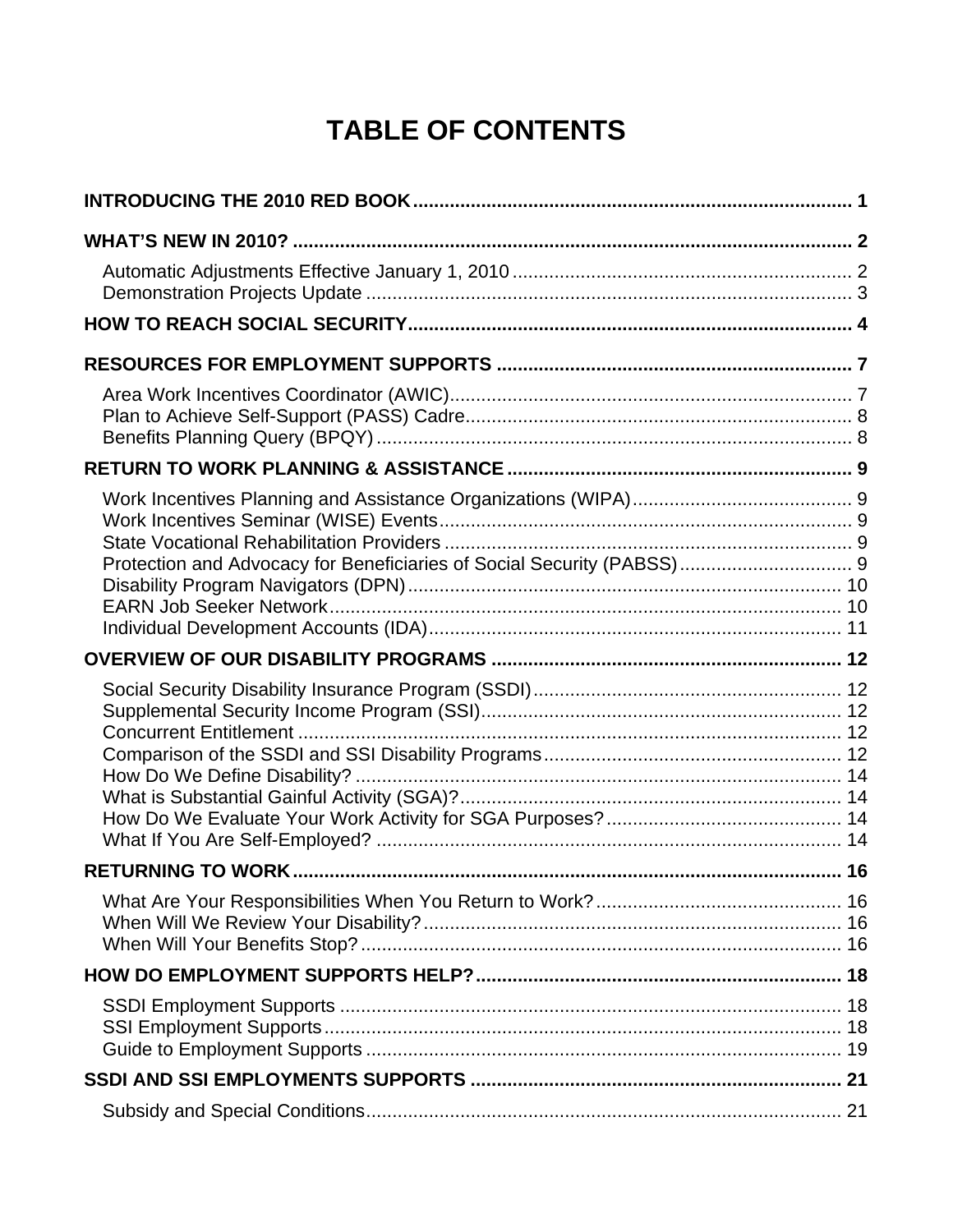| Continued Payment under Vocational Rehabilitation or Similar Program (Section 301)  27 |  |
|----------------------------------------------------------------------------------------|--|
|                                                                                        |  |
|                                                                                        |  |
|                                                                                        |  |
| Special Benefits If You Are Eligible Under 1619 and Enter a Medical Facility  42       |  |
| ADDITIONAL HELP WITH HEALTH CARE FOR PERSONS WITH DISABILITIES 50                      |  |
|                                                                                        |  |
| EXAMPLE OF CONCURRENT BENEFITS WITH EMPLOYMENT SUPPORTS  51                            |  |
|                                                                                        |  |
|                                                                                        |  |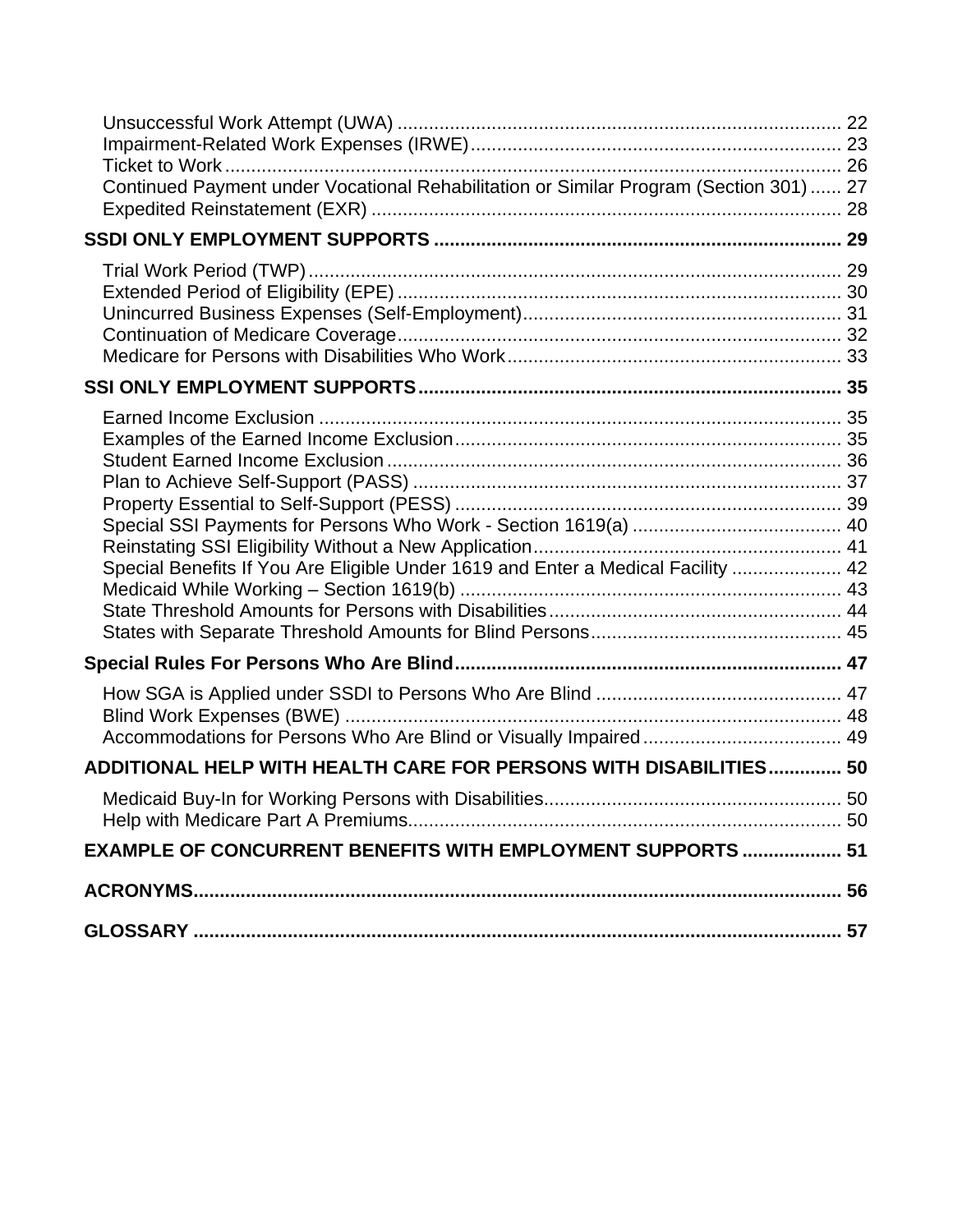# <span id="page-4-0"></span>**INTRODUCING THE 2010 RED BOOK**

# **Purpose of the Red Book**

One of the Social Security Administration's (SSA) highest priorities is to support the efforts of disabled beneficiaries who want to work by developing policies and services to help them reach their employment goal. The Social Security Disability Insurance (SSDI) and Supplemental Security Income (SSI) programs include a number of employment support provisions commonly referred to as work incentives.

The Red Book is a general reference tool designed to provide a working knowledge of these provisions. The Red Book is written primarily for educators, advocates, rehabilitation professionals, and counselors who serve persons with disabilities. We also expect that applicants and beneficiaries will use it as a self-help guide.

The Red Book contains a general description of our disability-related policies. For information specific to your situation regarding eligibility or benefits, you may need to contact us. You will find contact information on *page 4***.**

The Red Book, including the Spanish language version, is available online at: *[www.socialsecurity.gov/redbook](http://www.socialsecurity.gov/redbook)***.**

# **Purpose of Employment Supports**

Congress intended the employment support provisions to provide you with the assistance you need to move from benefit dependency to independence. Employment supports help you to enter, re-enter, or stay in the workforce by protecting your eligibility for cash payments and/or health care until you achieve this goal.

## **Disclaimer**

Different rules apply to benefits based on retirement or age. We cover those rules in other publications. Most SSA publications and other public information materials are available at our Internet site, *Social Security Online*, located at *[www.socialsecurity.gov](http://www.socialsecurity.gov/)***.**

# **"Plain Language"**

We tried to keep the Red Book clear and brief. We followed "Plain Language" guidelines. We generally use "we," "us," and "our" to refer collectively to the Social Security Administration (SSA), the Social Security Act, our regulations, and operating instructions. We use "you" and "your" to refer to the person who is claiming benefits based on disability.

# **Previous Editions**

This 2010 edition replaces all previous editions.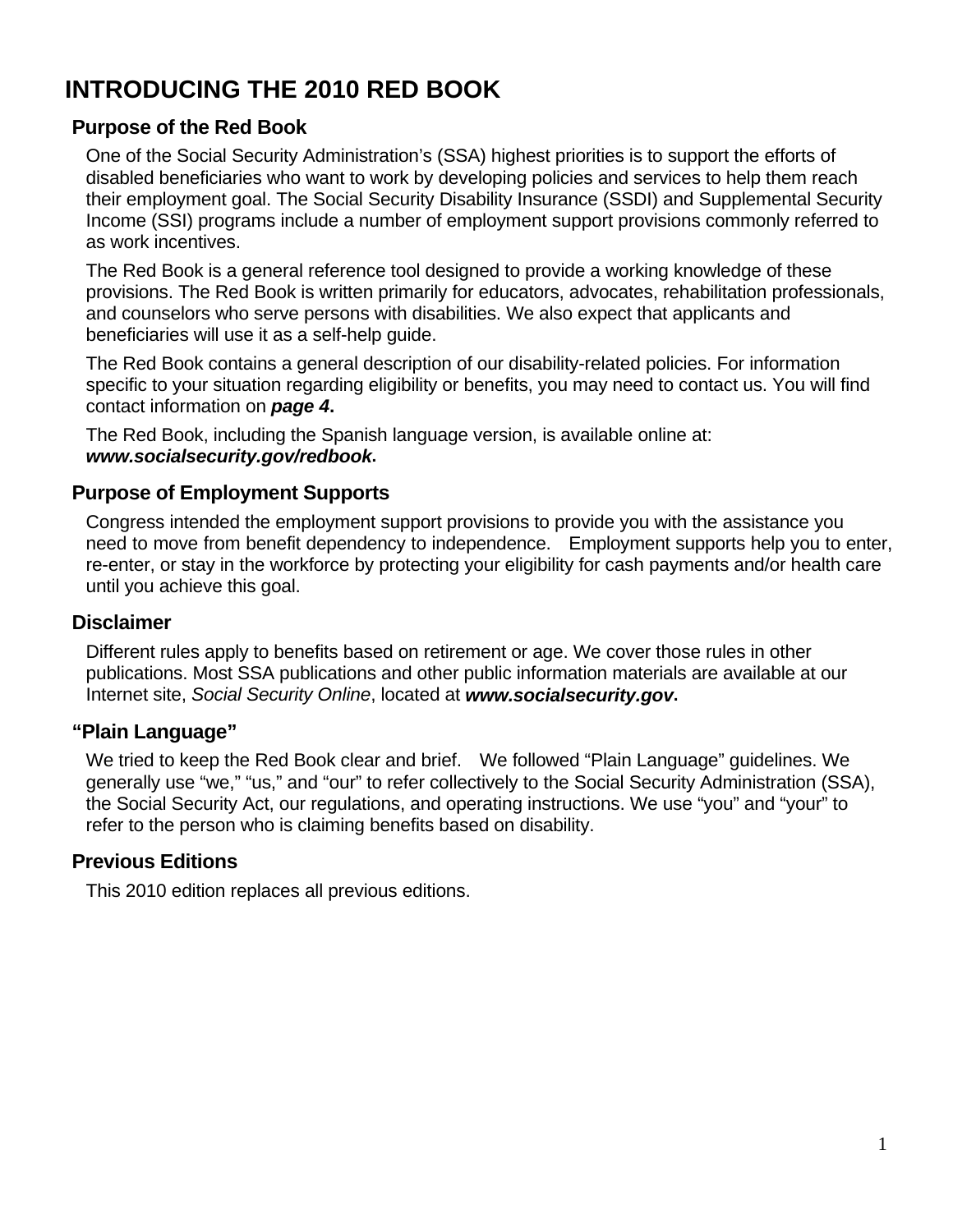# <span id="page-5-0"></span>**WHAT'S NEW IN 2010?**

# **Automatic Adjustments Effective January 1, 2010**

## **Substantial Gainful Activity (SGA)**

For persons with disabilities other than blindness, we increased the earnings that indicate SGA from \$980 to \$1000 per month in 2010.

For persons who are blind, the amount of earnings that indicate SGA remains at \$1,640 per month in 2010. Details on SGA are on *page 14***.**

### **Trial Work Period (TWP) Months**

We increased the amount of earnings that we use to determine if a month counts as a TWP month from \$700 to **\$720 per month in 2010**. Details on the TWP are on *page 29***.**

### **Federal Benefit Rate (FBR)**

For 2010 the SSI Federal Benefit Rates remains \$674 per month for an eligible individual and \$1,011 per month for an eligible couple.

### **Student Earned-Income Exclusion (SEIE)**

For 2010, the amount of earnings that will have no effect on eligibility or benefits for SSI beneficiaries who are students remains **\$6,600 a year**. The amount of earnings that we can exclude each month, until we have excluded the maximum for the year, remains **\$1,640 a month.**

Details on the SEIE are on *page 36***.**

### **Medicare Part A Hospital Insurance**

For 2010, the monthly Medicare Part A Hospital Insurance Base Premium is **\$461.00,** and the 45% reduced premium is **\$254.00.** 

### **Medicare Part B Supplemental Medical Insurance**

For 2010, the Part B Supplemental Medical Insurance monthly base premium is **\$110.50.** Details on **Medicare for Persons with Disabilities Who Work** are on *page 33***.**

#### **Medicaid While Working**

For 2010, we increased **the Medicaid While Working State Threshold Amounts** for persons with disabilities. We use yearly state threshold amounts to decide if earnings are high enough to replace SSI and Medicaid benefits. The 2010 amounts for each state are listed on *page 44.*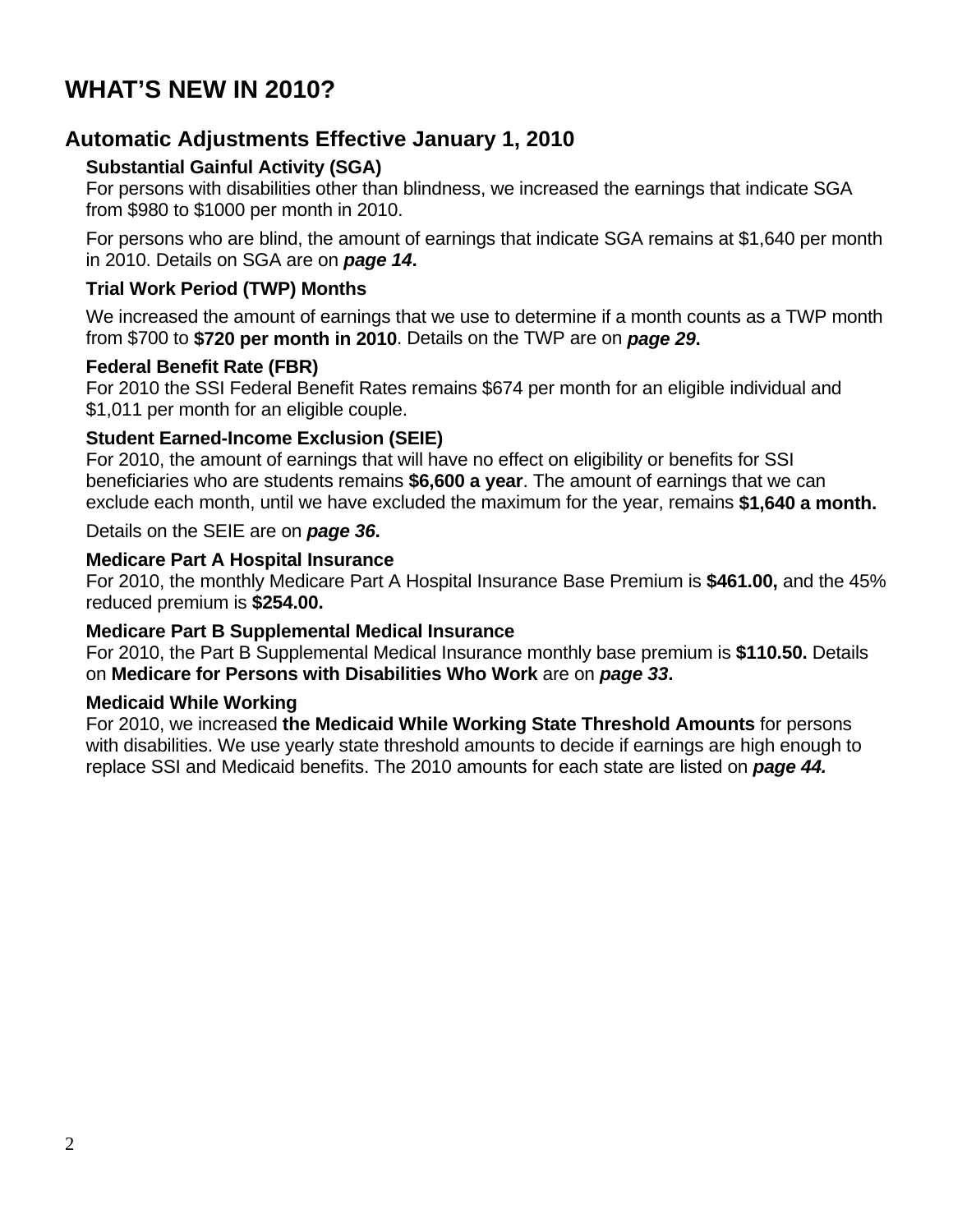# <span id="page-6-0"></span>**Demonstration Projects Update**

SSA conducts numerous research and demonstration projects to study ways to improve services to our current and future beneficiaries. These projects can lead to ways to better serve persons with disabilities, as well as potentially changing program rules to allow for better coordination among other federal and state programs.

# **Accelerated Benefits**

The Accelerated Benefits Demonstration project will provide immediate health benefits and employment supports to certain newly-entitled Social Security Disability (SSDI) beneficiaries. Under current law, most SSDI beneficiaries must wait 24 months after cash benefits begin before they become eligible for Medicare. So many beneficiaries have no health insurance and limited access to medical care during a period of time when access to those resources might help improve their medical condition. By accelerating benefits and receiving treatment earlier, beneficiaries may improve their ability to remain at work or the probability of returning to work. Phase I of the project began in October 2007 in New York, Phoenix, Minneapolis and Houston. Participation has now expanded to more than 50 locations nationwide.

# **Benefit Offset National Demonstration (BOND)**

The BOND project (also known as the \$1 for \$2 Benefit Offset) will test the effects of allowing SSDI beneficiaries to work without total loss of benefits. Participants in this project will have their monthly benefits reduced one dollar for every two dollars of earnings above a specified level. In August 2005, SSA initiated a pilot in Connecticut, Utah, Wisconsin and Vermont. Information gained from the four-state project emphasizes the importance of automating benefit payments and will help guide the national demonstration project. Participant enrollment is scheduled to begin in 2010.

# **Mental Health Treatment Study**

The Mental Health Treatment Study will test the impact of increasing access to medical treatment and employment supports for SSDI beneficiaries with a primary diagnosis of schizophrenia or affective disorder. The primary outcomes for the study focus on medical recovery, functioning, and, ultimately, a return to employment. The project will provide outpatient treatment and/or employment services. Enrollment of participants started in October 2006 and a final report is anticipated in February 2011.

# **Youth Transition Demonstration (YTD)**

The Youth Transition demonstration project was designed to further the President's New Freedom Initiative goal of increasing employment of persons with disabilities. The YTD focuses on youths ages 14-25 who receive SSI, SSDI, or childhood disability benefits, or who are at heightened risk of becoming eligible for such benefits. Currently there are seven states where the project is being funded by SSA: California, Colorado, Florida, Maryland, Mississippi, New York, and West Virginia. The project has developed service delivery systems and partnerships with federal, state, and local entities to assist youth with disabilities to successfully transition from school, which may include post-secondary education, to employment and economic self-sufficiency.

# **Current Events**

To keep up with the latest developments and get information about local contacts, visit our Internet website at: *[www.socialsecurity.gov/disabilityresearch](http://www.socialsecurity.gov/disabilityresearch)*. This site provides information on major activities such as our demonstration projects as well as work incentive policies and other relevant resources. You can also sign up to get e-mail notices when updates are posted.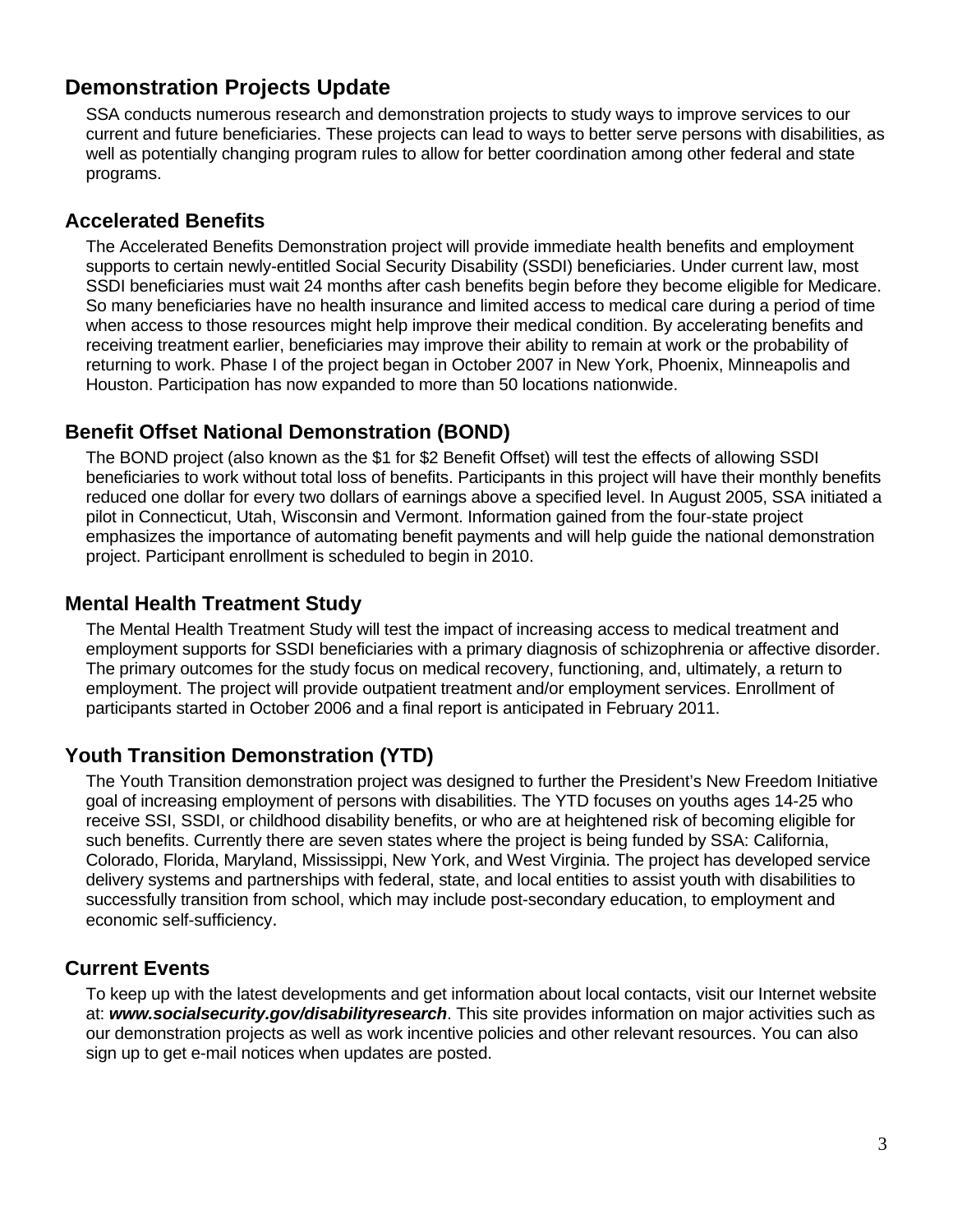# <span id="page-7-0"></span>**HOW TO REACH SOCIAL SECURITY**

### **Internet Access**

Our Internet site, *Social Security Online,* is located at *[www.socialsecurity.gov](http://www.socialsecurity.gov/)*. Most SSA publications and other public information materials are available at this site.

Links that may be of interest to the community serving persons with disabilities:

*[www.socialsecurity.gov/disability](http://www.socialsecurity.gov/disability)—*This site provides comprehensive information on our disability benefits programs.

*[www.socialsecurity.gov/work](http://www.socialsecurity.gov/work)* —This site provides information on our Ticket to Work program. It also lists the Work Incentive Planning and Assistance and Protection and Advocacy groups (see *page 9*).

### **By Telephone**

Call our toll-free number, **1-800-772-1213**, between 7 a.m. and 7 p.m., Monday through Friday. If you have a touch-tone telephone, recorded information and services are available 24 hours a day, including weekends and holidays.

If you are hearing impaired, call our toll-free TTY/TDD number 1-800-325-0778 between 7 a.m. and 7 p.m., Monday through Friday.

### **Find Your Local Office**

If you have a problem or question, you should first try our toll-free telephone number. Our telephone representatives will either help you or put you in contact with your local office, if needed. Many local telephone directories list local offices under "Social Security".

If you have Internet access, you can find your local office by going to the Social Security Office Locator on our website, *Social Security Online*, at *[www.socialsecurity.gov/locator](http://www.socialsecurity.gov/locator)*. Enter your postal ZIP code to get the address, telephone number, and directions to your local office.

#### **By Mail**

If you have been unable to resolve a problem *after* calling our toll-free telephone number or *after* contacting your local office, you may write to the Office of Public Inquiries:

Social Security Administration Office of Public Inquiries 6401 Security Blvd. Baltimore, MD 21235-6401

#### **Request copies of the Red Book or other SSA Publications**

If you want copies of our public information materials (including the Red Book), you may fax 410-965-2037, or mail your request to:

Office of Supply & Warehouse Management Social Security Administration 239 Supply Building 6301 Security Boulevard Baltimore, MD 21235-6301

Shipments will not be made to Post Office boxes.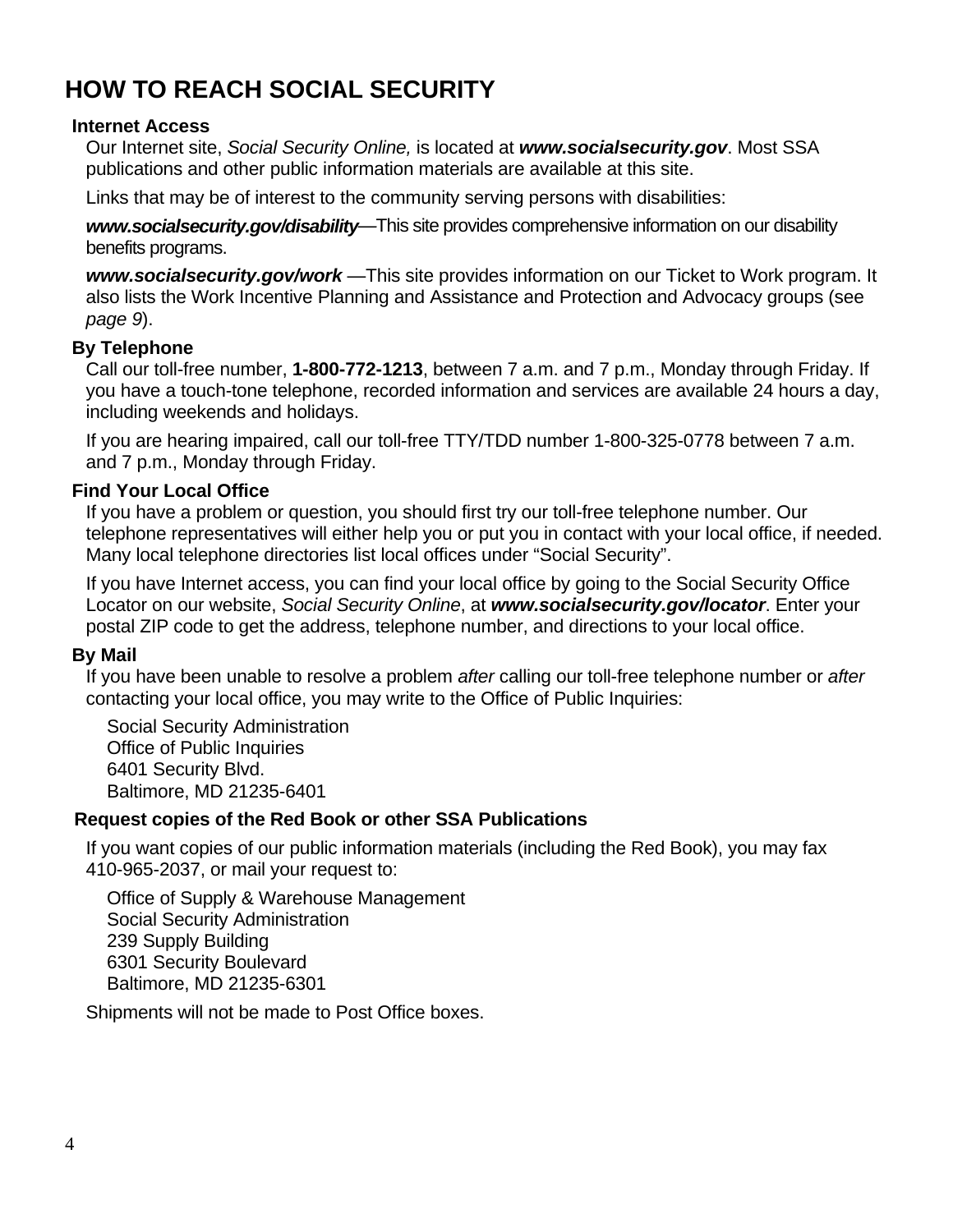#### **Send Comments or Suggestions about the Red Book**

Mail your comments to:

Social Security Administration Office of Program Development and Research Attention: Red Book Editor P.O. Box 17778 Baltimore, MD 21235-7778

or fax your comments to: 410-597-0825, Attention: Red Book Editor

or email: *[red.book.editor@ssa.gov](mailto:red.book.editor@ssa.gov)*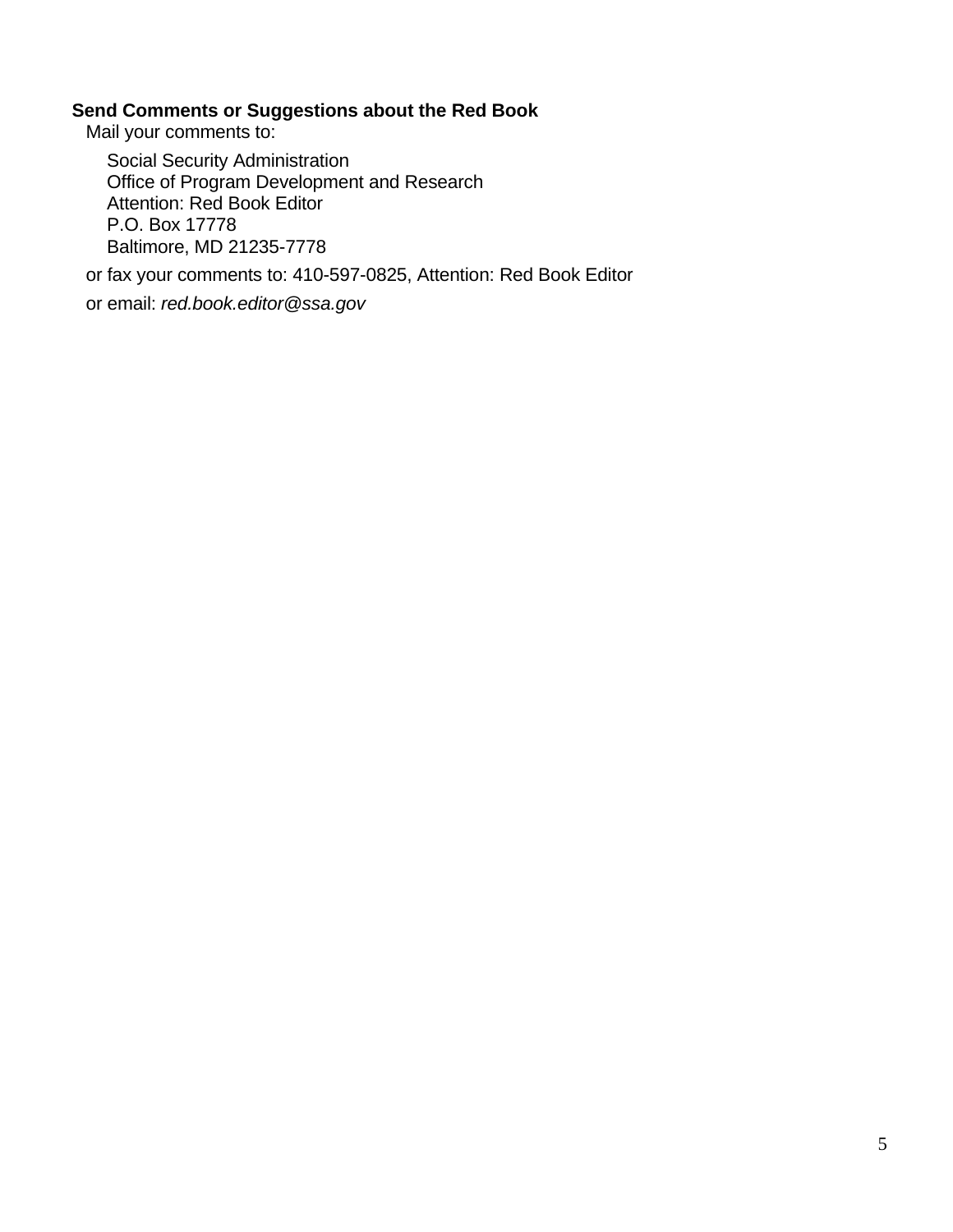# **Addresses of SSA Regional Offices**

### **Boston (Region 1)**

SSA Regional Office Attn: Center for Disability John F. Kennedy Federal Office Bldg. Room 1900 Boston, MA 02203

### **New York (Region 2)**

SSA Regional Office Attn: Center for Disability Jacob Javits Federal Office Bldg. 26 Federal Plaza, Room 40-120 New York, NY 10278-0035

#### **Philadelphia (Region 3)**

SSA Regional Office Attn: Center for Disability P.O. Box 8788 Philadelphia, PA 19101

*Physical Location:*  300 Spring Garden Street, 7<sup>th</sup> Floor Philadelphia, PA 19123

### **Atlanta (Region 4**)

SSA Regional Office Attn: Center for Disability 61 Forsyth St., SW Suite 23T29 Atlanta, GA 30303-8907

#### **Chicago (Region 5)**

SSA Regional Office Attn: Center for Disability P.O. Box 8280 Chicago, Illinois 60680-8280

*Physical Location:*  600 W Madison, 10<sup>th</sup> Floor Chicago, IL 60661

#### **Dallas (Region 6)**

SSA Regional Office Attn: Center for Disability 1301 Young St. Suite 670 Dallas, TX 75202-5433

### **Kansas City (Region 7)**

SSA Regional Office Attn: Center for Disability Room N 1046, Federal Office Bldg. 601 East 12th Street Kansas City, MO 64106

#### **Denver (Region 8)**

SSA Regional Office Attn: Center for Disability Federal Office Bldg. 1961 Stout Street Room 1054 Denver, CO 80294-3538

#### **San Francisco (Region 9)**

SSA Regional Office Attn: Center for Disability P.O. Box 4207 Richmond, California 94804

*Physical Location:*  Frank Hagel Federal Bldg. 6<sup>th</sup> Floor 1221 Nevin Ave. Richmond, CA 94801

#### **Seattle (Region 10)**

SSA Regional Office Attn: Center for Disability M/S 351A – Suite 2900 701 Fifth Avenue Seattle, WA 98104-7075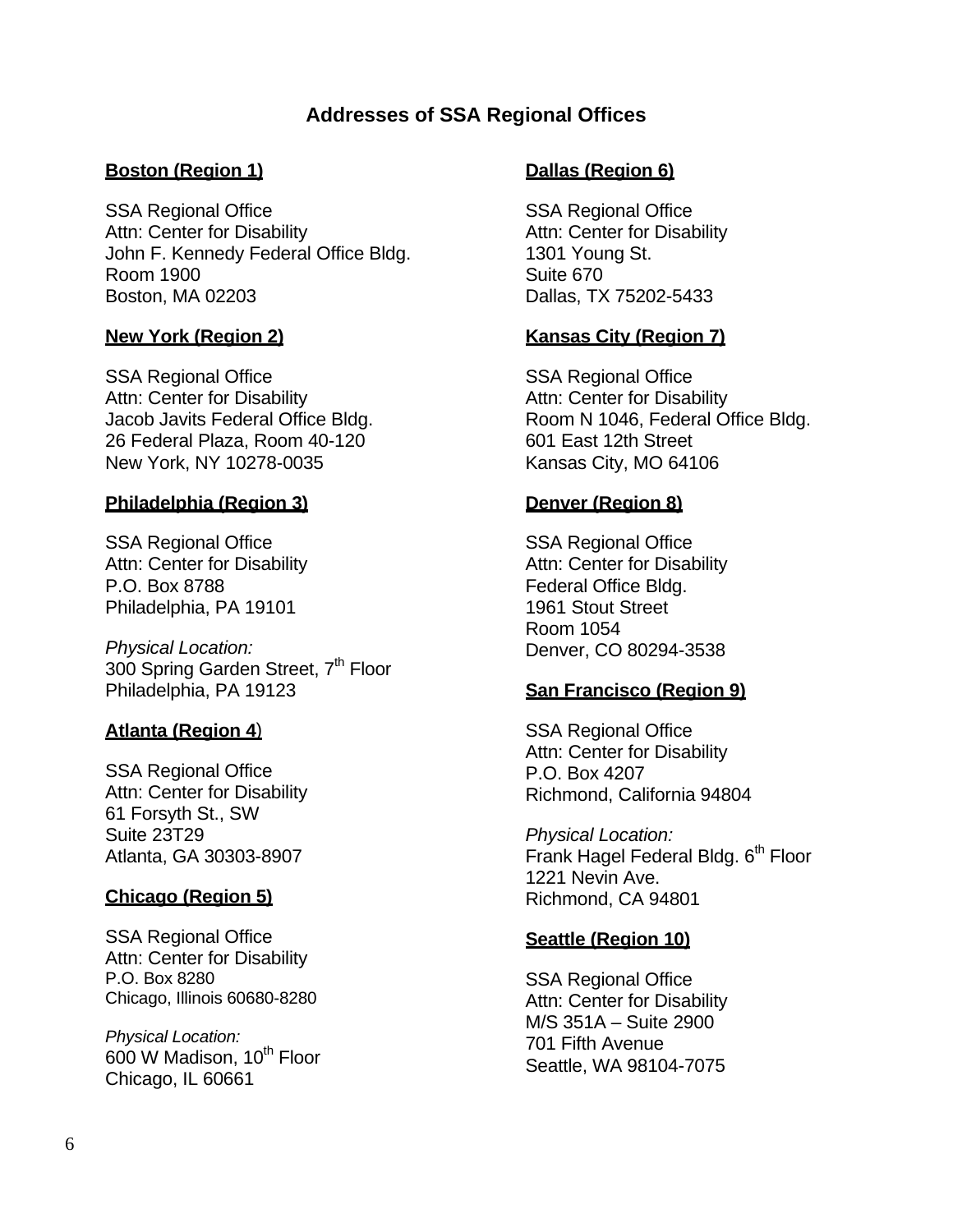# <span id="page-10-0"></span>**RESOURCES FOR EMPLOYMENT SUPPORTS**

You may obtain information about SSA's employment support provisions at any of our SSA field offices around the country. You may also call us toll free at **1-800-772-1213**, from 7 a.m. to 7 p.m., Monday through Friday.

# *Area Work Incentives Coordinator (AWIC)*

### **AWICs are experienced employment support experts who:**

- **·** Coordinate and/or conduct public outreach on work incentives in their local areas;
- **·** Provide and/or coordinate and oversee training on SSA's employment support programs for all personnel at local Social Security offices;
- **·** Handle sensitive or high profile disability work-issue cases, if necessary; and
- **·** Monitor the disability work-issue workloads in their respective areas.

#### **Information on how to contact your local AWIC is available at the following Internet sites:**

**Atlanta Region** (Alabama, Florida, Georgia, Kentucky, Mississippi, North Carolina, South Carolina, Tennessee) *[www.socialsecurity.gov/atlanta/southeast/awic/index.htm](http://www.ssa.gov/atlanta/southeast/awic/index.htm)*

**Boston Region** (Connecticut, Maine, Massachusetts, New Hampshire, Rhode Island, Vermont) *[www.socialsecurity.gov/boston/Awic.htm](http://www.ssa.gov/boston/Awic.htm)*

**Chicago Region** (Illinois, Indiana, Michigan, Minnesota, Ohio, Wisconsin) *[www.socialsecurity.gov/chicago/awic.htm](http://www.ssa.gov/chicago/awic.htm)*

**Dallas Region** (Arkansas, Louisiana, New Mexico, Oklahoma, Texas) *[www.socialsecurity.gov/dallas/dalawic.htm](http://www.ssa.gov/dallas/dalawic.htm)*

**Denver Region** (Colorado, Montana, North Dakota, South Dakota, Utah, Wyoming) *[www.socialsecurity.gov/denver/work.htm](http://www.ssa.gov/denver/work.htm)*

**Kansas City Region** (Iowa, Kansas, Nebraska, Missouri) *[www.socialsecurity.gov/kc/work\\_incentives.htm](http://www.ssa.gov/kc/work_incentives.htm)*

**New York Region** (New Jersey, New York, Puerto Rico, Virgin Islands) *[www.socialsecurity.gov/ny/win-coordinators.htm](http://www.ssa.gov/ny/win-coordinators.htm)* 

**Philadelphia Region** (Delaware, District of Columbia, Maryland, Pennsylvania, Virginia, West Virginia) *[www.socialsecurity.gov/phila/awics.htm](http://www.ssa.gov/phila/awics.htm)* 

**San Francisco Region** (Arizona, California, Hawaii, Nevada, American Samoa, Guam, Saipan) *[www.socialsecurity.gov/sf/awic.htm](http://www.ssa.gov/sf/awic.htm)* 

**Seattle Region** (Alaska, Idaho, Oregon, Washington) *[www.socialsecurity.gov/seattle/awic.htm](http://www.ssa.gov/sf/awic.htm)*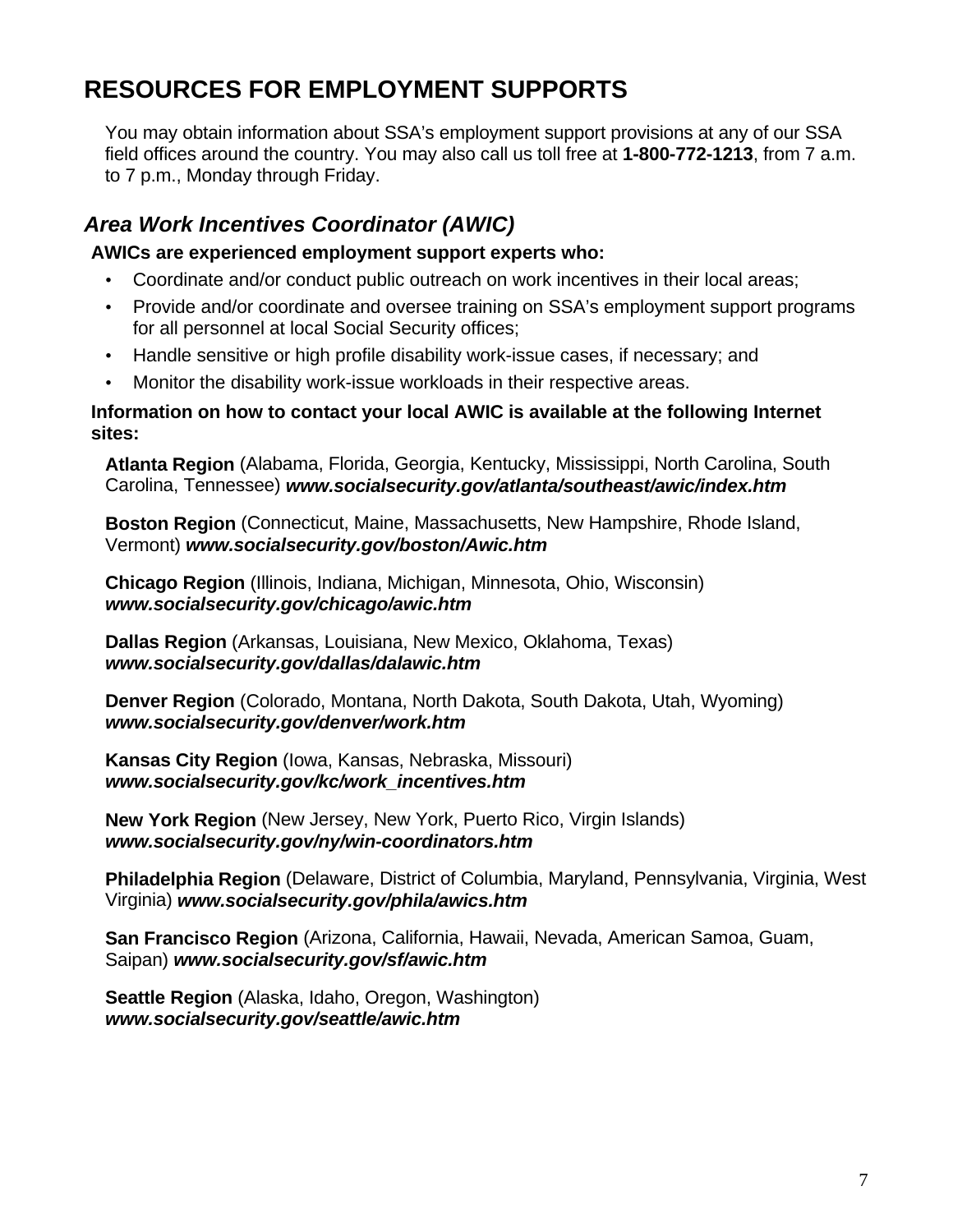# <span id="page-11-0"></span>**Plan to Achieve Self-Support (PASS) Cadre**

SSA has specially-trained employees that work with the PASS program. PASS is an SSI work incentive that allows a person with a disability to set aside otherwise countable income and/or resources for a specific period of time in order to achieve a work goal. Persons who receive SSDI benefits and can qualify for SSI may also have a PASS. When a written proposal is submitted to a PASS Specialist, they will review it to:

- **·** Make sure the work goal is reasonable;
- **·** Make sure that items and services listed on the PASS application are needed to reach the work goal;
- **·** Make sure the expenses are reasonably priced; and
- **·** Work with the applicant to make needed changes.

More information about PASS is provided on *page 37*.

The following Internet site provides a map that you can use to locate the PASS Cadre for your area. *[www.socialsecurity.gov/disabilityresearch/wi/passcadre.htm](http://www.socialsecurity.gov/disabilityresearch/wi/passcadre.htm)*

# **Benefits Planning Query (BPQY)**

Analysis of a person's disability and work status is the first step in planning a successful return to work initiative. A BPQY provides information about a beneficiary's disability cash benefits, health insurance, scheduled continuing disability reviews, representative payee, and work history, as stored in SSA's electronic records. It is an important planning tool for an AWIC, PASS Specialist, benefits counselor, or other person who may be developing customized services for a disability beneficiary who wants to start working or stay on the job.

We provide BPQYs to beneficiaries, their representative payees and their authorized representatives of record upon request. Beneficiaries can request a BPQY by contacting their local SSA office or by calling SSA's toll free number, **1-800-772-1213** between 7 a.m. and 7 p.m., Monday through Friday. People who are deaf or hard-of-hearing may call our toll-free TTY/TDD number, **1-800-325-0778**, between 7 a.m. and 7 p.m. Monday through Friday.

If someone other than the beneficiary, representative payee, or authorized representative (a benefits counselor, for example) wishes to receive a BPQY, they must submit two forms *SSA-3288* (Consent for Release of Information) that have been signed by the beneficiary: one to authorize the release of Social Security records and the other to authorize the release of Internal Revenue Service earnings records. Both releases must contain the beneficiary's Social Security Number or the Claim Number of the person under whose work record the benefits are paid.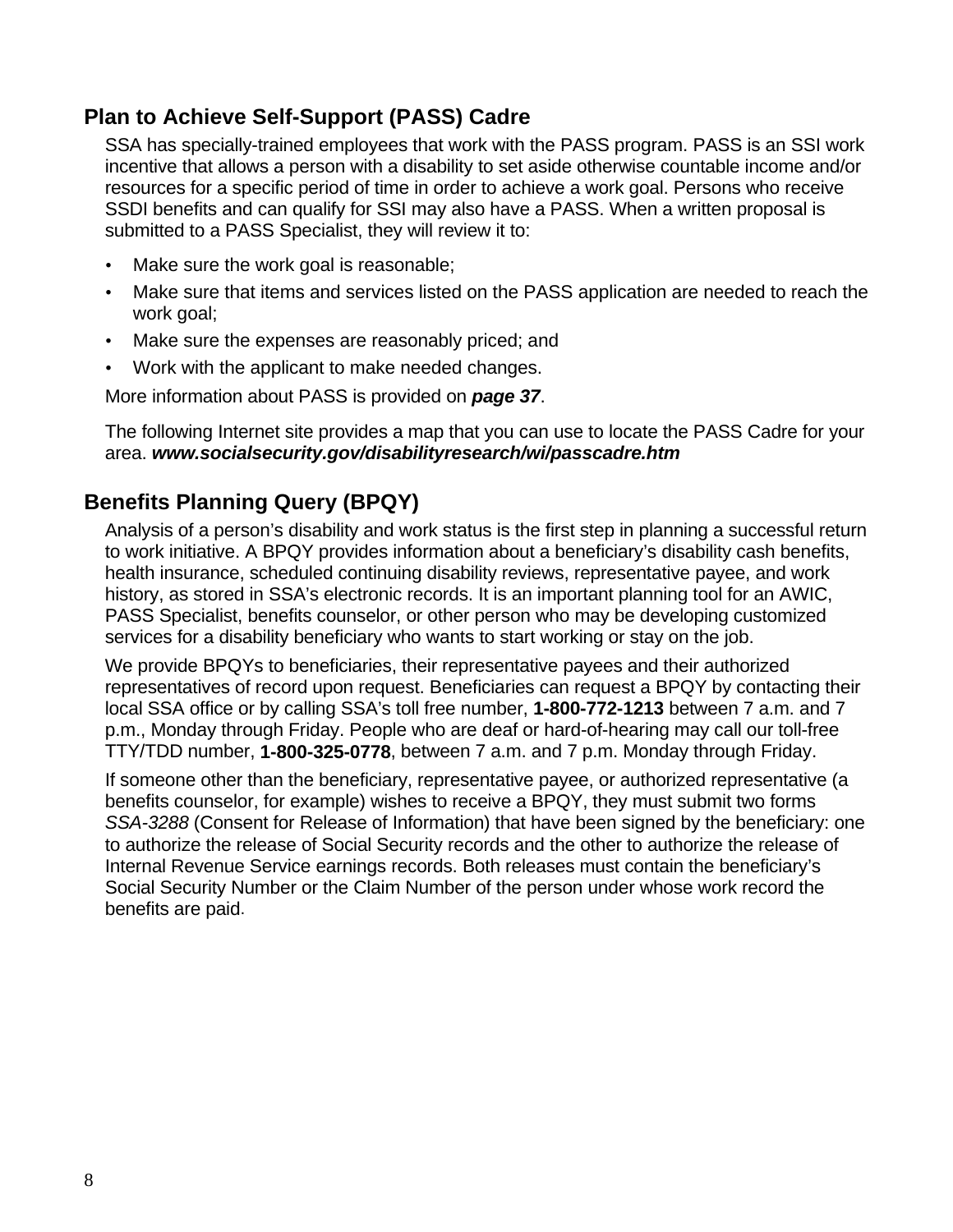# <span id="page-12-0"></span>**RETURN TO WORK PLANNING & ASSISTANCE**

# **Work Incentives Planning and Assistance Organizations (WIPA)**

WIPA projects are community-based organizations that receive grants from SSA to provide all Social Security and SSI disability beneficiaries (including transition-to-work aged youth) with free access to work incentives planning and assistance. Each WIPA project has counselors called Community Work Incentives Coordinators (CWIC) who:

- **·** Provide work incentives planning and assistance to our beneficiaries with disabilities;
- **·** Conduct outreach efforts to those beneficiaries (and their families) who are potentially eligible to participate in Federal or state employment support programs; and
- **·** Work in cooperation with Federal, state, private agencies and nonprofit organizations that serve beneficiaries with disabilities.

If you are one of the many SSDI or SSI disability beneficiaries who want to work, a WIPA project can help you understand the employment supports that are available to you and enable you to make informed choices about work.

WIPA services are available in every state, the District of Columbia, and the US Territories of American Samoa, Guam, the Northern Mariana Islands, Puerto Rico, and the Virgin Islands. If you want to locate the WIPA organization nearest you, please call **1-866-968-7842** or **1-866-833-2967** (TTY/TDD) for the hearing-impaired. You can also find contact information in our service provider directory on our website at: *[www.socialsecurity.gov/work](http://www.socialsecurity.gov/work)*.

# **Work Incentives Seminar (WISE) Events**

During the year, SSA-sponsored WISE events will take place throughout the country to provide you with the knowledge necessary to either assign your Ticket to Work (see *page 26*) or pursue other work incentives. These seminars will give you the opportunity to meet representatives of organizations who can assist you by providing free information and assistance to help you go to work for the first time, return to work, or reach other employment goals. You can learn more about WISE events on our website at **<http://www.cessi.net/WISE/>***.* 

# **State Vocational Rehabilitation Providers**

State Vocational Rehabilitation agencies furnish a wide variety of services to help people with disabilities return to work. These services are designed to provide you with the training or other services that are needed to return to work, to enter a new line of work, or to enter the workforce for the first time. You can also find a list of state Vocational Rehabilitation agencies in our service provider directory on our website at

*[www.socialsecurity.gov/work/receivingbenefits.html](http://www.socialsecurity.gov/work/receivingbenefits.html).*

# **Protection and Advocacy for Beneficiaries of Social Security (PABSS)**

In every state and U.S. Territory, there is an agency that protects the rights of persons with disabilities. This Protection and Advocacy System also administers the SSA-funded Protection and Advocacy for Beneficiaries of Social Security (PABSS) program. Each PABSS agency can:

**·** Investigate any complaint you have against an employment network or other service provider that is helping you return to work;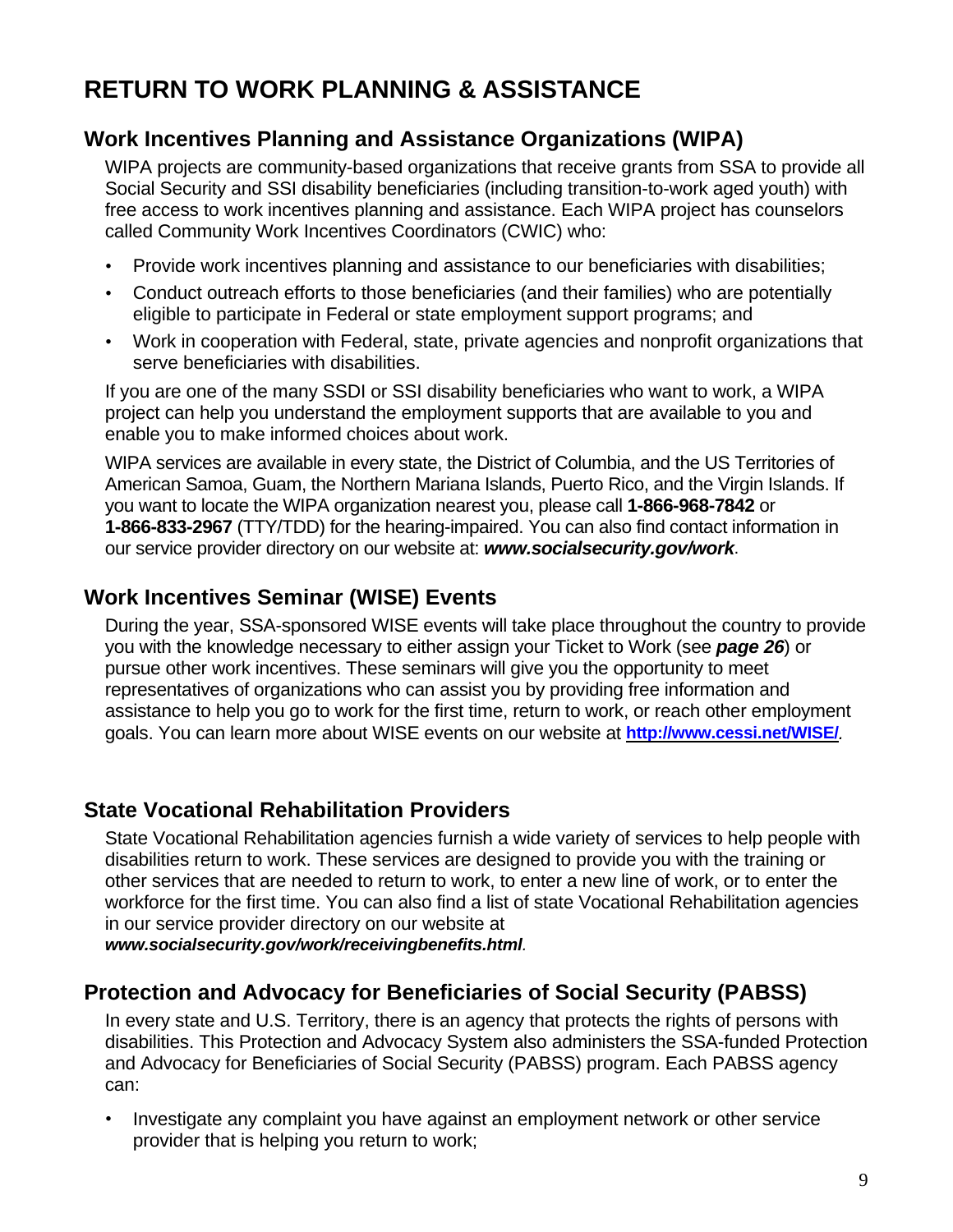- <span id="page-13-0"></span>**·** Give you information and advice about vocational rehabilitation and employment services;
- **·** Tell you about SSA's work incentives that will help you return to work;
- **·** Provide consultation and legal representation to protect your rights in the effort to secure or regain employment; and
- **·** Help you with problems concerning your individual work plan under the Ticket to Work program.

These services are free to persons receiving SSDI or SSI benefits based on disability or blindness. If you want to locate the PABSS agency nearest you, please call **1-866-968-7842** or **1-866-833-2967** (TTY/TDD) for the deaf and hearing impaired. You can also find contact information in our service provider directory at:

*[www.socialsecurity.gov/work](http://www.socialsecurity.gov/work).*

# **Disability Program Navigators (DPN)**

The Disability Program Navigator (DPN) Initiative was initially funded in 2003 to expand the capacity of the One-stop Career Center system to serve customers with disabilities by providing accessible, seamless, and integrated services. There are now over 420 Navigators in 42 states, DC, Guam, Puerto Rico and the U.S. Virgin Islands. In addition to creating systemic change, the Navigators act as facilitators to bring together multiple partners in the One-Stop Career Centers to develop an integrated resource team approach for the purpose of blending and braiding resources around an individual customer's employment needs.

For more information about the Disability Program Navigator Initiative, see *[www.doleta.gov/disability](http://www.doleta.gov/disability)*.

# **EARN Job Seeker Network**

The Employer Assistance & Recruiting Network (EARN) is an initiative funded by the U.S. Department of Labor's Office of Disability Employment Policy. It is the nation's premier provider of cost-free services to help employers recruit and hire qualified workers to meet their workforce needs.

EARN also offers assistance to employment service providers and jobseekers with disabilities. This includes providing jobseekers and service providers with job leads from employers specifically interested in including jobseekers with disabilities in their recruiting efforts. Whether a person is working with a service provider or is on a self-directed job search, EARN can help with online and offline support.

Learn more about how EARN can benefit both organizations and job seekers with disabilities by contacting EARN at:

Toll Free: Monday through Friday, 9:00 a.m. to 5:00 p.m. (Eastern Time)

```
1-866-EARN-NOW (1-866-327-6669) (Voice/TTY)
```
Website: *[www.earnworks.com](http://www.earnworks.com/)*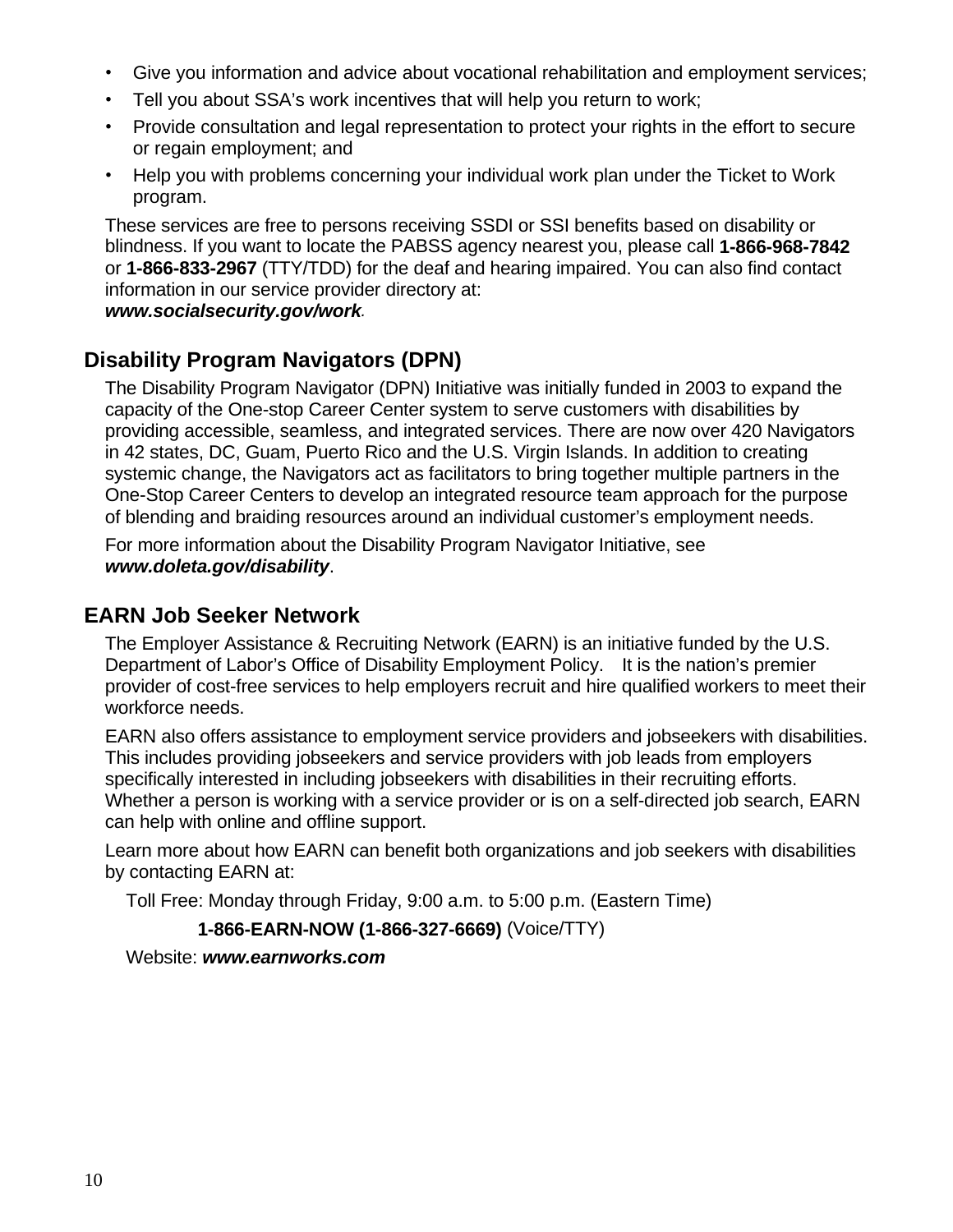# <span id="page-14-0"></span>**Individual Development Accounts (IDA)**

If you are working and have limited income, you may be eligible for an Individual Development Account (IDA) through the Temporary Assistance to Needy Families (TANF) program or an Assets for Independence Act (AFIA) grant. An IDA is a trust-like bank account that helps you save your earnings to go to school, buy a home, or start a business. When you make a deposit to the account, a participating non-profit organization matches your deposit. The typical match is one dollar for each dollar that you deposit. The Federal government adds an additional match, limited to \$2,000 for an individual or \$4,000 for a household over the life of the program (usually five years).

If you have an IDA through TANF or an AFIA grant, we do not count any earnings you deposit into your account, any matching deposits, or any interest earned as SSI income or resources. As a result, your SSI benefits may increase. **Note: IDAs that are not federally funded are not exempt from SSI and will be counted under the income and resource rules of SSI.**

We do not determine whether you are eligible to have an IDA. For more information about IDAs and to locate a program in your area, visit: [www.acf.hhs.gov/programs/ocs/afi/index.html](http://www.acf.hhs.gov/programs/ocs/afi/index.html)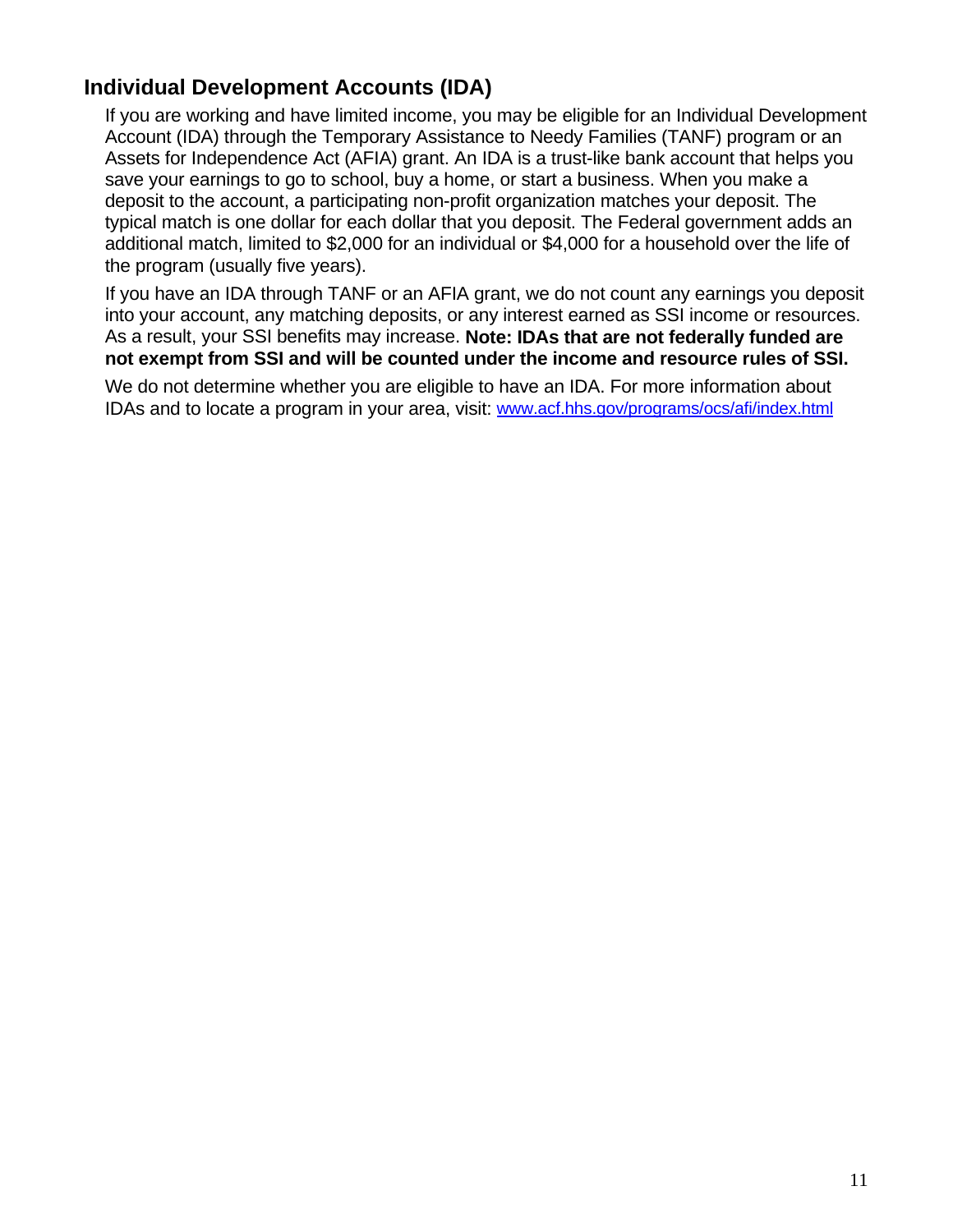# <span id="page-15-0"></span>**OVERVIEW OF OUR DISABILITY PROGRAMS**

SSA manages two programs that provide benefits based on disability or blindness, the Social Security Disability Insurance (SSDI) program and the Supplemental Security Income (SSI) program.

# **Social Security Disability Insurance Program (SSDI)**

SSDI provides benefits to disabled or blind persons who are "insured" by workers' contributions to the Social Security trust fund. These contributions are based on your earnings (or those of your spouse or parents) as required by the Federal Insurance Contributions Act (FICA). Title II of the Social Security Act authorizes SSDI benefits. If you have dependants they may also be eligible for benefits from your earnings record.

# **Supplemental Security Income Program (SSI)**

The SSI program makes cash assistance payments to aged, blind, and disabled persons (including children) who have limited income and resources. The Federal Government funds SSI from general tax revenues. Many states pay a supplemental benefit to persons in addition to their Federal benefits. Some of these states have made arrangements with us to combine their supplemental payment with our Federal SSI payment into one monthly check to you. Other states manage their own programs and make their payments separately. Title XVI of the Social Security Act authorizes SSI benefits.

# **Concurrent Entitlement**

We use the term "concurrent" to describe persons who are eligible for disability benefits under both the SSDI and SSI programs. To show how a person's concurrent benefits would be affected by returning to work, we have provided an example of a "concurrent" beneficiary situation on *page 51*.

# **Comparison of the SSDI and SSI Disability Programs**

The SSDI and SSI programs share many concepts and terms, however, there are also many very important differences in the rules affecting eligibility and benefit payments. The following table summarizes differences between the SSDI and SSI programs. These differences are important as many persons may apply or be eligible for benefits under both programs.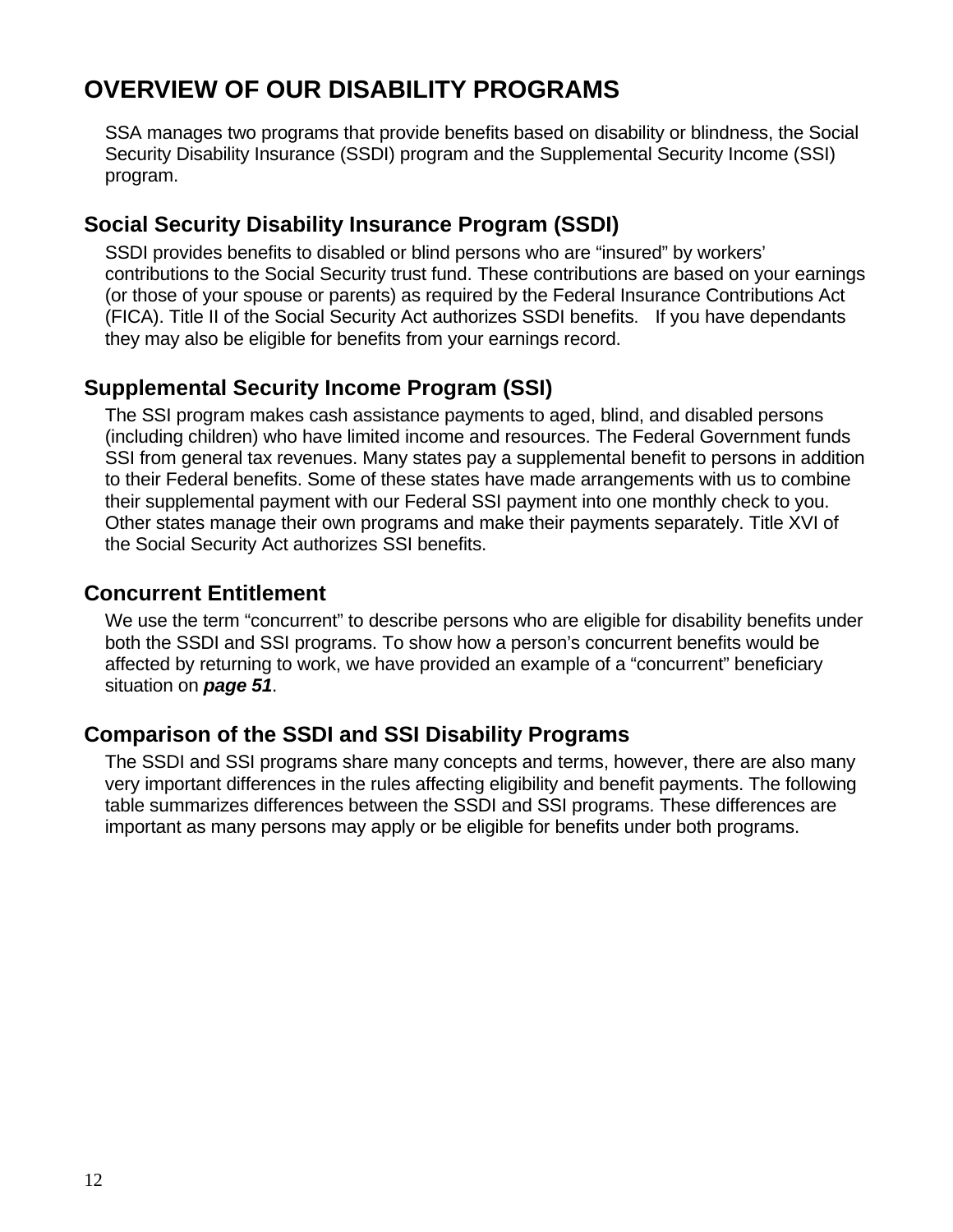# **Comparison of the SSDI and SSI Disability Programs**

|                                                  | <b>SSDI</b>                                                                                                                                                                                                                                                                                                                                                                                                                                                                                                           | <b>SSI</b>                                                                                                                                                                                                                                                                                                                                                                                                                                                                                                                                                                                                                   |
|--------------------------------------------------|-----------------------------------------------------------------------------------------------------------------------------------------------------------------------------------------------------------------------------------------------------------------------------------------------------------------------------------------------------------------------------------------------------------------------------------------------------------------------------------------------------------------------|------------------------------------------------------------------------------------------------------------------------------------------------------------------------------------------------------------------------------------------------------------------------------------------------------------------------------------------------------------------------------------------------------------------------------------------------------------------------------------------------------------------------------------------------------------------------------------------------------------------------------|
| Source of payments                               | Disability trust fund.                                                                                                                                                                                                                                                                                                                                                                                                                                                                                                | General tax revenues.                                                                                                                                                                                                                                                                                                                                                                                                                                                                                                                                                                                                        |
| Minimum Initial Qualification<br>Requirements    | Must meet SSA's disability criteria.<br>Must meet SSA's disability criteria.<br>Must be "insured" due to<br>Must have limited income and<br>contributions made to FICA<br>resources.<br>based on your own payroll earnings,<br>or those of your spouse or your<br>parents.                                                                                                                                                                                                                                            |                                                                                                                                                                                                                                                                                                                                                                                                                                                                                                                                                                                                                              |
| <b>Health Insurance Coverage</b><br>Provided     | Medicare. Consists of hospital<br>insurance (Part A), supplementary<br>medical insurance (Part B), and<br>Medicare Advantage (Part C).<br>Voluntary prescription drug benefits<br>(Part D) are also included. Title XVIII<br>of the Social Security Act authorizes<br>Medicare.                                                                                                                                                                                                                                       | Medicaid. A jointly-funded,<br>Federal-State health insurance<br>program for low-income and needy<br>persons. It covers certain children,<br>some or all of the aged, blind, and/or<br>disabled in a state who are eligible to<br>receive federally-assisted income<br>maintenance payments. Title XIX of<br>the Social Security Act authorizes<br>Medicaid. The law gives the states<br>options regarding eligibility under<br>Medicaid.                                                                                                                                                                                    |
| How do we figure your<br>monthly payment amount? | We base your SSDI monthly<br>payment amount on the worker's<br>lifetime average earnings covered by<br>Social Security. We may reduce the<br>amount if you receive Workers'<br>Compensation payments (including<br>Black Lung payments) and/or public<br>disability benefits, for example,<br>certain state and civil service<br>disability benefits. Other income or<br>resources do not affect the payment<br>amount. The monthly payment<br>amount is adjusted each year to<br>account for cost-of-living changes. | To figure your payment amount, we<br>start with the Federal Benefit Rate<br>(FBR). In 2010, the FBR is \$674 for<br>a qualified individual and \$1,011 for<br>a qualified couple. We subtract your<br>countable income from the FBR and<br>then add your state supplement, if<br>any. We do not count all of the<br>income that you have. The income<br>amount left after we make all the<br>allowable deductions is "countable<br>income". The sections on SSI<br>employment supports explain some<br>of the ways that we can exclude<br>income. The FBR is adjusted each<br>year to account for cost-of-living<br>changes. |
| Is a State Supplemental<br>Payment provided?     | There is no state supplemental<br>payment with the SSDI program.                                                                                                                                                                                                                                                                                                                                                                                                                                                      | Many states pay some persons who<br>receive SSI an additional amount<br>that is called a "state supplement".<br>The amounts and qualifications for<br>these state supplements vary from<br>state to state.                                                                                                                                                                                                                                                                                                                                                                                                                   |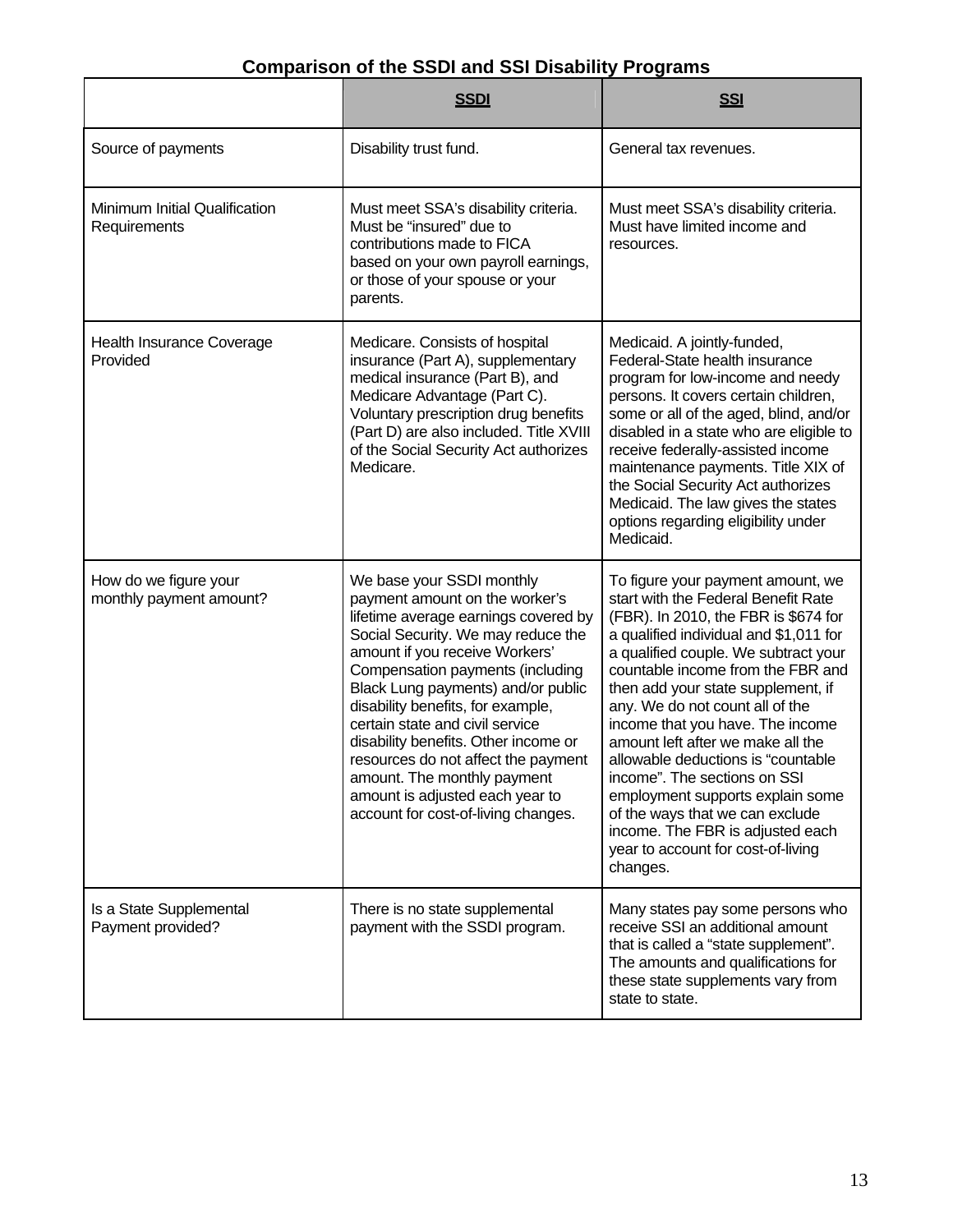# <span id="page-17-0"></span>**How Do We Define Disability?**

The inability to engage in any substantial gainful work activity (SGA) because of a medicallydeterminable physical or mental impairment(s):

- **·** That is expected to result in death, or
- **·** That has lasted or is expected to last for a continuous period of not less than 12 months.

*Note: There is a separate definition of disability for children (under age 18) who are applying for the SSI program. A disabled child also qualifies for the SSI employment supports described later in the Red Book.* 

# **What is Substantial Gainful Activity (SGA)?**

The term "substantial gainful activity" is used to describe a level of work activity and earnings.

Work is "substantial" if it involves doing significant physical or mental activities or a combination of both. For work activity to be substantial, it does not need to be performed on a full-time basis. Work activity performed on a part-time basis may also be substantial gainful activity.

"Gainful" work activity is:

- **·** Work performed for pay or profit; or
- **·** Work of a nature generally performed for pay or profit; or
- **·** Work intended for profit, whether or not a profit is realized.

If you are receiving SSDI benefits based on disability, SGA is used as a factor to determine initial eligibility and to decide if your disability continues after you return to work and complete your Trial Work Period (TWP, see *page 29*). If you are receiving SSI benefits based on disability, SGA is only used as a factor to determine initial eligibility for SSI benefits. Once you are receiving SSI benefits, different standards are applied. For details on how we calculate SSI benefits, see *page 35*.

We do not use SGA as a factor to determine initial eligibility for SSI benefits if you are blind.

# **How Do We Evaluate Your Work Activity for SGA Purposes?**

We generally use *earnings guidelines* to evaluate whether your work activity is SGA and whether we may consider you to be disabled under the law.

The amount of monthly earnings considered as SGA depends on the nature of a person's disability. The Social Security Act specifies a higher SGA amount for statutorily blind persons. If your impairment is anything other than blindness, earnings averaging over \$1000 a month (for the year 2010) generally demonstrate SGA. If you are blind, earnings averaging over \$1,640 a month (for the year 2010) generally demonstrate SGA for SSDI.

# **What If You Are Self-Employed?**

If you are self-employed and your disability is not blindness, the way we evaluate your work activity for SGA purposes will depend on whether the work activity being evaluated occurs before or after you have received SSDI benefits for 24 months and the purpose of the evaluation. We will apply either the Three Tests or the Countable Income Test to determine if your work activity is SGA, depending on when you work.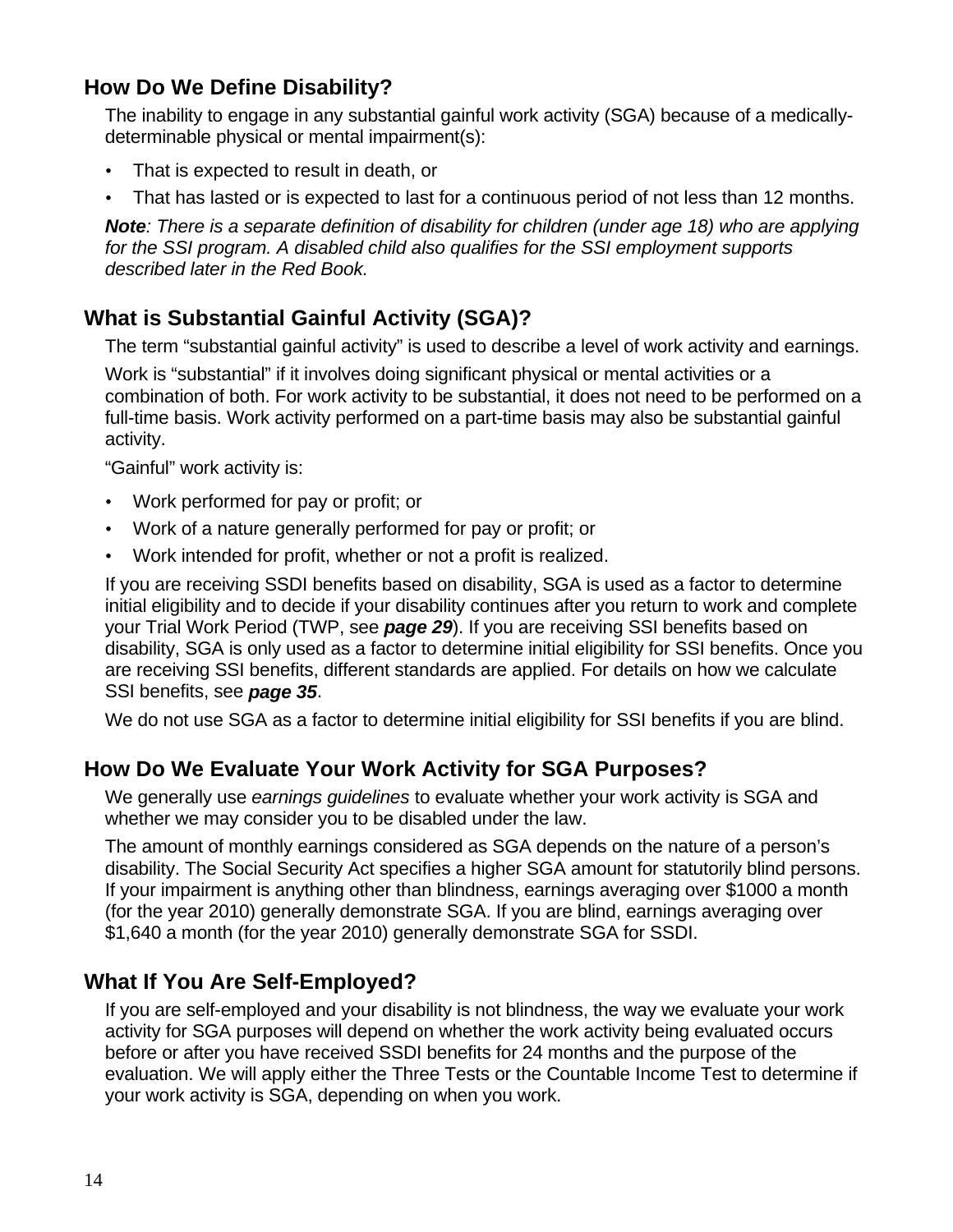### **The Three Tests:**

We apply the three tests to evaluate your work activity **when you initially apply for SSDI and prior to your receiving SSDI benefits for 24 months**. We will also use the three tests to evaluate your work activity during the re-entitlement period to determine if benefits can be reinstated in the extended period of eligibility after we have already determined your disability has ended due to SGA work activity. Your self-employment work activity is SGA if:

- **·** You render significant services to the business, and you had over the SGA level (\$1000 in 2010) average monthly income; *or*
- **·** Your work is comparable to the work of persons without disability in your community engaged in the same or similar businesses; *or*
- **·** Your average monthly work is worth the SGA level earnings in terms of its effects on the business or when compared to what you would have to pay an employee to do the work.

#### **The Countable Income Test:**

We will apply the countable income test if you have been entitled to and received SSDI benefits **for at least 24 months**. We will only use the countable income test to determine whether you have engaged in SGA and if your disability has ended as a result of that SGA.

We will compare your countable earnings to the SGA earnings quidelines. If your monthly countable earnings average more than \$1000 (in 2010), we will determine that you have engaged in SGA unless there is evidence you are not rendering significant services in the month. If your monthly countable earnings average less than \$1000, we will not consider you to have engaged in SGA.

**If you are self-employed and your disability is blindness**, we decide SGA based on whether you have received a substantial income from the business and rendered significant services to the business. We make this determination using your countable earnings. We also use your countable earnings to determine whether you have engaged in SGA and whether payments can be reinstated during the Extended Period of Eligibility (**see** *page 30*).

### **If you are self-employed, your disability is blindness, and you are age 55 or older**,

special rules apply. If your earnings demonstrate SGA but your work requires a lower level of skill and ability than the work you did *before* age 55, or when you became blind, whichever is later, we will suspend, not terminate, your benefits. Your eligibility for SSDI benefits continues indefinitely, and we pay your benefits for any months earnings fall below SGA.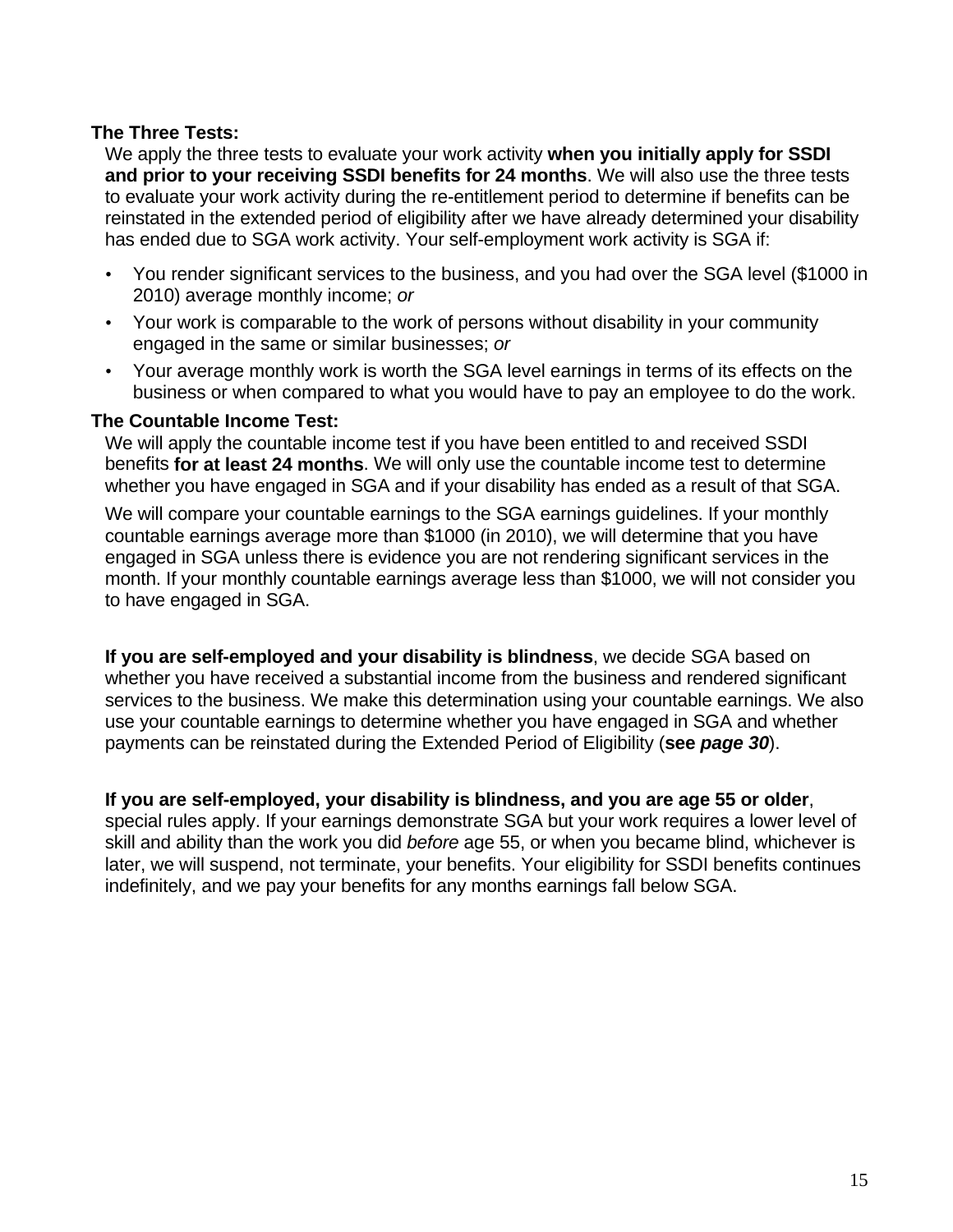# <span id="page-19-0"></span>**RETURNING TO WORK**

# **What Are Your Responsibilities When You Return to Work?**

If you are receiving SSDI or SSI benefits, you or your representative payee must promptly report any changes in work activity that could affect your benefits. You must tell us right away if:

- **·** You return to work;
- **·** You already reported your work, but your duties, hours, or pay have changed;
- **·** You start paying for expenses that are needed for work due to your disability. See *page 23* for more information on impairment-related work expenses.

You can report changes in your work activity by phone, fax, or mail, or in person. Call our toll-free number **1-800-772-1213** between 7 a.m. and 7 p.m., Monday through Friday, or visit your local SSA office. You can find your local office by going to our website at *[www.socialsecurity.gov.](http://www.socialsecurity.gov/)*

When you report changes in your work activity, we will give you a receipt to verify that you have properly fulfilled your obligation to report. You may ask for a receipt if one is not offered. Keep this receipt with all of your other important papers from Social Security.

# **When Will We Review Your Disability?**

We will conduct a continuing disability review of your case periodically to see if your condition has medically improved or if you can perform SGA.

If you have been receiving SSDI benefits for at least 24 months, we will not do this review just because you are working. We also will not perform a review to see if your condition has medically improved while you are using a Ticket to Work (**see** *page 26*). We will review your case when we receive information that you may have medically improved or during a regular, scheduled continuing disability review.

If you are receiving SSI benefits, we may review your case if you work and are eligible for Medicaid While Working or if there are changes in your work status. We will not review your case more often than once a year.

# **When Will Your Benefits Stop?**

**If you are receiving SSDI benefits** and we find you no longer have a disabling impairment due either to work at the SGA level or medical improvement, we say that your disability "ceased". If we find that your disability ceased due to work at the SGA level, our decision is effective in the month shown by the evidence. If we find that your disability ceased due to medical improvement, our decision is effective in the month shown by the evidence, or the month we give you written notice, if later. In either case, we pay SSDI benefits for the cessation month and the following 2 months. We call these 3 months the "grace period".

Your SSDI benefits may continue:

- **·** If we cease your disability due to your work at the SGA level and then your earnings fall below SGA within the Extended Period of Eligibility (see *page 30*), *or*
- **·** If we ceased your disability due to medical improvement *and* you are participating in a program of vocational rehabilitation or similar services (see *page 27*).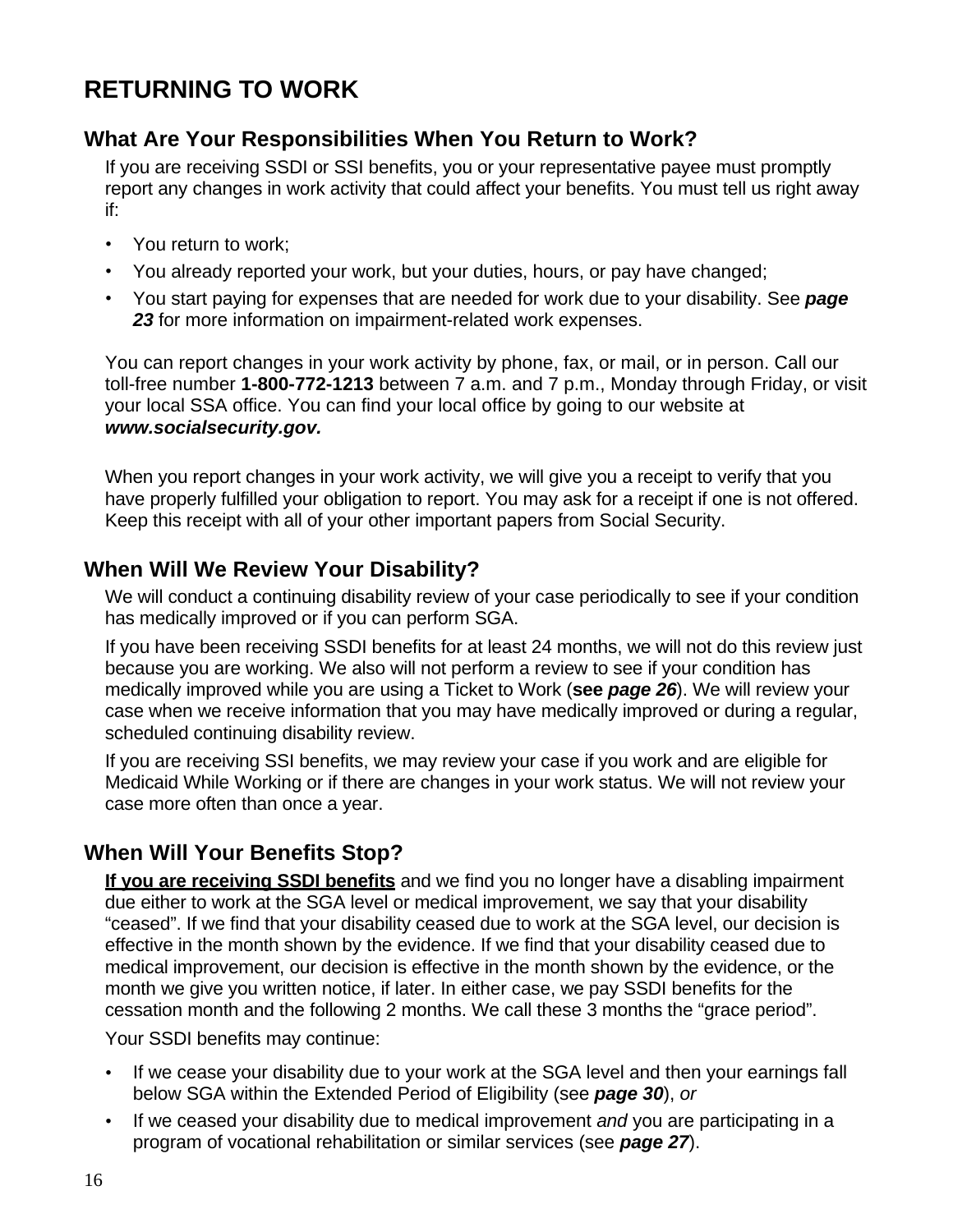**If you are receiving SSI benefits** and we find that you no longer have a disabling impairment due to medical improvement, we say that your disability "ceased". Our decision is effective with the month shown by the evidence, or the month we give you written notice, if later. However, your SSI eligibility continues for that month and the following 2 months if you meet all the non-disability-related requirements including the income and resources tests. We call these 3 months the "grace period".

If we ceased your disability due to medical improvement, your SSI benefits may be continued if you are participating in a program of vocational rehabilitation or similar services, employment services, or other support services (see *page 27*).

You are not eligible for an SSI payment for any months you do not meet the non-disability eligibility requirements, for example, the income or resources tests.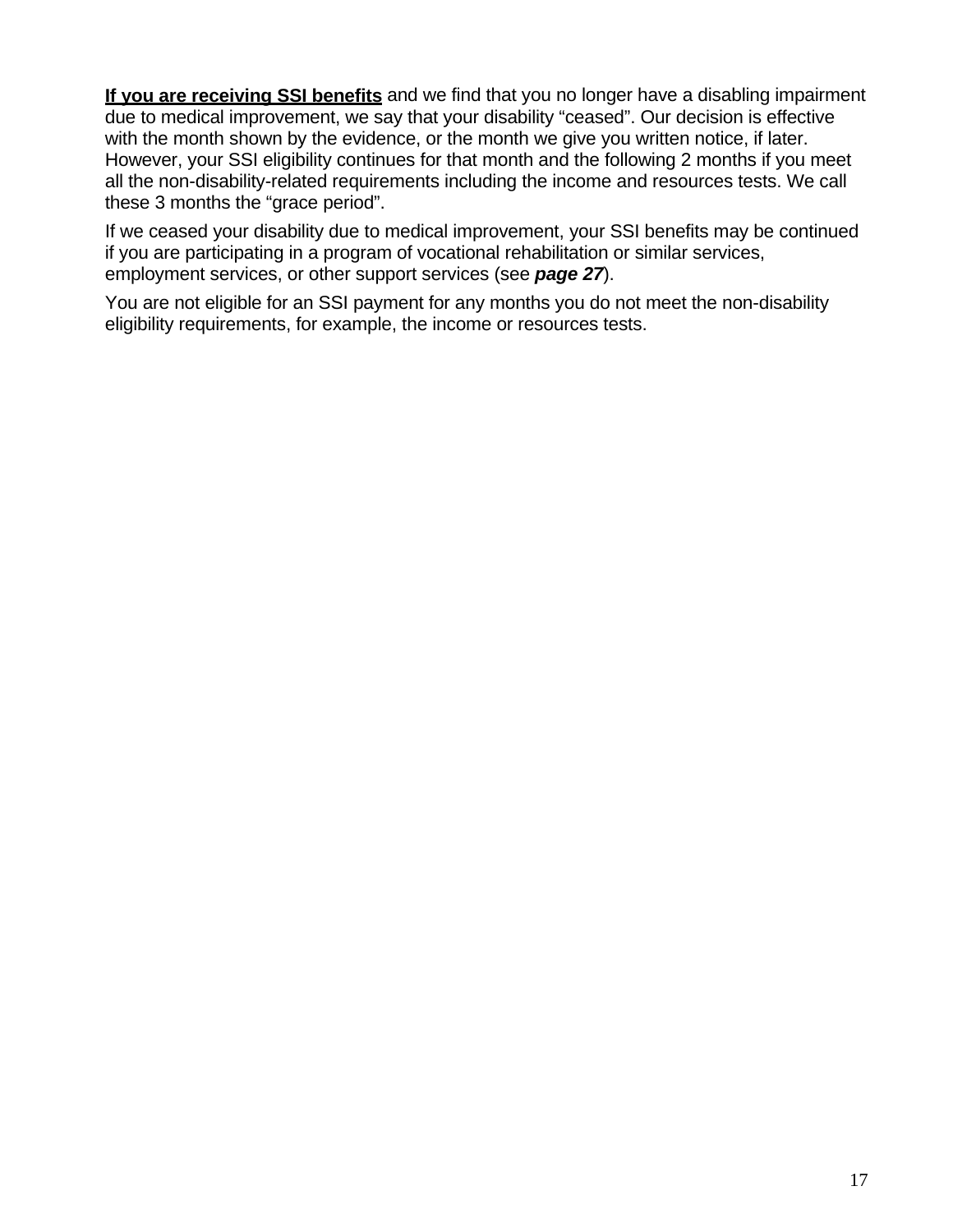# <span id="page-21-0"></span>**HOW DO EMPLOYMENT SUPPORTS HELP?**

The employment-support provisions are intended to assist you in your efforts to become as self-sufficient as possible through work. Employment supports can help you find a job or start a business, protect your cash and medical benefits while you work, or save money to go to school. If your benefits end because of your work and you have to stop working later, employment supports can make it easy to begin receiving benefits again.

We discuss each employment support on the following pages. You should view all of the employment supports as a total package to fully appreciate the multiple levels of support available to help disabled persons achieve their personalized goal of greater economic independence. See the following table for a brief description of the SSDI and SSI employment supports. The last column in the table indicates the page number in the Red Book where you can find a more detailed description of the employment support.

# **SSDI Employment Supports**

The SSDI employment supports provide help over a long period of time to allow you to test your ability to work, or to continue working, and gradually become self-supporting and independent. In general, you have at least 9 years to test your ability to work. This includes full cash payments during the first 12 months of work activity, a 36-month reentitlement period during the extended period of eligibility (EPE), and a 5-year period in which we can start your cash benefits again without a new application (see Expedited Reinstatement, *page 28*). You may continue to have Medicare coverage during this time or even longer.

# **SSI Employment Supports**

The SSI employment supports offer ways for you to continue receiving your SSI checks and/or Medicaid coverage while you work. Some of these provisions can increase your net income to help cover special expenses.

Once you receive SSI, we consider that your disability continues until you medically recover, even if you work. If you cannot receive SSI checks because your earnings are too high, your eligibility for Medicaid may continue while you are working. In most cases, if you lose your job or are unable to continue working, you can begin receiving checks without filing a new application.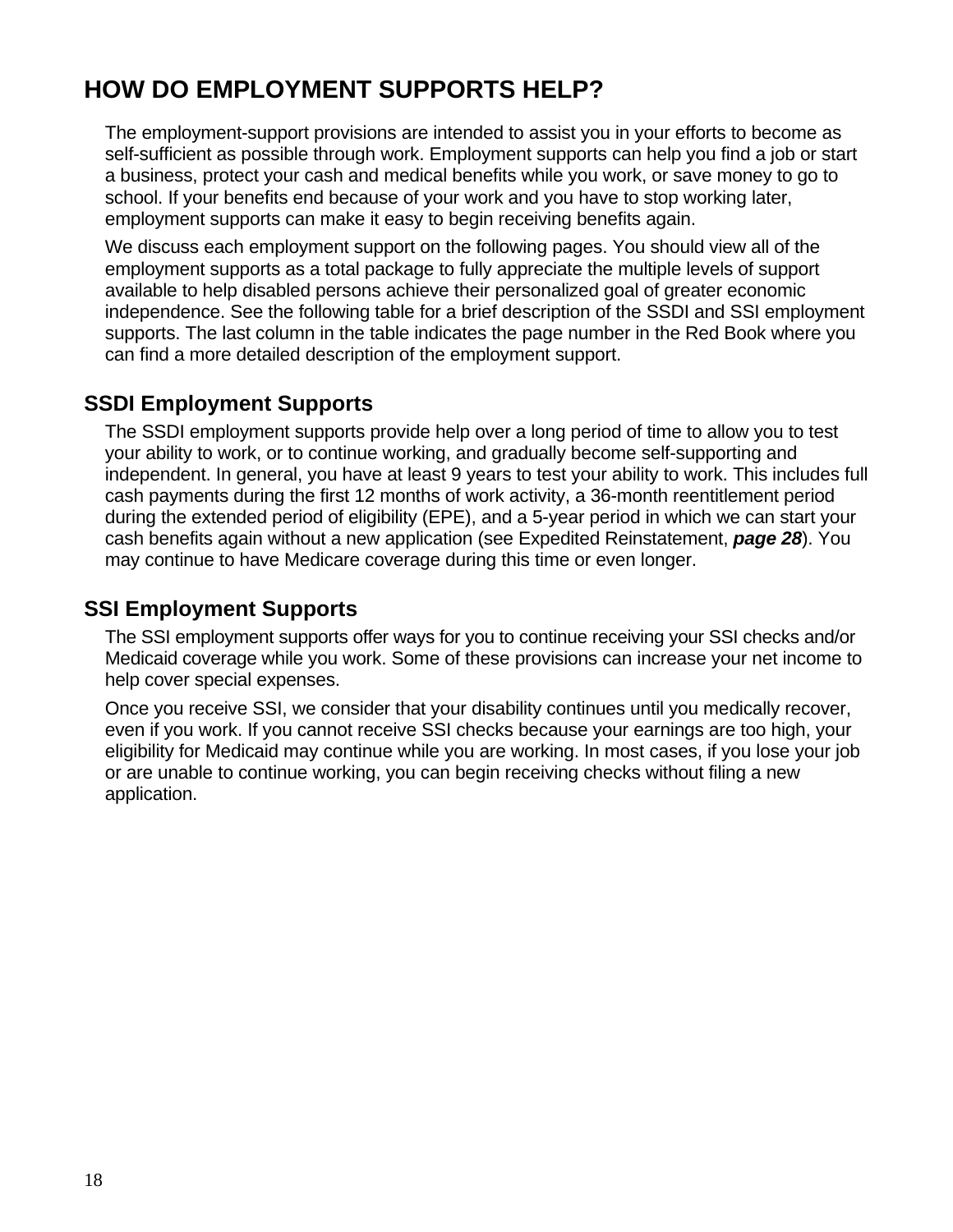# <span id="page-22-0"></span>**Guide to Employment Supports**

| <b>Employment Support</b><br>(Alphabetically Listed)                                       | <b>How This Employment Support Can Help</b><br><u>You</u>                                                               | <u>See</u><br>Page |
|--------------------------------------------------------------------------------------------|-------------------------------------------------------------------------------------------------------------------------|--------------------|
| <b>Blind Work Expenses (BWE)</b>                                                           | Do you work, receive SSI based on<br>blindness, and have work-related expenses?                                         |                    |
| Continued Payment Under a<br>Vocational Rehabilitation or Similar<br>Program (Section 301) | Has your medical condition improved and<br>are you participating in a vocational<br>rehabilitation or similar program?  |                    |
| <b>Earned Income Exclusion</b>                                                             | How do we figure your monthly SSI payment<br>amount if you work?                                                        | 35                 |
| <b>Expedited Reinstatement (EXR)</b>                                                       | If your benefits ended because you<br>successfully returned to work, can you get<br>benefits again if you stop working? | 28                 |
| <b>Extended Period of Eligibility (EPE)</b>                                                | How long can you receive SSDI benefits<br>after you return to work?                                                     | 30                 |
| <b>Impairment-Related Work</b><br>Expenses (IRWE)                                          | Are you paying for items or services related<br>to your disability that you need in order to<br>work?                   | 23                 |
| <b>Medicaid While Working</b><br>$-$ Section 1619(b)                                       | What happens to your Medicaid after you<br>return to work?                                                              | 43                 |
| <b>Medicare Continuation</b>                                                               | What happens to your Medicare after you<br>return to work?                                                              | 32                 |
| <b>Medicare for Persons with</b><br><b>Disabilities Who Work</b>                           | What happens if you are no longer eligible<br>for free Medicare Part A because of your<br>work?                         | 33                 |
| Plan to Achieve Self-Support<br>(PASS)                                                     | Do you receive SSI (or SSDI and are eligible<br>for SSI) and want to set aside money to<br>pursue an employment goal?   | 37                 |
| <b>Property Essential to Self-Support</b><br>(PESS)                                        | Do you receive SSI and own property or<br>resources that are essential to your means<br>of self-support?                | 39                 |
| <b>Reinstating SSI Eligibility Without</b><br>a New Application                            | How can you restart your SSI cash<br>payments if you stop working?                                                      | 41                 |
| <b>Special SSI Payments for Persons</b><br>Who Work - Section 1619(a)                      | What happens to your SSI cash benefits<br>when your earned income is substantial but<br>you are still disabled?         | 40                 |

 $\overline{\phantom{0}}$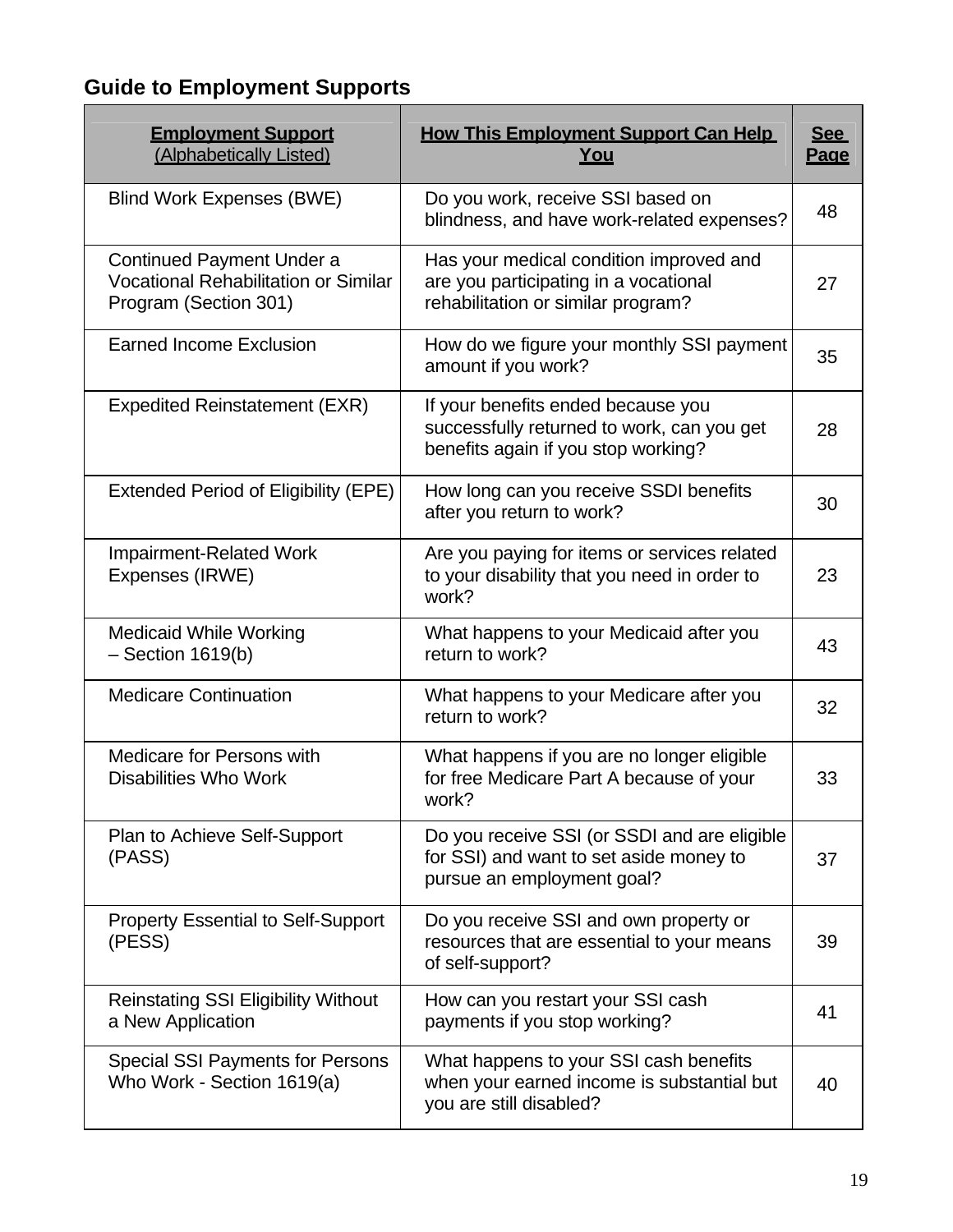| <b>Employment Support</b><br>(Alphabetically Listed)                                                                    | <b>How This Employment Support Can Help</b><br>You                                                                                                 | <u>See</u><br><b>Page</b> |
|-------------------------------------------------------------------------------------------------------------------------|----------------------------------------------------------------------------------------------------------------------------------------------------|---------------------------|
| <b>Special SSI Payments for Persons</b><br>Eligible Under Section 1619 Who<br><b>Enter a Medical Treatment Facility</b> | What happens to your SSI payment if you<br>are working, but you have to enter a medical<br>facility?                                               | 42                        |
| <b>Subsidy and Special Conditions</b>                                                                                   | Do you receive SSDI and SSI and work but<br>have extra help on the job or have fewer or<br>simpler tasks than other workers?                       | 21                        |
| Ticket to Work (Ticket or TTW)                                                                                          | Do you want assistance to help you return to<br>work?                                                                                              | 26                        |
| Trial Work Period (TWP)                                                                                                 | How can you test your ability to work without<br>losing your SSDI benefits?                                                                        | 29                        |
| <b>Unincurred Business Expenses</b>                                                                                     | Do you receive SSDI and are you<br>self-employed?                                                                                                  | 31                        |
| Unsuccessful Work Attempt (UWA)                                                                                         | What happens to your SSDI benefits if you<br>try to return to work but have to stop working<br>or reduce your hours because of your<br>disability? | 22                        |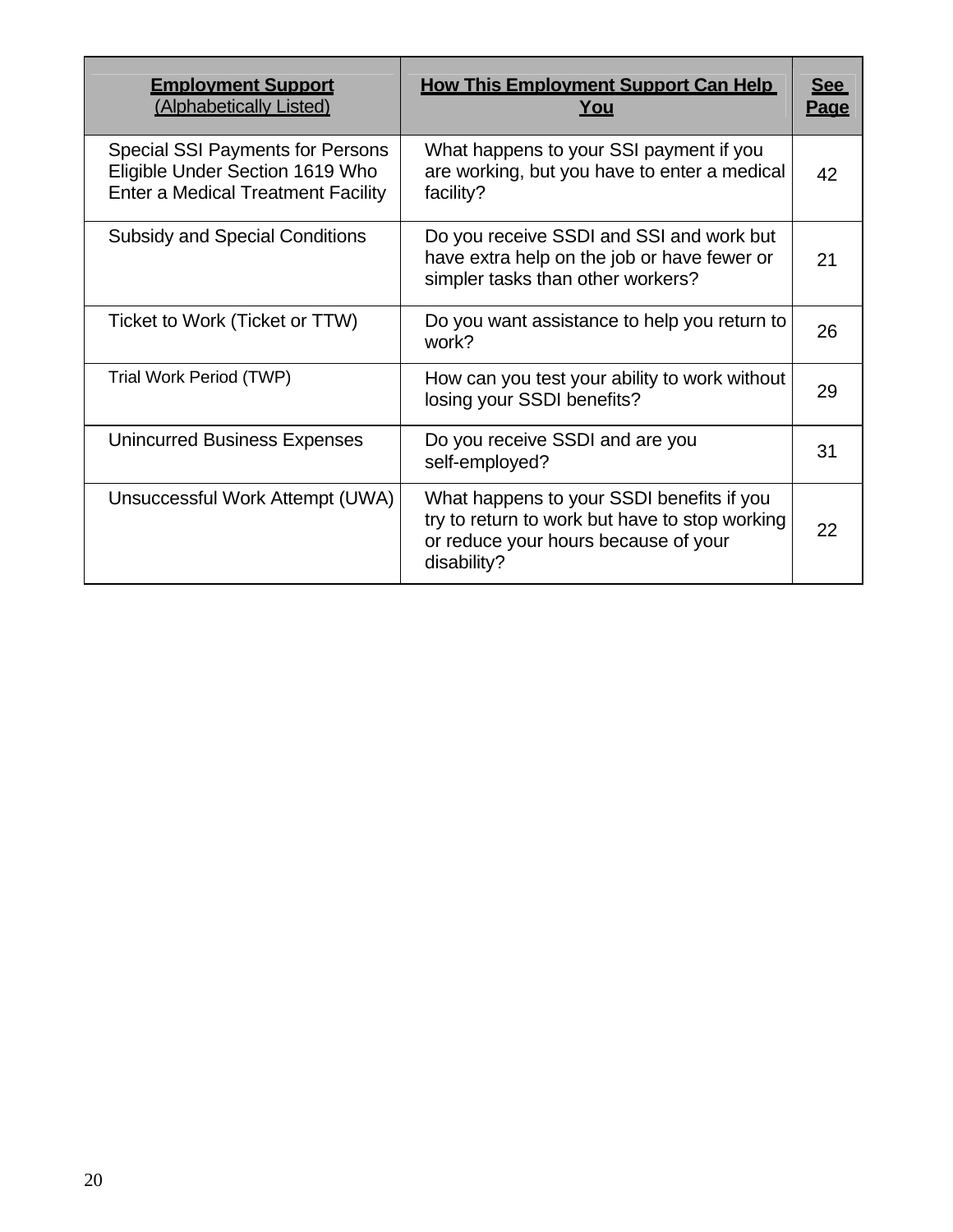# <span id="page-24-0"></span>**SSDI AND SSI EMPLOYMENTS SUPPORTS**

# **Subsidy and Special Conditions**

#### **SSDI and SSI initial eligibility**

#### **When do we consider Subsidy and Special conditions?**

We consider the existence of a subsidy and/or special conditions when we make an SGA decision. We use only earnings that represent the real value of the work you perform to decide if your work is at the SGA level.

### **What is a subsidy?**

A "subsidy" is support provided by your employer that may result in your receiving more pay than the actual value of the services you perform.

### **What are special conditions?**

"Special conditions" refers to support provided by someone *other than* your employer, for example, a vocational rehabilitation agency. As a result of this support, you may be receiving more pay than the actual value of the services you perform.

### **How can you tell if a subsidy or a special condition applies to you?**

A subsidy or special condition may exist if:

- **·** You receive more supervision than other workers doing the same or a similar job for the same pay; *or*
- **·** You have fewer or simpler tasks to complete than other workers doing the same job for the same pay; *or*
- **·** You have a job coach or mentor who helps you perform some of your work.

If your employer and/or other involved parties cannot or will not set the real value of your work, we will decide the value of your work.

# **Do they affect my SSI payments?**

No, we do not take into account subsidy or special conditions when we figure your SSI payment amount.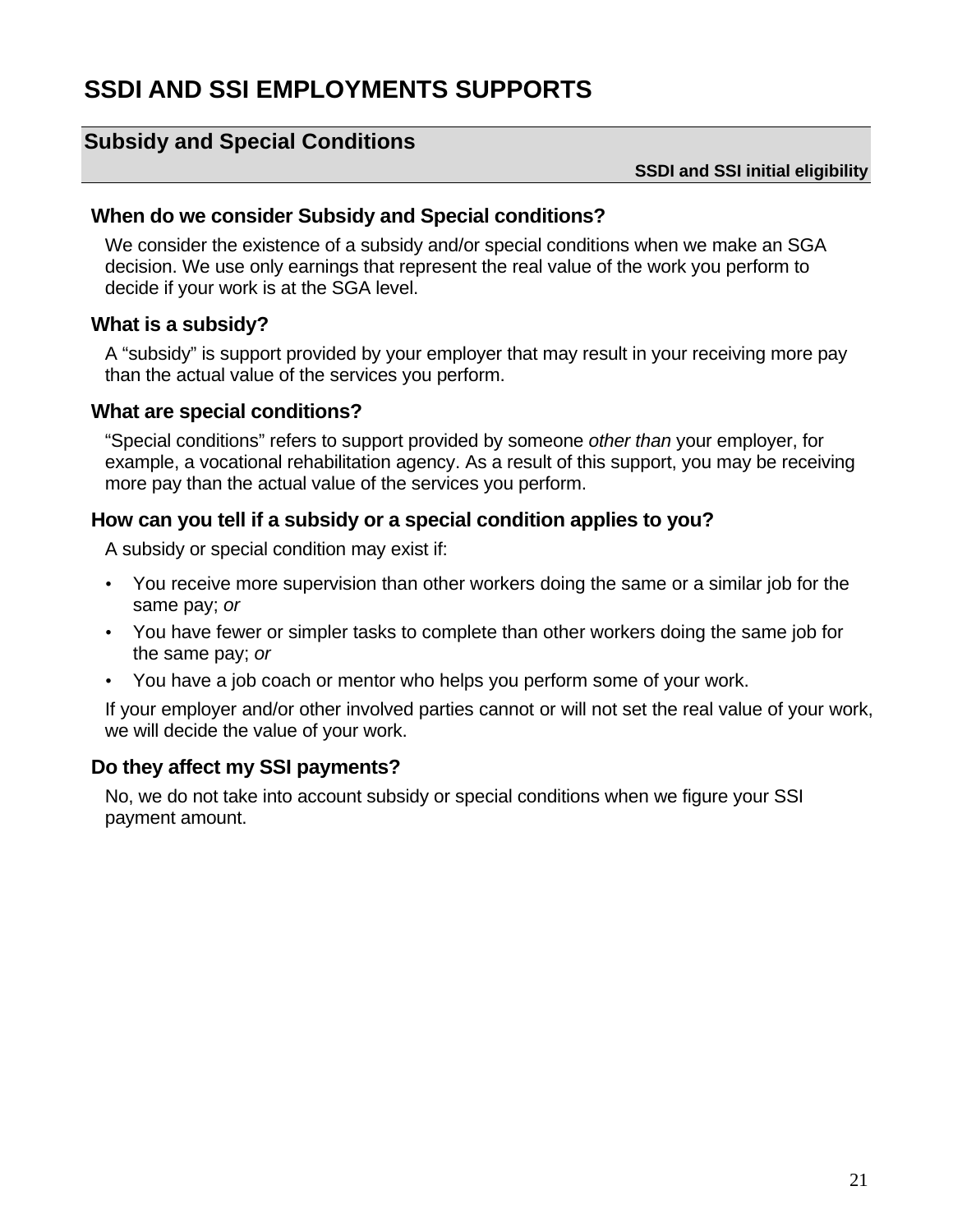# <span id="page-25-0"></span>**Unsuccessful Work Attempt (UWA)**

### **What is a UWA?**

A UWA is an effort to do substantial work, in employment or self-employment, which you stopped or reduced to below the SGA level after a short time (6 months or less) because of:

- **·** Your impairment; or
- **·** Removal of special conditions related to your impairment and essential to the further performance of your work (see *page 21*).

# **What is the benefit of a UWA if you receive SSDI?**

When we make an SGA decision to determine if your disability continues or ceases because of your work, we do not count your earnings during a UWA.

### **Can a UWA occur during the Extended Period of Eligibility?**

Yes. During the EPE (see *page 30*), we consider a UWA as part of our SGA decision for months up to and including the month (if any) in which we cease your disability.

### **Can a UWA occur during the Trial Work Period?**

No. We do not consider UWA during the TWP (see *page 29*) or after the month (if any) in which we cease your disability.

### **Does a UWA affect your monthly SSI payment?**

For SSI, we only consider a UWA at the time you file an initial claim. After that, a UWA is not considered in figuring your SSI payment.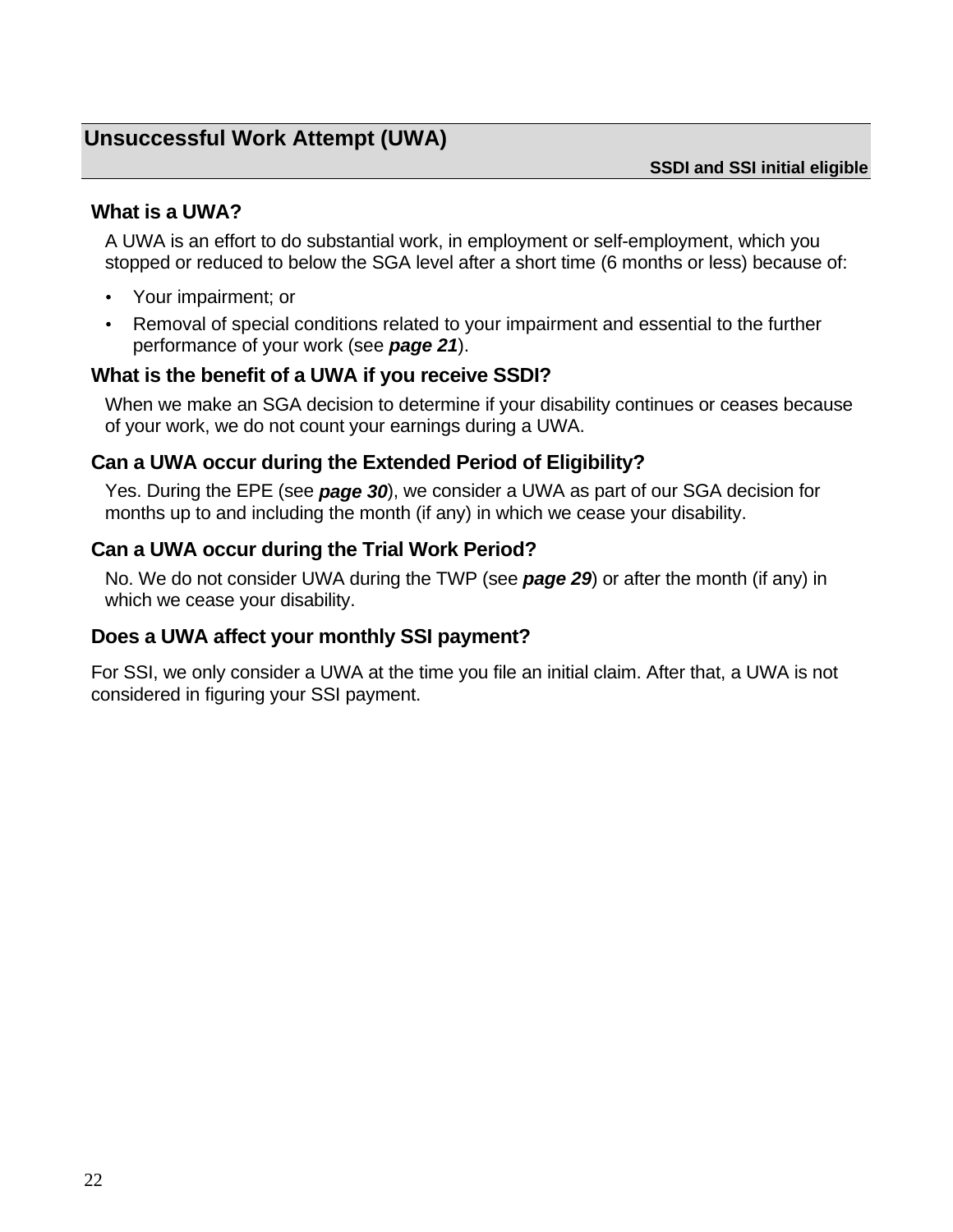# <span id="page-26-0"></span>**Impairment-Related Work Expenses (IRWE)**

**SSDI and SSI eligible** 

### **How can IRWE help you?**

We deduct the cost of certain impairment-related items and services that you need to work from your gross earnings when we decide if your "countable earnings" demonstrate performance of SGA. It does not matter if you also use these items and services for non-work activities.

### **When will we deduct your IRWE?**

We deduct IRWE for SGA purposes when:

- **·** The item(s) or service(s) enables you to work;
- **·** You need the item(s)or service(s) because of a physical or mental impairment;
- **·** You paid the cost and are not reimbursed by another source such as Medicare, Medicaid, or a private insurance carrier;
- **·** The cost is "reasonable", that is, it represents the standard charge for the item or service in your community, and you paid for the expense in a month you are or were working.

### **How do we use IRWE to figure your SSI monthly payments?**

If you are receiving SSI benefits, we will exclude IRWE from your earned income when we figure your monthly payment amount if you meet the requirements above and you paid the expense in a month that you received earned income or performed work while you used the impairment-related item or service.

### **Can IRWE be deducted during a non-work month?**

In certain situations, we can deduct IRWE amounts for expenses you pay before you start or after you stop work.

### **What types of expenses are deductible?**

The following table outlines the types of expenses that are deductible as IRWE.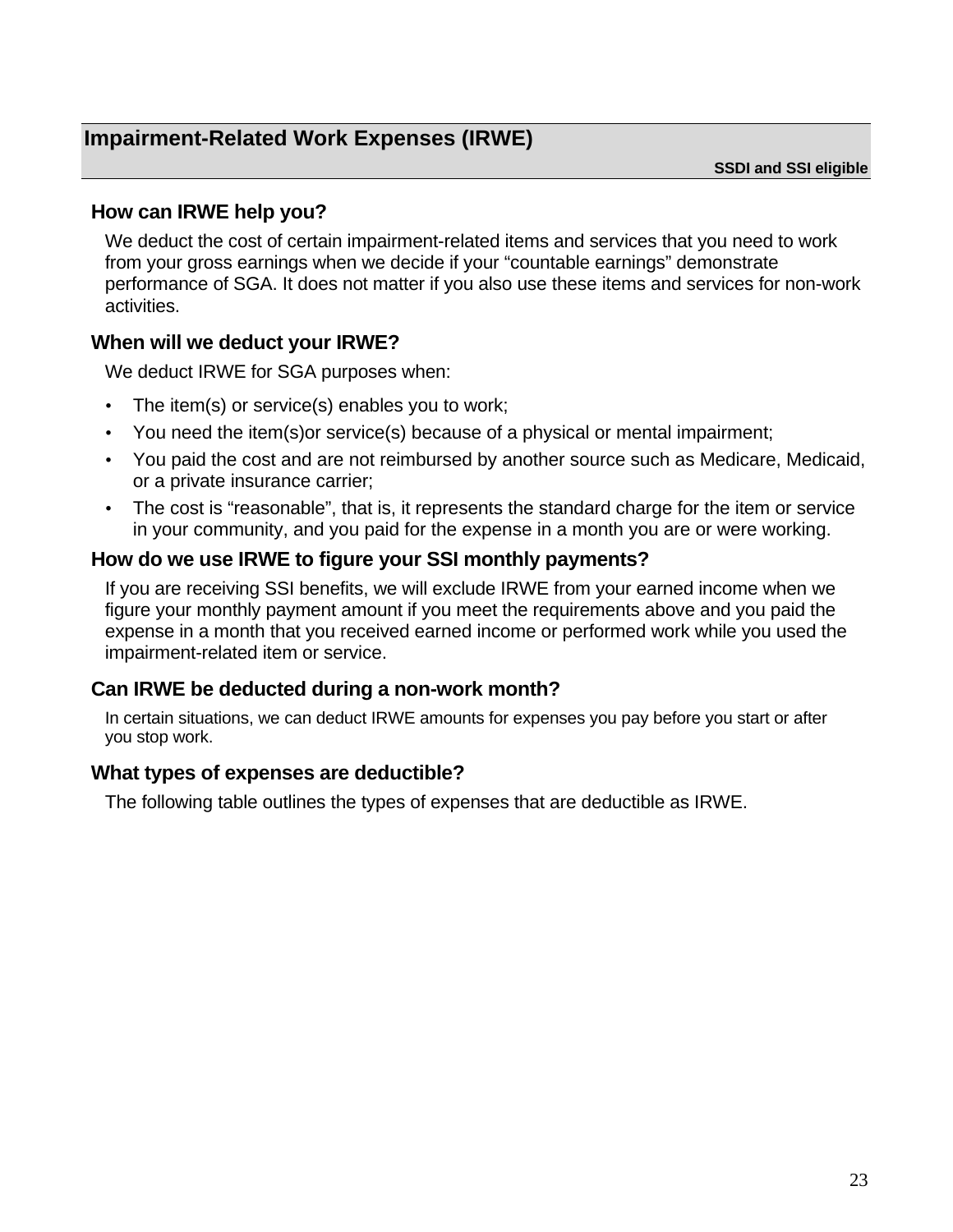# **Examples of Deductible and Non-Deductible IRWE**

| <b>TYPE OF EXPENSE</b>                   | <b>IRWE DEDUCTIBLE</b>                                                                                                                                                                                                                                                                                                                                                                                                                                                                                                                                                                                                           | <b>NOT DEDUCTIBLE</b>                                                                                                                                                                                                                                                                                                                                                                                                                                                                                                                         |  |
|------------------------------------------|----------------------------------------------------------------------------------------------------------------------------------------------------------------------------------------------------------------------------------------------------------------------------------------------------------------------------------------------------------------------------------------------------------------------------------------------------------------------------------------------------------------------------------------------------------------------------------------------------------------------------------|-----------------------------------------------------------------------------------------------------------------------------------------------------------------------------------------------------------------------------------------------------------------------------------------------------------------------------------------------------------------------------------------------------------------------------------------------------------------------------------------------------------------------------------------------|--|
| <b>Transportation Costs</b>              | The cost of structural or operational<br>$\checkmark$<br>modifications to your vehicle that you<br>need in order to travel to work, even if<br>you also use the vehicle for non-work<br>purposes.<br>The cost of driver assistance or taxicabs<br>$\checkmark$<br>that is required because of your disability<br>rather than the lack of public<br>transportation.<br>Mileage expenses at a rate determined<br>$\checkmark$<br>by us for an approved vehicle and limited<br>to travel to and from employment.                                                                                                                    | The cost of your vehicle whether<br>$\circledcirc$<br>modified or not.<br>The costs of modifications to your<br>$\circledcirc$<br>vehicle that are not directly related to<br>your impairment or critical to the<br>operation of your vehicle, for example,<br>paint or pin striping.<br>Your travel expenses related to<br>$\circ$<br>obtaining medical items or services.                                                                                                                                                                   |  |
| <b>Attendant Care</b><br><b>Services</b> | Services performed in the work setting.<br>✓<br>Services performed to help you prepare<br>$\checkmark$<br>for work, the trip to and from work, and<br>after work; for example, bathing,<br>dressing, cooking, and eating.<br>Services that incidentally also benefit<br>$\checkmark$<br>your family, for example, meals shared<br>by you and your family.<br>$\checkmark$<br>Services performed by your family<br>member for a cash fee where he/she<br>suffers an economic loss by reducing or<br>ending his/her work in order to help you.<br>This includes your spouse reducing work<br>hours to help you get ready for work. | $\circ$<br>Services performed on non-workdays or<br>help with shopping or general<br>housekeeping, for example, cleaning<br>and laundry.<br>Services performed for someone else in<br>$\circ$<br>your family, for example, babysitting.<br>Services performed by your family<br>$\circ$<br>member for payment "in-kind", for<br>example, room and board.<br>Services performed by your family<br>$\circ$<br>member for a cash fee where he/she<br>suffers no economic loss. This includes<br>services provided by your non-working<br>spouse. |  |
| <b>Medical Devices</b>                   | Deductible devices include wheelchairs,<br>$\checkmark$<br>dialysis equipment, pacemakers,<br>respirators, traction equipment, and<br>braces.                                                                                                                                                                                                                                                                                                                                                                                                                                                                                    | Any device you do not use for a medical<br>$\circ$<br>purpose.                                                                                                                                                                                                                                                                                                                                                                                                                                                                                |  |
| Prosthesis                               | $\checkmark$ Artificial hip, artificial replacement of an<br>arm, leg, or other parts of the body.                                                                                                                                                                                                                                                                                                                                                                                                                                                                                                                               | Any prosthetic device that is primarily for<br>$\circledcirc$<br>cosmetic purpose                                                                                                                                                                                                                                                                                                                                                                                                                                                             |  |
| Residential<br>Modifications             | If you are employed outside of home,<br>$\checkmark$<br>modifications to the exterior of your<br>house that permit access to the street or<br>to transportation; for example:<br><b>Exterior ramps</b><br>Railings<br>Pathways<br>If you are self-employed at home,<br>$\checkmark$<br>modifications made inside your home in<br>order to create a workspace to<br>accommodate your impairment. This<br>includes enlarging a doorway into an<br>office or workroom and/or modifying<br>office space to accommodate your<br>dexterity challenges.                                                                                 | If you are employed outside of home,<br>$\circ$<br>modifications to the interior of your<br>house.<br>If you are self-employed at home, you<br>$\circ$<br>cannot deduct any modification-related<br>expenses that will be deducted as a<br>business expense when determining<br>SGA.                                                                                                                                                                                                                                                          |  |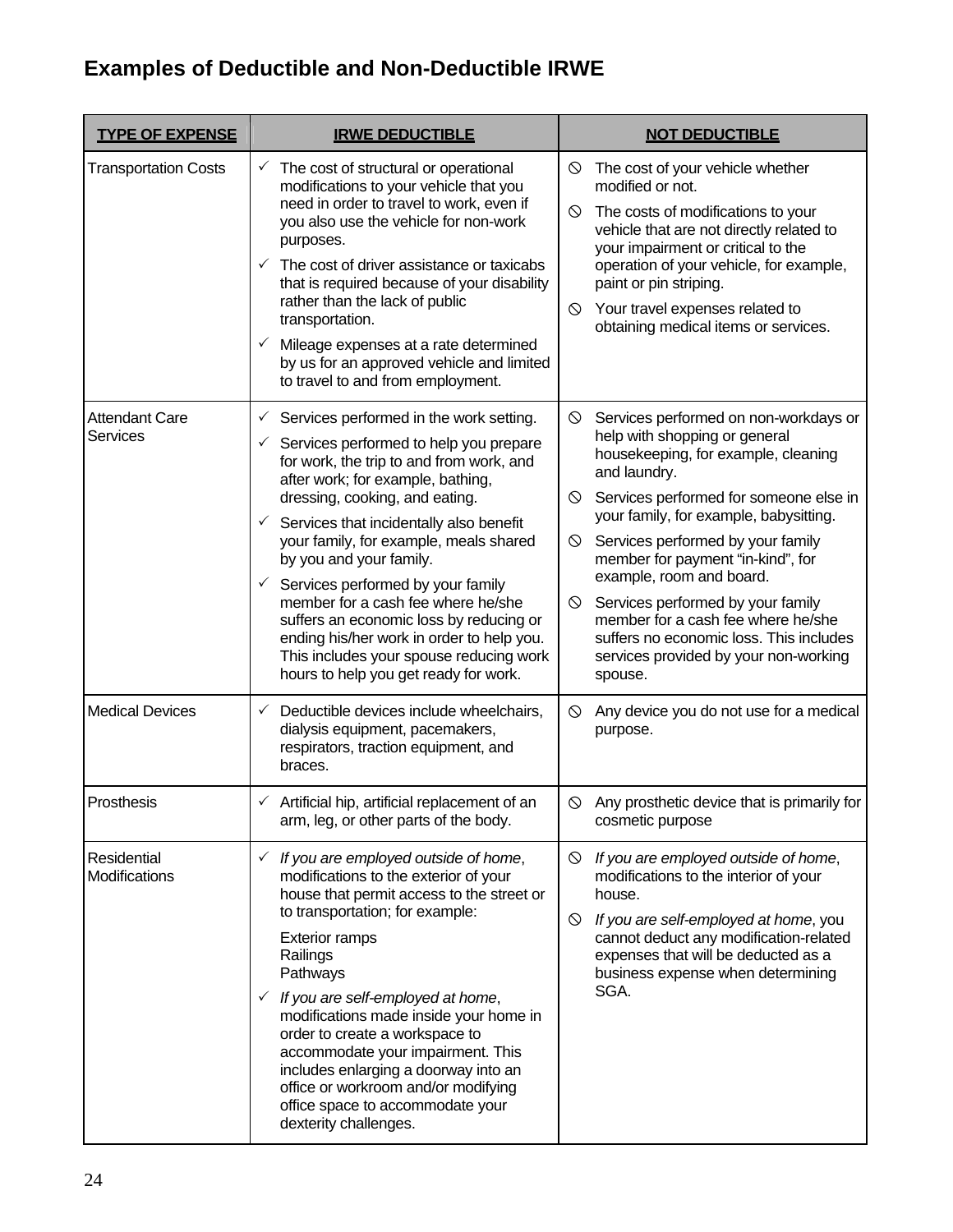| <b>TYPE OF EXPENSE</b>                                | <b>IRWE DEDUCTIBLE</b>                                                                                                                                                                                                                                                                                                                                                                                                                 | <b>NOT DEDUCTIBLE</b>                                                                                                                                                                                                                                                                   |  |
|-------------------------------------------------------|----------------------------------------------------------------------------------------------------------------------------------------------------------------------------------------------------------------------------------------------------------------------------------------------------------------------------------------------------------------------------------------------------------------------------------------|-----------------------------------------------------------------------------------------------------------------------------------------------------------------------------------------------------------------------------------------------------------------------------------------|--|
| Routine Drugs &<br><b>Routine Medical</b><br>Services | Regularly prescribed medical treatment<br>$\checkmark$<br>or therapy that is necessary to control<br>your disabling condition, even if control is<br>not achieved. This includes:<br>Anti-convulsant drugs<br>$\checkmark$<br><b>Blood level monitoring</b><br><b>Radiation treatment</b><br>Chemotherapy<br>Corrective surgery for spinal disorders<br>Anti-depressant medication Your<br>physician's fee relating to these services. | $\circ$<br>Drugs and/or medical services used for<br>your minor physical or mental health<br>problems, for example:<br>Routine physical examinations<br>$\circ$<br>Allergy treatments<br>Dental examinations<br>Optician services.                                                      |  |
| <b>Diagnostic Procedures</b>                          | Procedures related to the control,<br>✓<br>treatment, or evaluation of your disabling<br>condition; for example, brain scans, and<br>electroencephalograms.                                                                                                                                                                                                                                                                            | Procedures not related to your disabling<br>$\circ$<br>condition, for example, allergy testing.                                                                                                                                                                                         |  |
| Non-Medical<br>Appliances & Devices                   | $\checkmark$<br>In unusual circumstances, devices or<br>appliances that are essential for the<br>control of your disabling condition<br>either at home or at work; for example, an<br>electric air cleaner if you have severe<br>respiratory disease. Your physician must<br>verify this need.                                                                                                                                         | $\circ$<br>Devices you use at home or at the office<br>that are not ordinarily for medical<br>purposes and for which your doctor has<br>not verified a medical work-related need.<br>These include:<br>Portable room heaters<br>Air conditioners<br>Dehumidifiers<br><b>Humidifiers</b> |  |
| Other Items & Services                                | Expendable medical supplies; for<br>✓<br>example, incontinence pads, elastic<br>stockings, and catheters.<br>The cost of a service animal including<br>$\checkmark$<br>food, licenses, and veterinary services.                                                                                                                                                                                                                        | An exercise bicycle or other device you<br>$\circ$<br>use for physical fitness, unless verified<br>as necessary by your physician.<br>Health insurance premiums.<br>$\circ$                                                                                                             |  |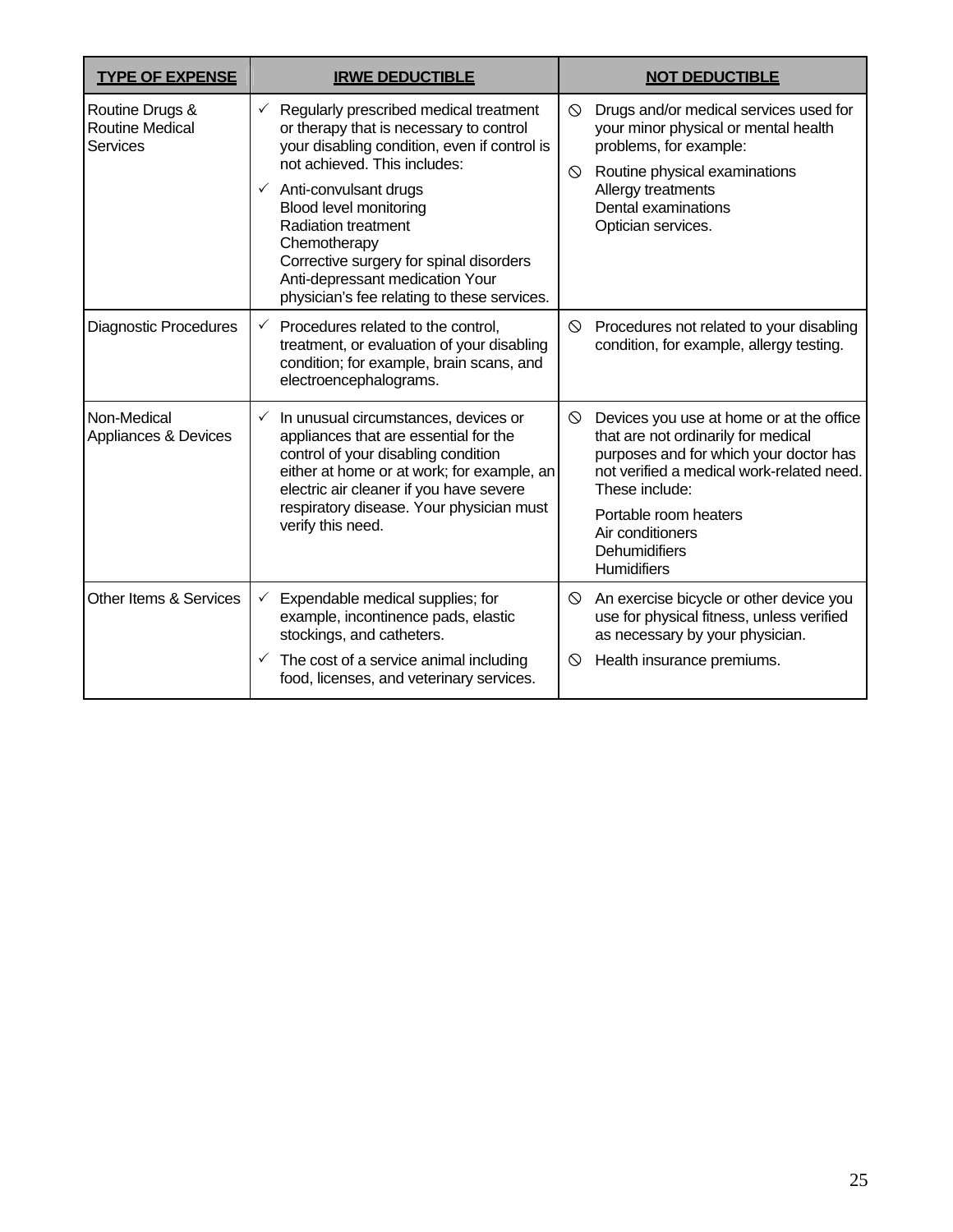### <span id="page-29-0"></span>**Ticket to Work**

# **What is a Ticket?**

The Ticket to Work Program is an innovative program for persons with disabilities who want to work and participate in planning their employment. A Ticket increases your available choices when obtaining employment services, vocational rehabilitation services, and other support services you may need to get or keep a job. It is a free and voluntary service. You can use the Ticket if you choose, but there is no penalty for not using it. You might not be subject to a continuing disability review while you are using your Ticket.

### **Where can I use a Ticket?**

This program is available in all 50 states and 10 United States Territories. Many SSDI and SSI disability beneficiaries will receive a "Ticket" they can use to obtain services from a state vocational rehabilitation (VR) agency or another approved provider of their choice. We call these approved providers "Employment Networks". Employment Networks (ENs) are private organizations or government agencies that have agreed to work with Social Security to provide employment services to beneficiaries with disabilities. The EN you choose will help you activate your Ticket.

### **Where do I get more information?**

For more information on Ticket to Work, including a list of approved Employment Networks, contact the SSA Ticket Program Operations Support Manager, MAXIMUS, at their toll free numbers: **1-866-YOURTICKET** (**1-866-968-7842**) or for TTY/TDD call **1-866-833-2967** between 8 a.m. to 10 p.m. Eastern time (Monday through Friday).

Information about the Ticket to Work Program can be found online at *[www.socialsecurity.gov/aboutticket.html](http://www.socialsecurity.gov/work/aboutticket.html)* or *[www.yourtickettowork.com](http://www.yourtickettowork.com/)*.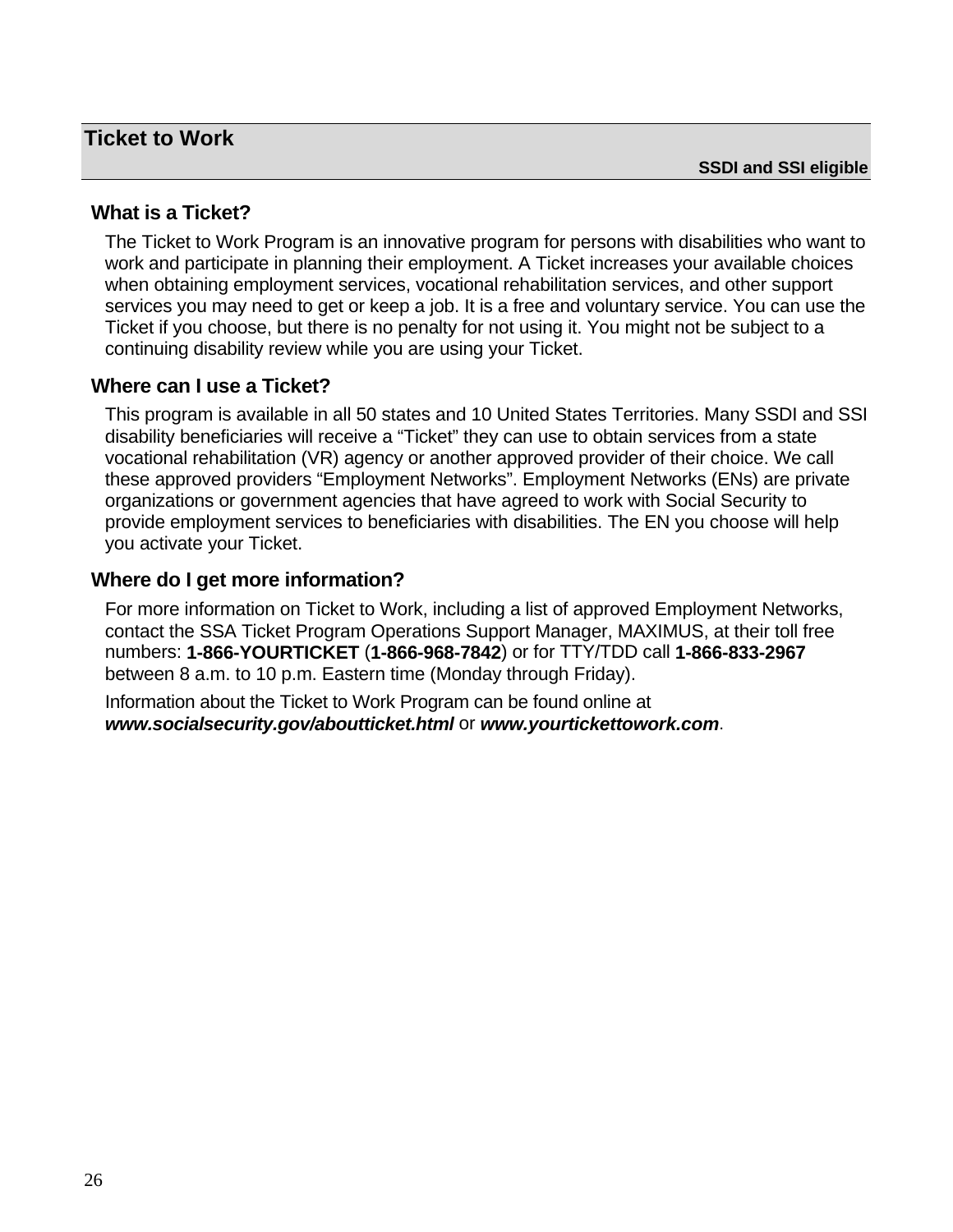# <span id="page-30-0"></span>**Continued Payment under Vocational Rehabilitation or Similar Program (Section 301)**

**SSDI and SSI eligible** 

# **How do I qualify for continued payment?**

If we find that you no longer have a disabling impairment due to medical improvement, your benefit payments usually stop. However, if you are participating in an appropriate program of vocational rehabilitation or similar services, your benefits may continue until your participation in the program ends.

### **What is an appropriate program of vocational rehabilitation or similar services?**

An appropriate program must be approved by us and includes:

- **·** The Ticket to Work
- **·** A Vocational Rehabilitation Agency using an individualized plan for employment (IPE)
- **·** Support services using an individualized written employment plan
- **·** A Plan to Achieve Self-Support (PASS)
- **·** An individualized education program (IEP) for an individual age 18 through 21

# **How long may my benefits continue?**

Under Section 301, your benefits may continue until you:

- **·** Complete your program; *or*
- **·** Your participation in the program stops; *or*
- **·** We decide that your continued participation in the program will not increase the likelihood of your permanent removal from the disability benefit rolls.

# **How do I qualify for Section 301?**

To qualify for Section 301:

- **·** You must be participating in an appropriate program of vocational rehabilitation or similar services that began before your disability ends under our rules; *and*
- **·** We must review the situation and decide that your continued participation in the program will increase the likelihood of your permanent removal from the disability benefit rolls.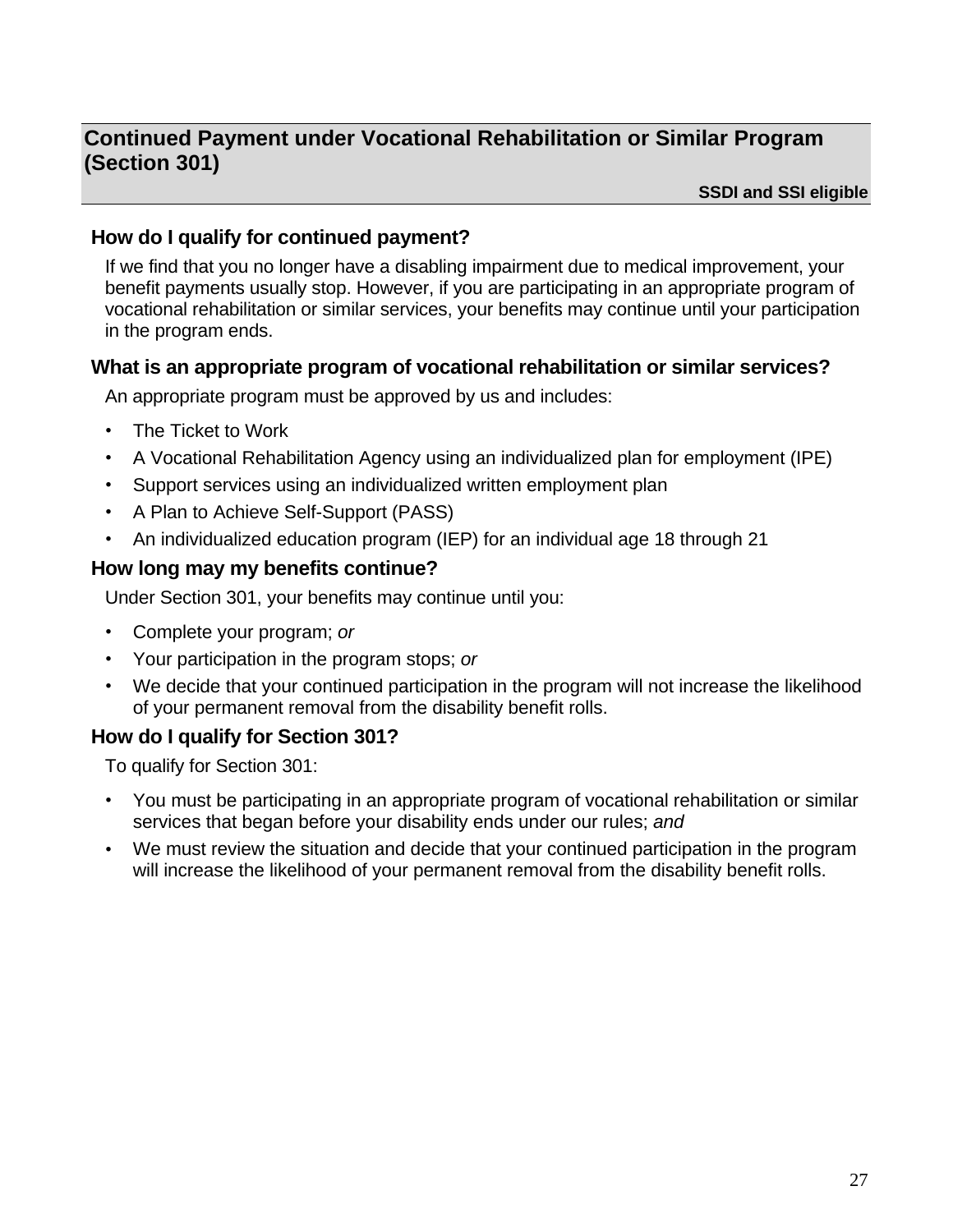# <span id="page-31-0"></span>**Expedited Reinstatement (EXR)**

**SSDI and SSI eligible** 

### **What is EXR?**

EXR is a safety net for those persons who successfully return to work and later lose their entitlement to SSDI or SSI benefits and payments. If your cash payments ended because of your work and earnings, and you stop work within 5 years of when your benefits ended, we may be able to start your benefits again.

### **How does EXR help you?**

If you have stopped receiving benefits due to your work, you may be able to restart them again without a new application. The EXR provision allows a person to receive up to 6 months of temporary cash benefits while SSA conducts a medical review to determine whether the person can be reinstated to benefits. The person may also be eligible for Medicare and/or Medicaid during the provisional benefit period.

### **Who can be reinstated?**

You are eligible to request EXR if you meet *all* the following requirements:

- **·** Previous entitlement to SSDI benefits was terminated due to performance of SGA; *or* previous SSI disability/blindness eligibility was terminated because of excess earned income or a combination of earned and unearned income;
- **·** Not performing SGA in the month you apply for EXR;
- **·** Be unable to work at the SGA level due to your medical condition;
- **·** Have a current medical impairment(s) that is the same as, or related to, the original disabling impairment(s); and
- **·** Request EXR within 5 years from the month we terminate your benefits.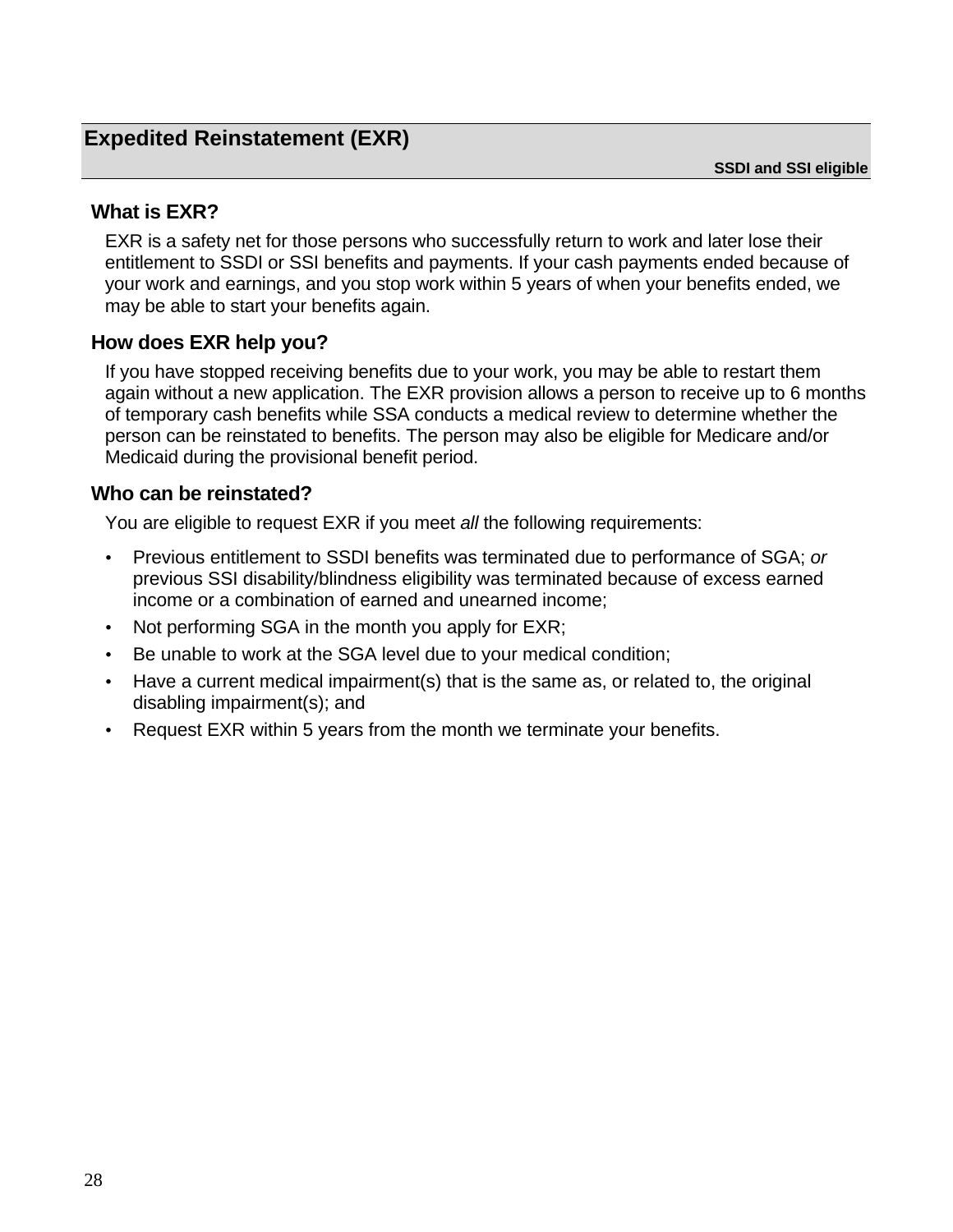# <span id="page-32-0"></span>**SSDI ONLY EMPLOYMENT SUPPORTS**

# **Trial Work Period (TWP)**

**SSDI eligible** 

#### **How does the TWP help you?**

The TWP allows you to test your ability to work for at least **9 months**. During your TWP, you will receive *full* SSDI benefits *regardless of how high your earnings might be* as long as your work activity has been reported and you have a disabling impairment.

### **When does the TWP start?**

Your TWP starts the first month you are entitled to SSDI benefits or the month in which you file for benefits, whichever is later.

### **How long does the TWP last?**

The TWP continues until you accumulate 9 months (not necessarily consecutive) in which you perform what we call "services" within a rolling 60-month period. We use this "services" rule only to count TWP months.

In 2010, we consider your work to be "services" if your gross earnings are more than \$720 a month, or if you work more than 80 hours in self-employment in a month.

### **What happens when you complete your TWP?**

After you complete your TWP, you begin your Extended Period of Eligibility (EPE, see *page 30*), unless we conduct a continuing disability review and find your impairment has medically improved. After the TWP ends, we take into account your work and earnings to decide if you can work at the SGA level (see *page 14***).**

When your TWP is complete, you may become eligible for other employment supports and we consider whether any of them apply to your situation.

### **What else do you need to know about the TWP?**

- **·** You are not eligible for disability benefits or a TWP if you work at the SGA level within 12 months of the start of your impairment(s) and before we approve your claim for disability benefits. This is because your impairment does not meet our definition of disability (see *page 14*).
- **·** We can consider medical evidence that might demonstrate your medical recovery at any time. Therefore, it is possible for your benefits to stop due to your medical recovery before the end of your TWP.
- **·** We will not conduct a continuing disability review if you are participating in the Ticket to Work program and you are using your ticket (**see** *page 26*).
- **·** Unsuccessful Work Attempts (UWA) do not apply during the TWP (**see** *page 22*).

The dollar amount of TWP "services" can be adjusted each year based on the national average wage index.

# **Does the TWP apply to SSI?**

No. A TWP does not apply to the SSI program.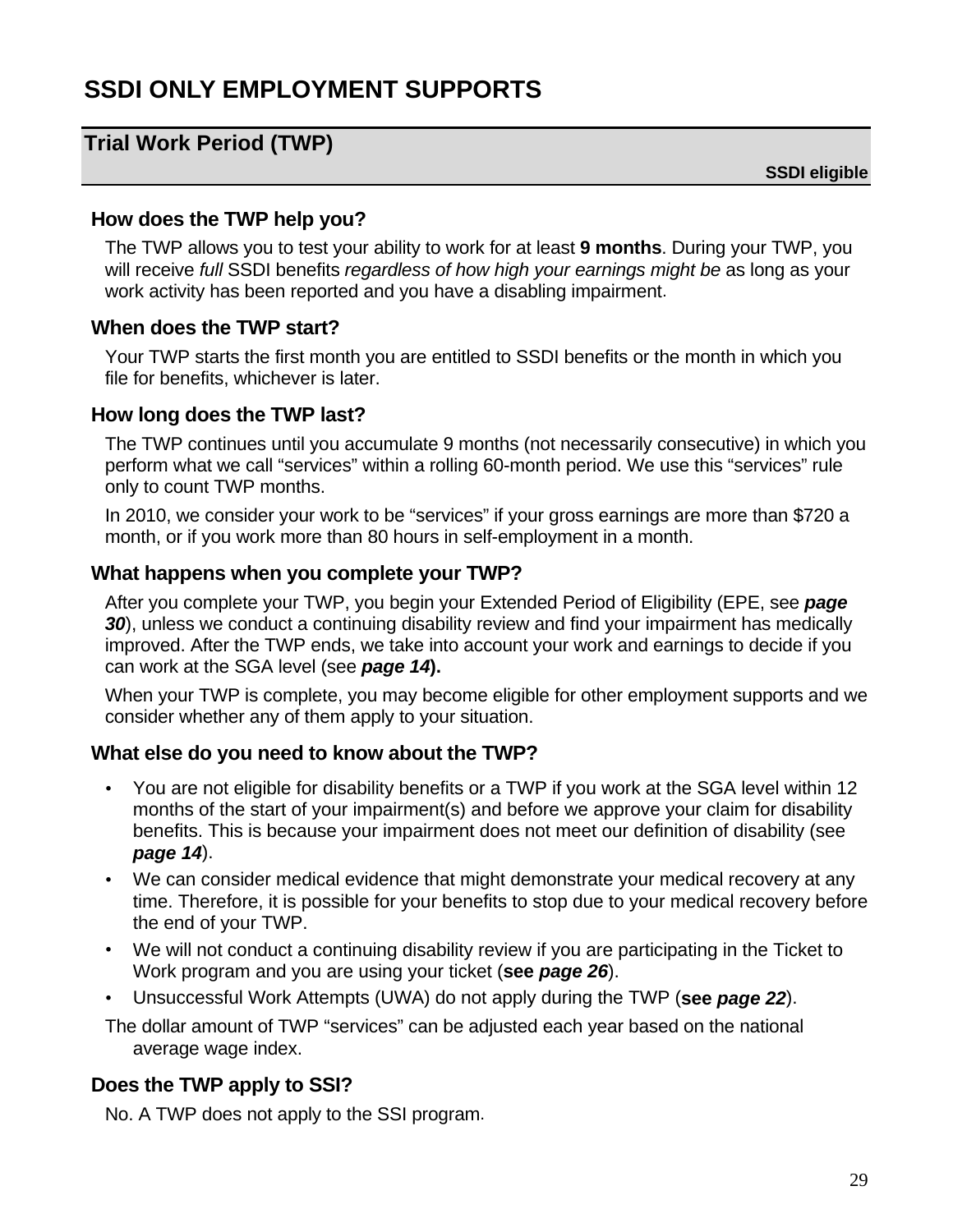# <span id="page-33-0"></span>**What is the EPE?**

The EPE begins the month after the TWP ends, even if you are not working that month. The first 36 months of the EPE is the re-entitlement period. The EPE allows you to resume receiving benefits if you are not working during the re-entitlement period.

# **How does the EPE help you?**

During the 36 month re-entitlement period, benefits are paid for months your earnings (or work activities) are below the substantial gainful activity (SGA) level as long as you continue to have a disabling impairment. Benefits are suspended for months your earnings are over the SGA level. We will restart your benefits within the re-entitlement period if your earnings fall below the SGA level. A new application and/or disability determination is not required to start your benefits again. (This is a different rule than Expedited Reinstatement (EXR) that is described on *page 28*.)

# **What happens the first time you work above SGA?**

If we find you worked above SGA in the EPE for the first time and are continuing to engage in SGA, we will pay for the first month your benefits stop due to SGA and the following 2 months. This is referred to as the grace period. If your earnings fall below SGA and are you are still in the 36-month re-entitlement period, we can reinstate your benefits without a new application.

# **Can you continue to receive benefits after the re-entitlement period ends?**

If you are not working above SGA and are eligible for a benefit payment for the  $37<sup>th</sup>$  month, you will continue to be eligible for benefits until you:

- **·** Work a month at the SGA level, *or*
- **·** Medically recover.

# **What happens if you work after the re-entitlement period ends?**

Your benefits will end if you work above SGA after the 36-month re-entitlement period. However you may be able to start your benefits again if you stop work within the next 5 years (see EXR on *page 28*).

# **Do you get an EPE under SSI?**

No. The EPE applies only to persons who receive SSDI cash benefits.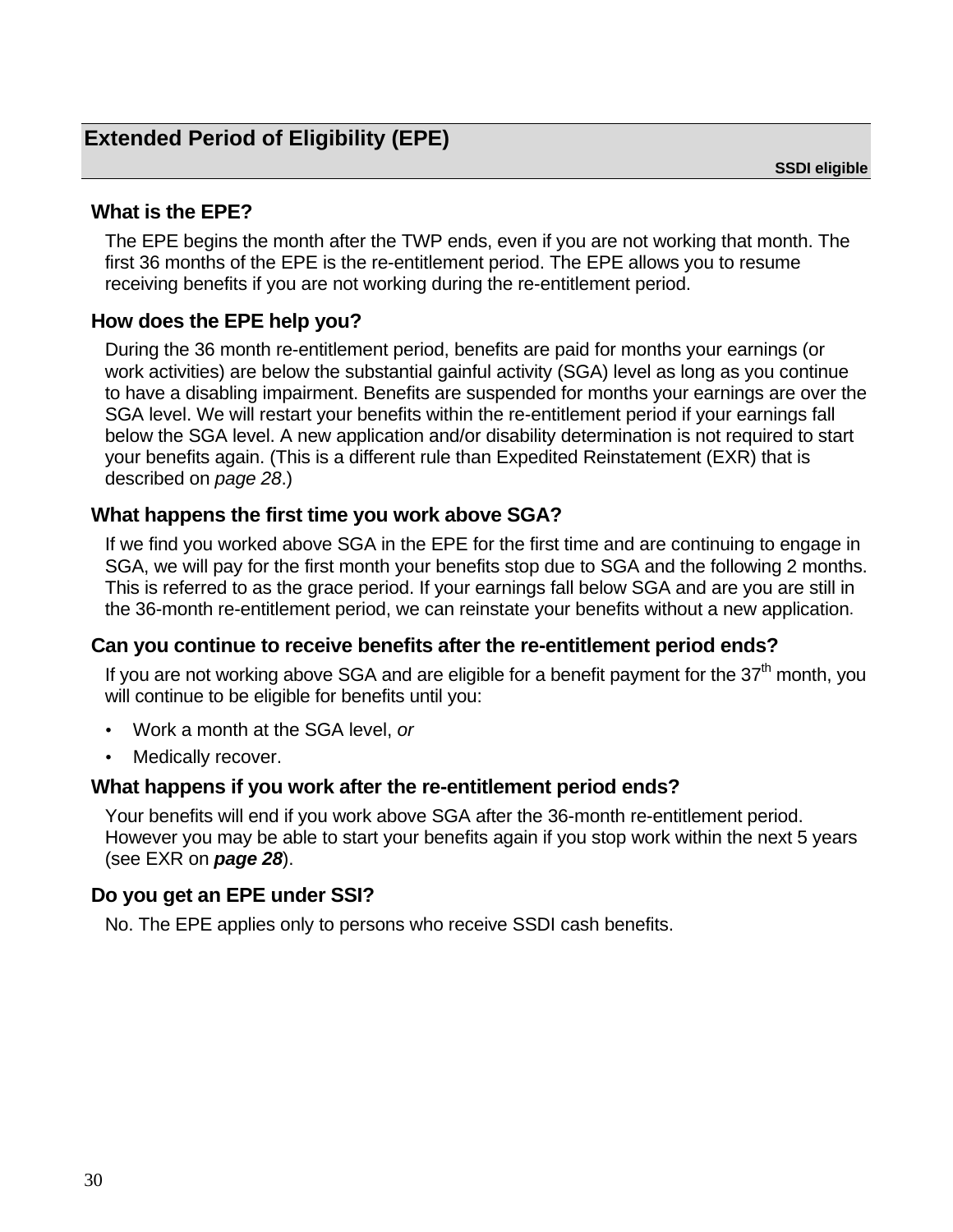# <span id="page-34-0"></span>**Unincurred Business Expenses (Self-Employment)**

**SSDI eligible** 

### **What are they?**

"Unincurred Business Expenses" are contributions made by others to your self-employment business effort. For example, if the state VR agency gives you a computer for your business, or a friend works for your business as unpaid help, these are "unincurred business expenses".

SSA generally follows the Internal Revenue Service (IRS) rules to figure your net earnings from self-employment. The IRS only allows you to deduct expenses for which you actually paid or incurred debt. When we make an SGA decision, we also deduct unincurred business expenses from your net earnings because we want an accurate measure of the value of your work.

### **What qualifies as an unincurred business expense?**

For an item or service to qualify as an unincurred business expense:

- **·** It must be an item or service that the IRS would allow as a legitimate business expense if you had paid for it; and
- **·** Someone other than you must have paid for it.

### **Do they affect your SSI payments?**

No. We do not deduct unincurred business expenses from earnings when we figure your SSI payment amount.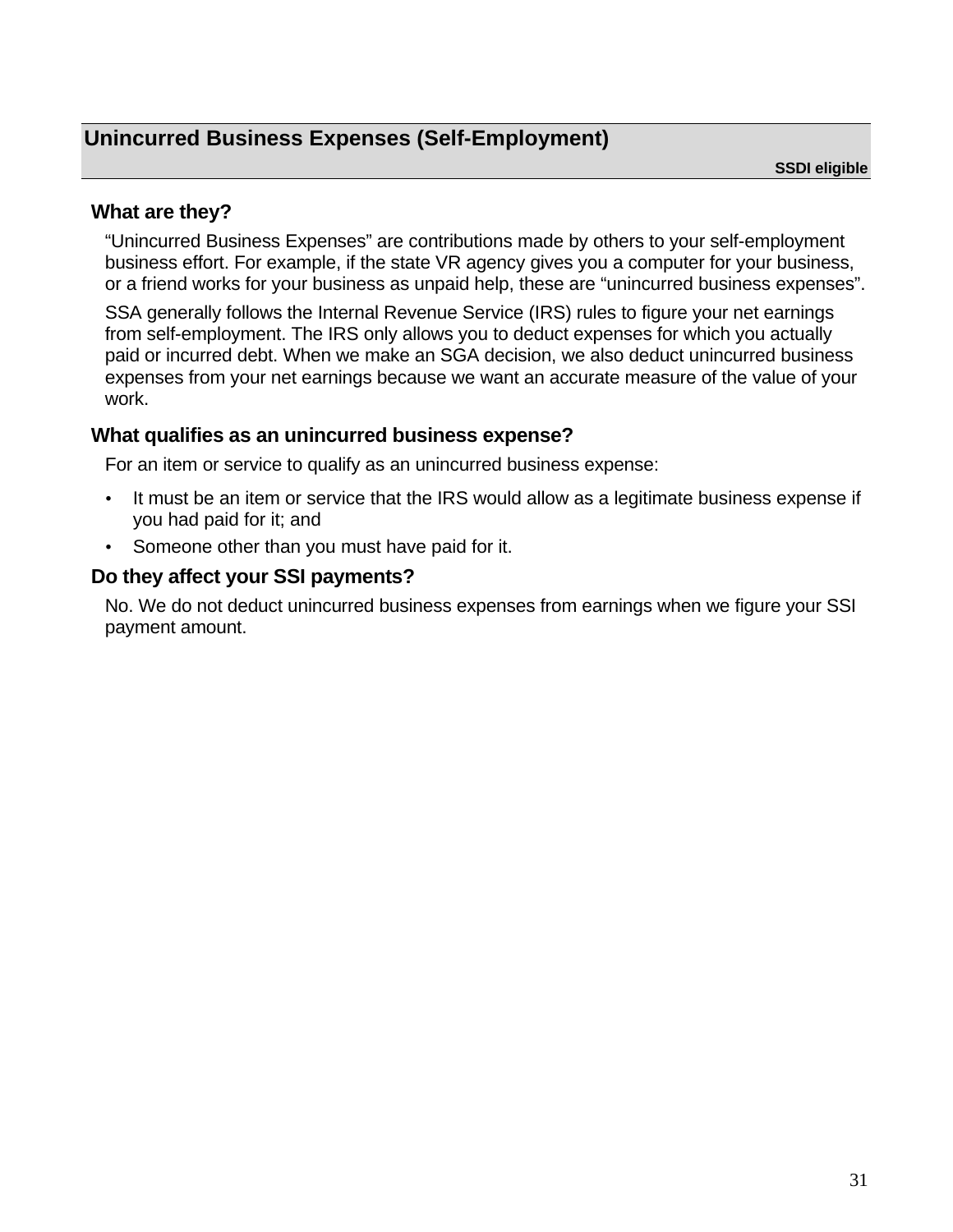# <span id="page-35-0"></span>**What is Continuation of Medicare Coverage?**

Most persons with disabilities who work will continue to receive at least 93 consecutive months of Hospital (Part A); Supplemental Medical Insurance (Part B), if enrolled; and Prescription Drug coverage (Part D), if enrolled, after the 9-month Trial Work Period. You do not pay a premium for Part A. Although cash benefits may cease due to work, you have the assurance of continued health insurance. (93 months is 7 years and 9 months.)

### **When does this start?**

The 93 months start the month after the last month of your TWP.

# **How do you qualify?**

You must already have Medicare and be working at SGA, but not be medically improved.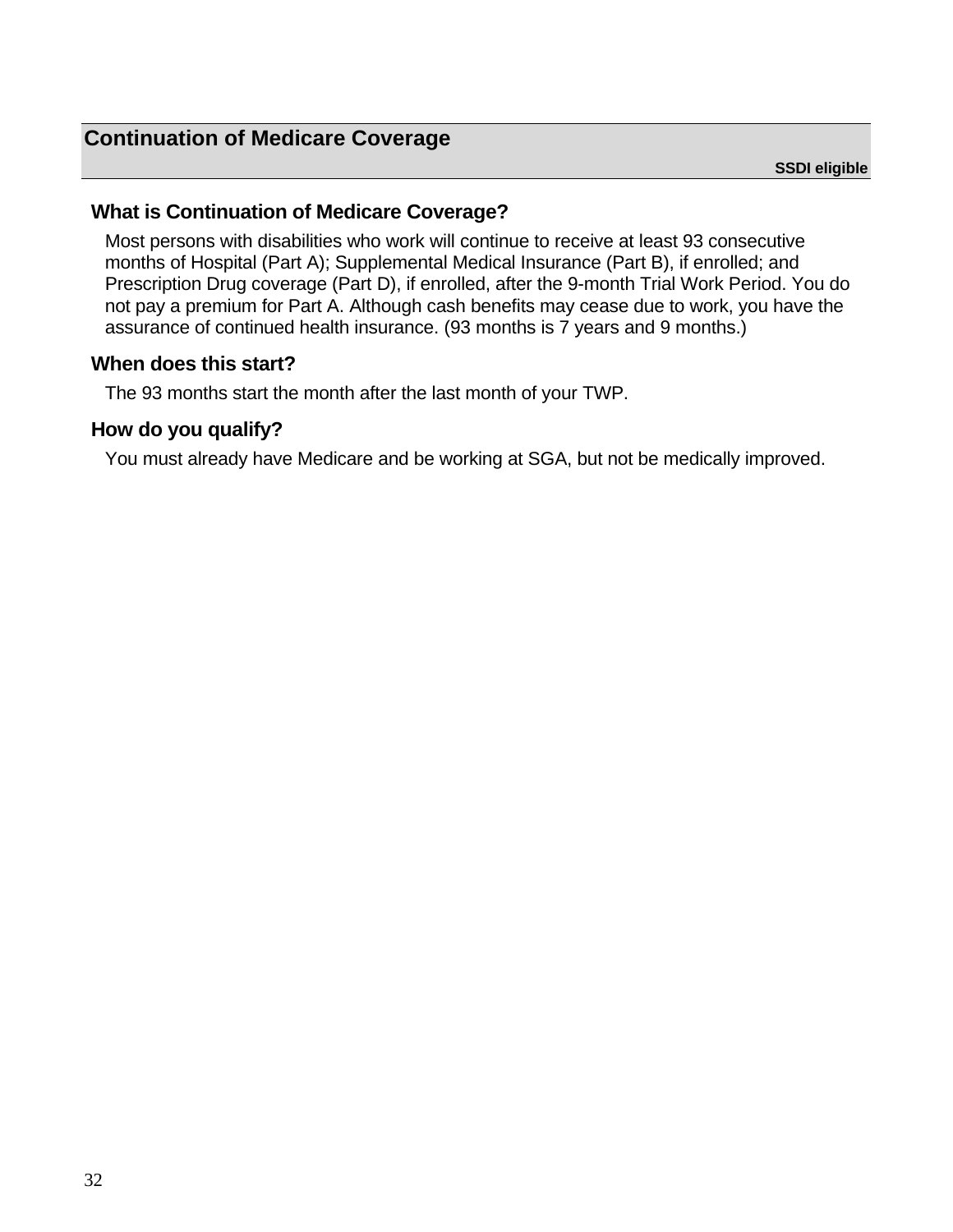# <span id="page-36-0"></span>**Medicare for Persons with Disabilities Who Work**

**SSDI eligible** 

#### **Can you buy Medicare coverage?**

Yes. After premium-free Medicare coverage ends due to work, some persons who have returned to work may buy continued Medicare coverage, as long as they remain medically disabled. Some persons with low incomes and limited resources may be eligible for state assistance with these costs under various Medicare Savings Programs. Your state Health and Human Services agency makes the determination about whether you qualify for this help.

#### **Who is eligible to buy Medicare coverage?**

You are eligible to buy Medicare coverage if:

- **·** You are not yet age 65; *and*
- **·** You continue to have a disabling impairment; *and*
- **·** Your Medicare stopped due to work.

#### **What kind of Medicare coverage can you buy?**

*Premium Hospital Insurance (Part A)* is available at the same monthly cost that uninsured eligible retired beneficiaries pay. If you have less than 30 quarters of coverage, the premium is \$461 in 2010. However, you may qualify for a reduction in this premium (see below).

*Premium Supplemental Medical Insurance (Part B)* is available at \$110.50 per month; this is the same monthly cost that uninsured eligible retired beneficiaries pay in 2010.

You can buy Hospital Insurance separately without Supplemental Medical Insurance. You can buy Supplemental Medical Insurance only if you also buy Hospital Insurance. Premium Prescription Drug coverage (**Part D**) is also available.

#### **Do you qualify for a reduction in your monthly Part A premium?**

You may qualify for a 45% reduction in the monthly amount of your premium for Hospital Insurance (Part A). You qualify for the reduced premium of \$254 in 2010 if you:

- **·** Have 30 or more quarters of coverage on your earnings record; *or*
- **·** Have been married for at least 1 year to a worker with 30 or more quarters of coverage; *or*
- **·** Were married for at least 1 year to a deceased worker with 30 or more quarters of coverage; *or*
- **·** Are divorced, after at least 10 years of marriage, from a worker who had 30 or more quarters of coverage at the time the divorce became final.

#### **When can you enroll?**

You may enroll:

- **·** During your initial enrollment period (the month you are notified about the end of your premium-free health insurance and the following 7 months); *or*
- **·** During the annual general enrollment period (January 1 through March 31 of each year); *or*
- **·** During a special enrollment period. You can enroll at any time while you are working, covered under an employer group health plan, still have a disabling impairment, or during the 8-month period that begins with the first full month after your employment or group health plan coverage ends, whichever occurs first.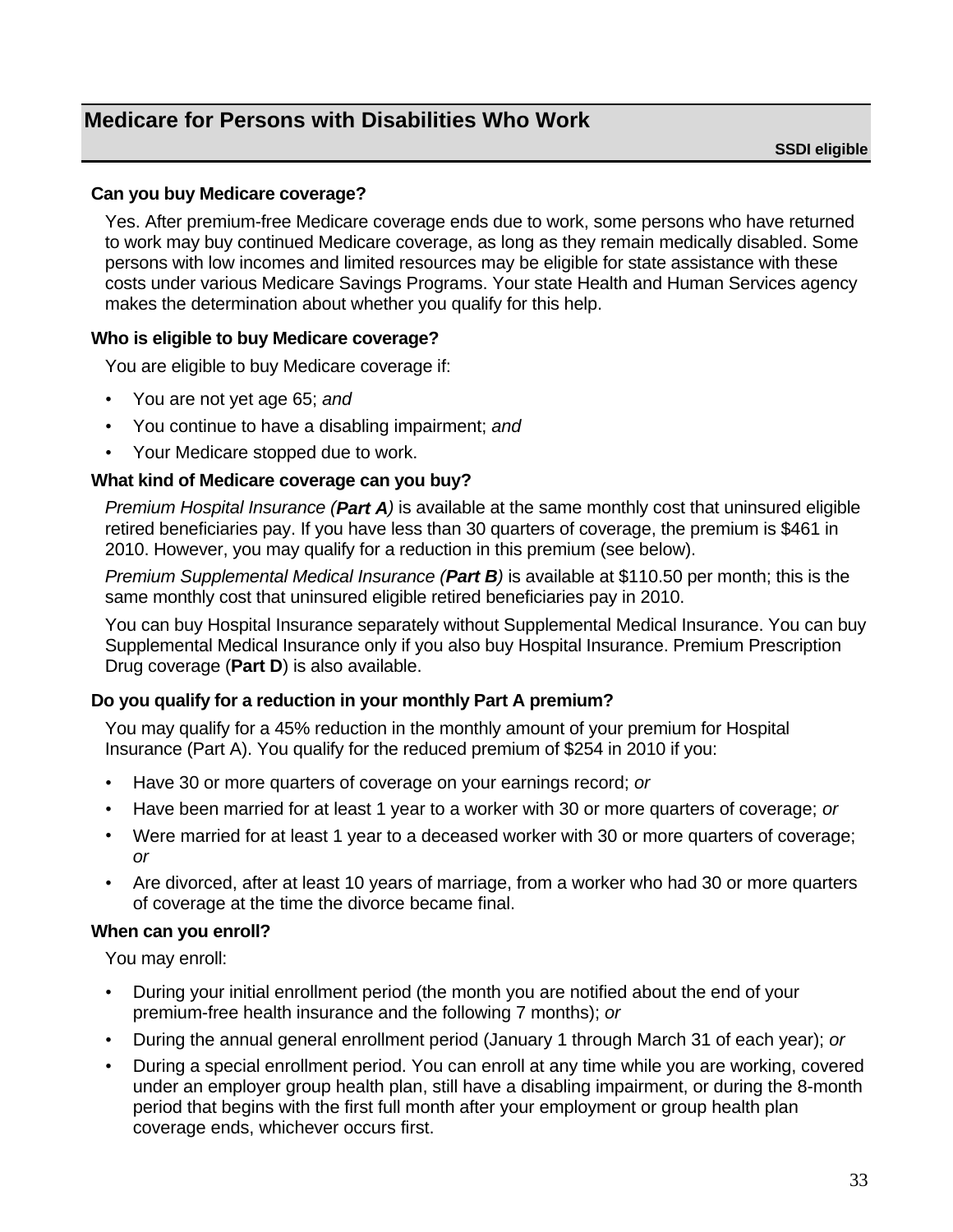For Prescription Drug coverage (Part D), you may enroll (or change plans) during the annual coordinated election period (November 15 through December 31 of each year).

### **How does it work with an employer's group health plan?**

If you purchase Premium Hospital Insurance (Part A) and maintain your employer group health plan, Medicare will be your primary payer if you are working. Your group health plan would become a secondary payer.

### **When does the state pay premiums for Medicare?**

States are required to pay Hospital Insurance (Part A) premiums for some working persons with disabilities. You qualify if you:

- **·** Are eligible to enroll in Hospital Insurance for persons with disabilities who work; and
- **·** Meet certain income and resource standards; and
- **·** Apply for assistance with your state Medicaid agency; and
- **·** Are ineligible for Medicaid on any other basis.

*Note: Persons with disabilities who work should contact their state health and human services agency for information. See page 50 for more information about state help with Medicare Part A premiums.*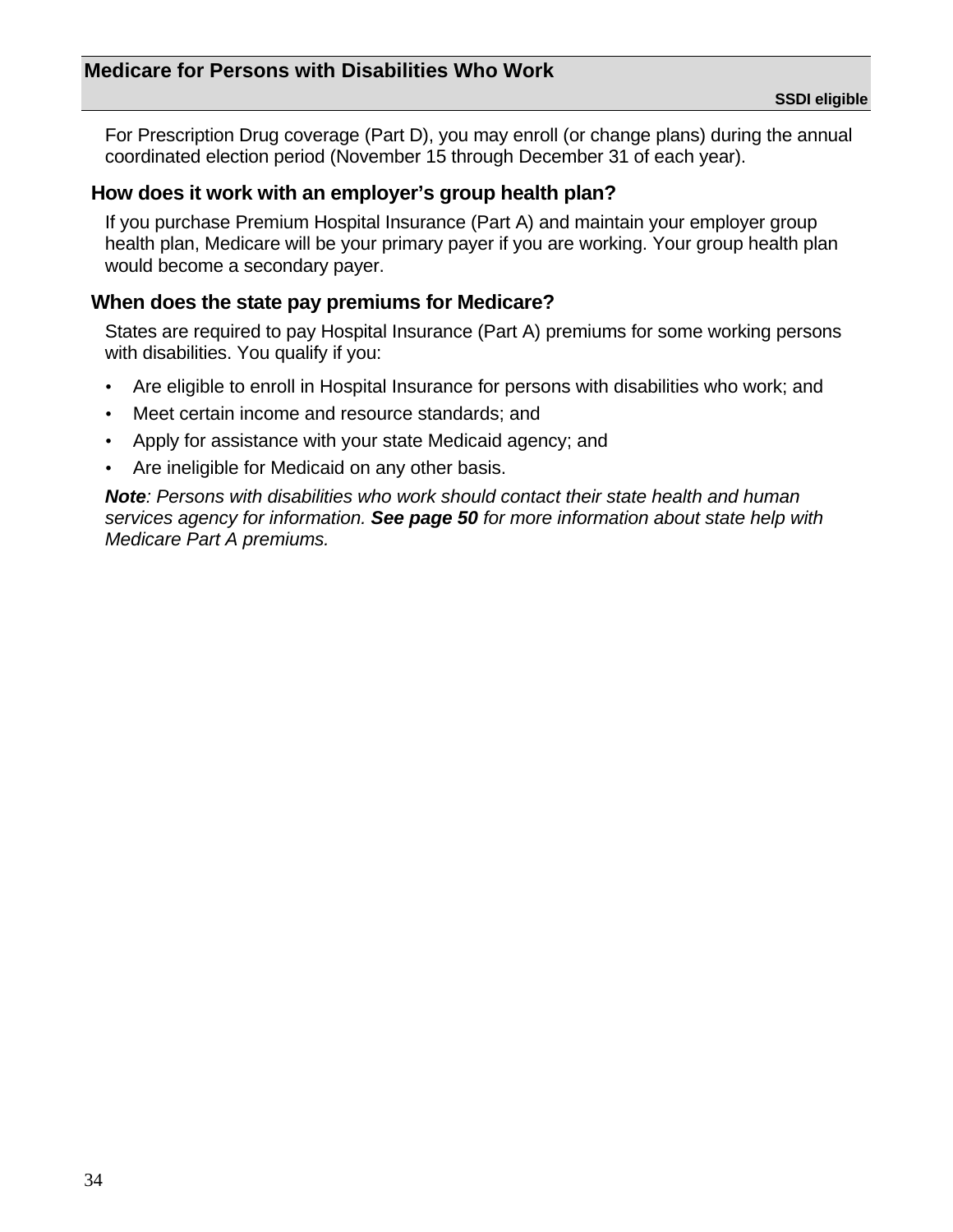# <span id="page-38-0"></span>**SSI ONLY EMPLOYMENT SUPPORTS**

# **Earned Income Exclusion**

**SSI eligible** 

### **Do we count all your earned income when we figure your SSI payment?**

We do not count the first \$65 of the earnings you receive in a month, plus one-half of the remaining earnings. This means that we count less than one-half of your earnings when we figure your SSI payment amount.

We apply this exclusion in addition to the \$20 general income exclusion. The \$20 general income exclusion is first applied to any unearned income that you may receive.

The following table shows two examples of how the general income exclusion and the earned income exclusions are applied.

| income.                       | <b>Situation 1</b><br>Ed receives \$361 SSDI each month,<br>wages of \$289 each month, and no other | <b>Situation 2</b><br>Ed receives wages of \$450 each month, no<br>SSDI, and \$13 of unearned income from<br>another source. |                                                                                                              |
|-------------------------------|-----------------------------------------------------------------------------------------------------|------------------------------------------------------------------------------------------------------------------------------|--------------------------------------------------------------------------------------------------------------|
| \$361<br>\$341<br>\$289       | <b>SSDI</b><br>- 20 General income exclusion<br><b>Countable unearned income</b><br>Earned income   | \$13<br>$\mathfrak{L}$<br>$7\overline{ }$<br>exclusion                                                                       | \$0 SSDI<br>Other unearned income<br>20 General income exclusion<br>Remaining general income                 |
| <u>- 65</u><br>\$224<br>\$112 | Earned income exclusion<br>- 112 % remaining earnings<br><b>Countable earned income</b>             | \$450<br>7 <sup>7</sup><br>exclusion<br>\$443                                                                                | Earned income<br>Remaining general income                                                                    |
| \$341<br>\$453                | Countable unearned income<br>+ 112 Countable earned income<br><b>Total countable income</b>         | 65<br>\$378<br><u>-189</u><br>\$189                                                                                          | Earned income exclusion<br>$\frac{1}{2}$ remaining earnings<br><b>Total Countable Income</b>                 |
| \$221                         | \$674 2010 Federal Benefit Rate<br>-453 Total countable income<br>SSI payment                       | \$674<br><u>-189</u><br>\$485                                                                                                | 2010 Federal Benefit Rate<br>Total countable income<br>SSI payment                                           |
| \$361<br>$+289$<br>\$871      | <b>Available Income</b><br><b>SSDI</b><br>Wages<br>+221 SSI Payment<br><b>Total Monthly Income</b>  | \$450<br><u>+485</u><br>\$948                                                                                                | <b>Available Income</b><br>Wages<br>+13 Unearned income<br><b>SSI Payment</b><br><b>Total Monthly Income</b> |

#### **Examples of the Earned Income Exclusion**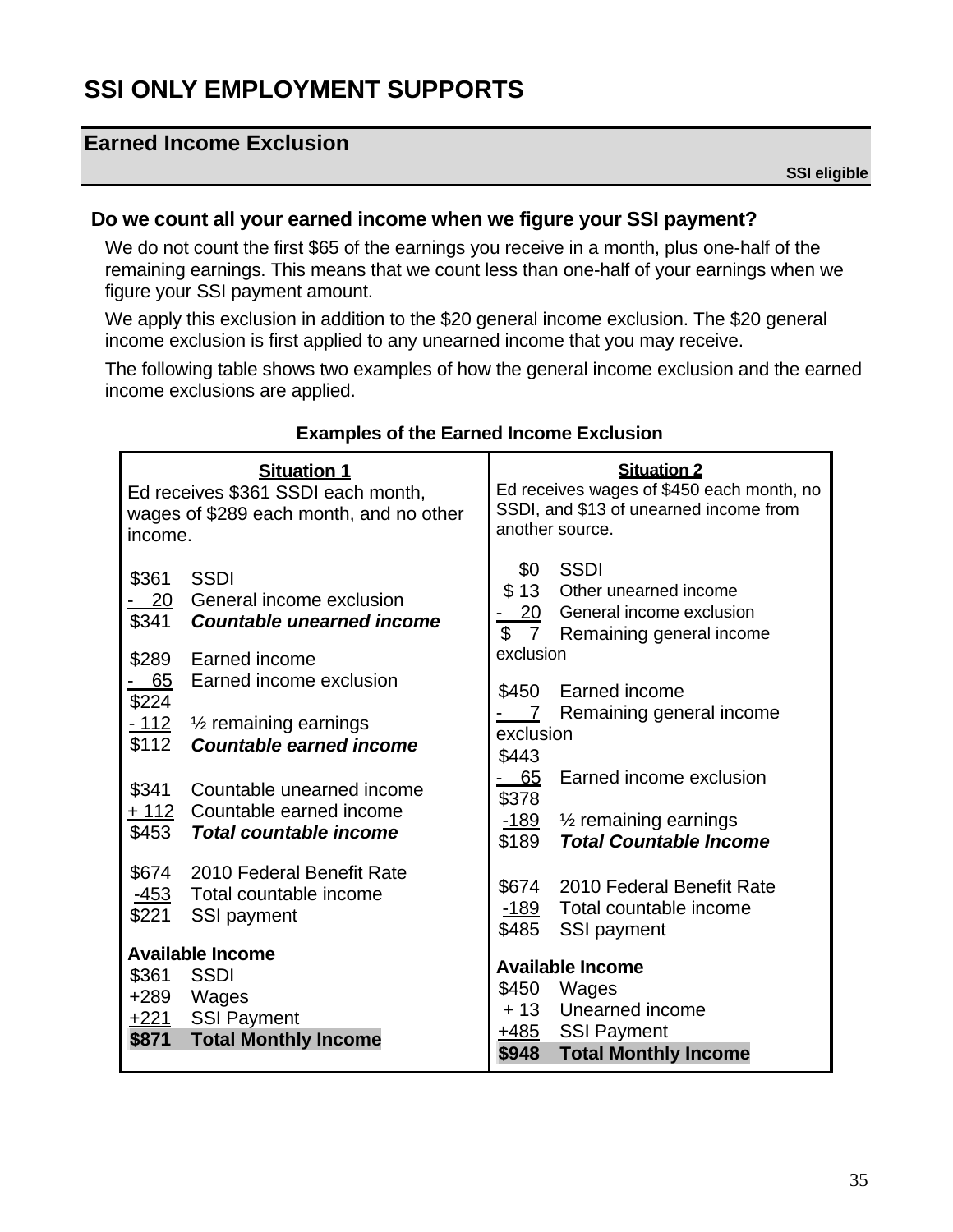### <span id="page-39-0"></span>**How does the student earned income exclusion help you?**

If you are under age 22 and regularly attending school, we do not count up to \$1,640 of earned income per month when we figure your SSI payment amount. The maximum yearly exclusion is \$6,600. These amounts are for the year 2010; they are adjusted each year based on the cost-of-living.

### **What is the definition of "regularly attending school?"**

"Regularly attending school" means that you take one or more courses of study and attend classes:

- **·** In a college or university for at least 8 hours a week; or
- **·** In grades 7-12 for at least 12 hours a week; or
- **·** In a training course to prepare for employment for at least 12 hours a week (15 hours a week if the course involves shop practice); or
- **·** For less time than indicated above for reasons beyond the student's control, such as illness.

### **Does home schooling qualify?**

If you are home-taught, you may be considered "regularly attending school" if:

- **·** You are instructed in grades 7-12 for at least 12 hours a week; and
- **·** The instruction is in accordance with a home school law of the state or other jurisdiction in which you reside.

If you are home-taught because of a disability, you may be considered "regularly attending school" by:

- **·** Studying a course or courses given by a school (grades 7-12), college, university or government agency; and
- **·** Having a home visitor or tutor who directs the study.

#### **How is the income exclusion applied?**

We apply the student earned income exclusion before the general income exclusion or the earned income exclusion.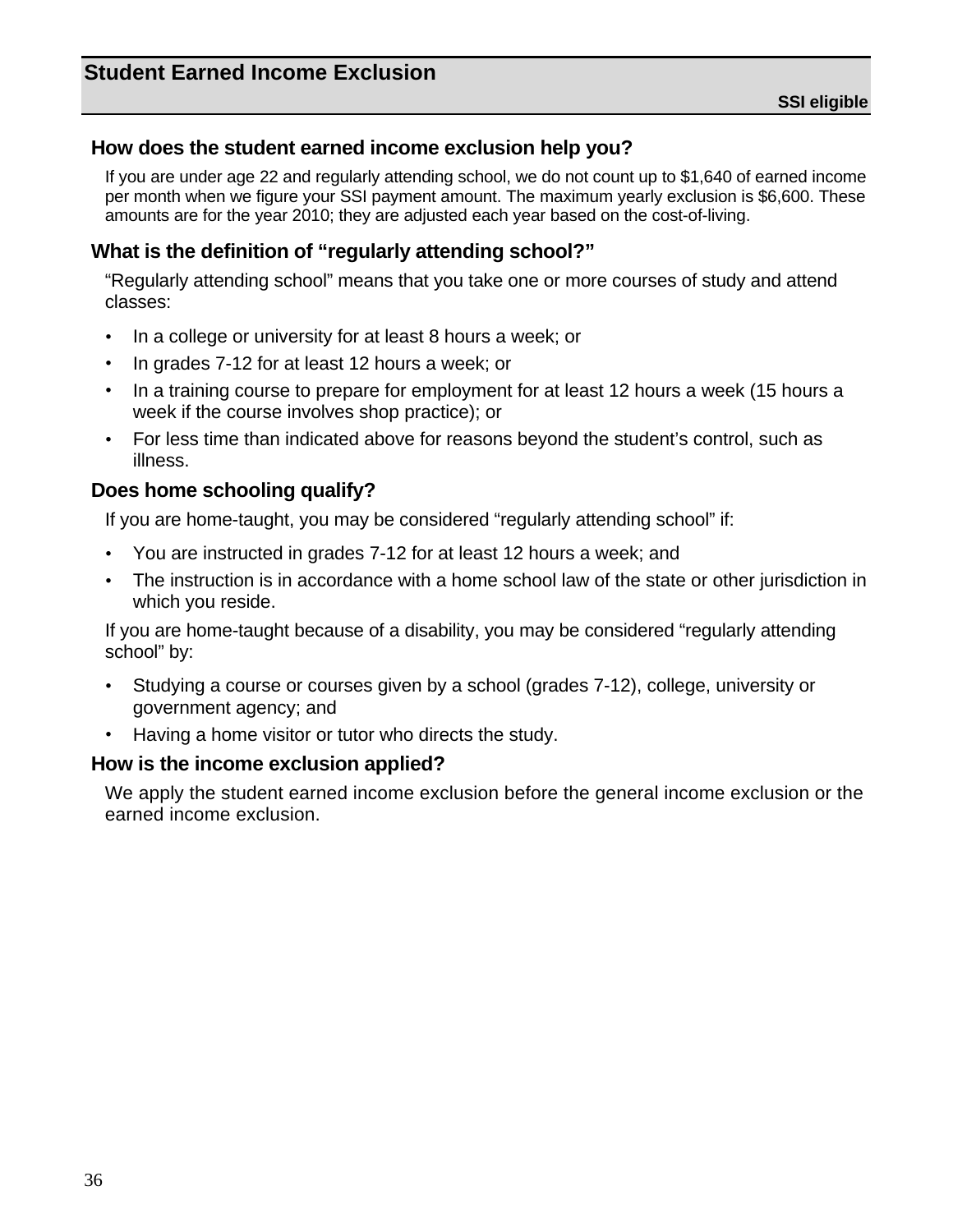# <span id="page-40-0"></span>**Plan to Achieve Self-Support (PASS)**

### **How can a PASS help you?**

A PASS allows you to set aside other income besides your SSI and/or resources for a specified period of time so that you may pursue a work goal. For example, if you receive SSDI, wages, or other income, you could set aside some of that money to pay expenses for education, vocational training, or starting a business as long as the expenses are related to achieving your work goal.

We do not count the *income* that you set aside under your PASS when we figure your SSI payment amount. We do not count the *resources* that you set aside under your PASS when we determine your initial and continuing eligibility for SSI.

A PASS can help you establish or maintain SSI eligibility and may increase your SSI payment amount. For example, if you receive \$800 per month in SSDI, you have too much income for SSI. But if you otherwise qualify for SSI and have a work goal, you could use some of your SSDI to pay for PASS expenses. Because we would not count the portion of your SSDI you are using toward your PASS, this could reduce your countable income enough so you could be eligible for SSI.

### **Who can have a PASS?**

If you receive SSI or could qualify for SSI, you could benefit from a PASS. You may not need a plan now, but you may need one sometime in the future to remain eligible or to increase your SSI payment amount while fulfilling your work goal.

#### **What are the requirements for a PASS?**

Your PASS must:

- **·** Be designed especially for you;
- **·** Be in writing. We prefer that you use our form, the SSA-545-BK. You can get copies of the PASS form, SSA-545-BK, at your local office, from any PASS Expert, or from our website at *[www.socialsecurity.gov/online/ssa-545.html](http://www.ssa.gov/online/ssa-545.html)*;
- **·** Have a specific work goal that you are capable of performing;
- **·** Have a specific timeframe for reaching your goal;
- **·** Show what income you receive (other than your SSI payments) and/or resources you have that you will use to reach your goal;
- **·** Show how your income and resources will be used to reach your work goal;
- **·** Show how the money you set aside will be kept separate from other funds;
- **·** Be approved by us; and
- **·** Be reviewed periodically by us to assure your plan is actually helping you achieve progress.

### **Who can help you set up a PASS?**

Anyone may help you with your PASS; for example, vocational counselors, social workers, benefit specialists or employers. We will evaluate the plan and decide if it is acceptable. We also will help persons put their plans in writing.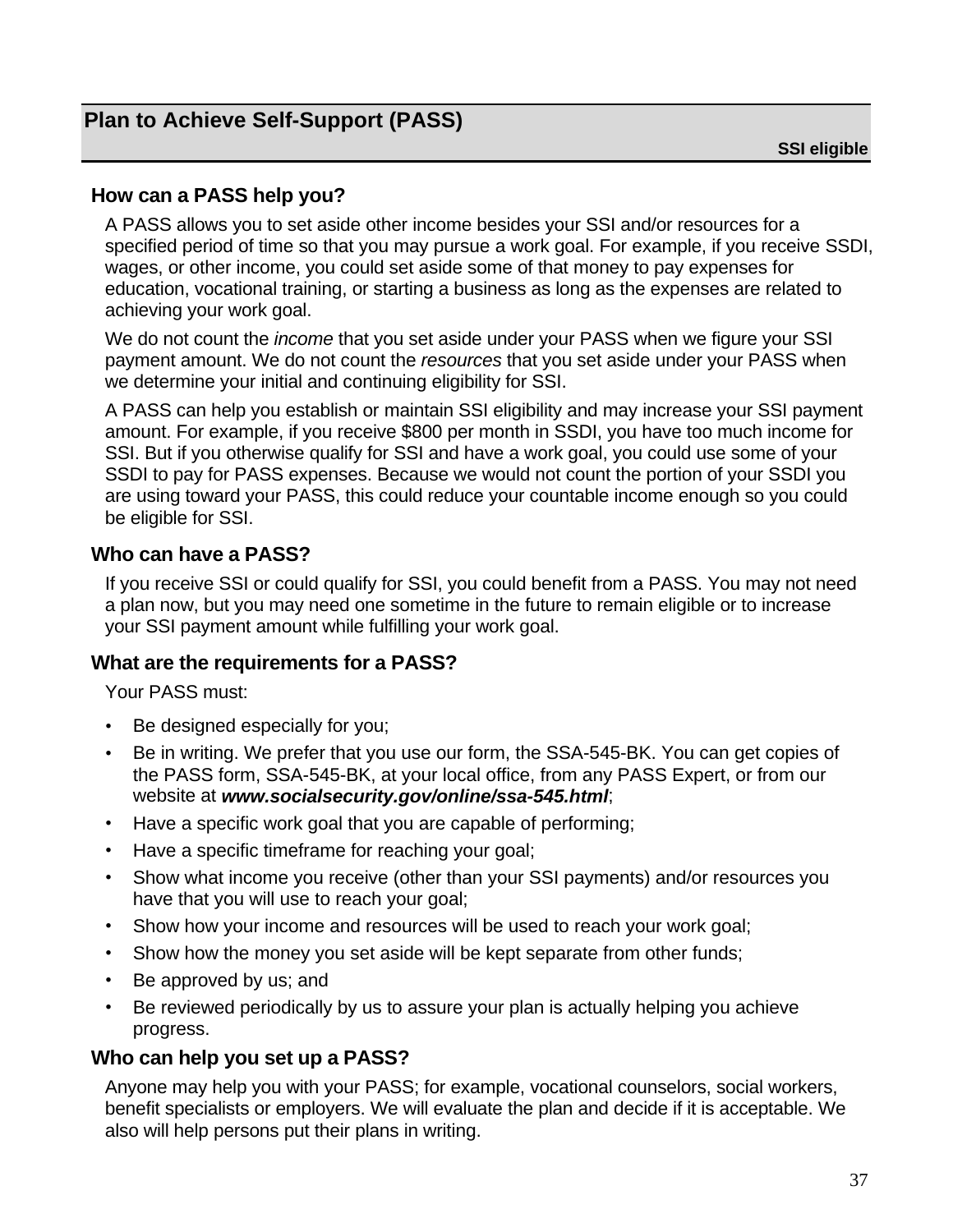# **How does a PASS affect your SSI eligibility and/or payment?**

When we figure your SSI payment amount, we do not count income set aside under a PASS. We apply this exclusion to your countable income after we use all other appropriate exclusions.

We do not count resources set aside under a PASS towards the resource limit.

### **Where can you get more information about a PASS?**

You can get a PASS Specialist's telephone number by calling our toll-free number **1-800-772-1213** between 7 a.m. and 7 p.m. Monday through Friday or visit our website at: *[www.socialsecurity.gov/disabilityresearch/wi/passcadre.htm](http://www.socialsecurity.gov/disabilityresearch/wi/passcadre.htm)*.

You can ask for a pamphlet entitled *Working While Disabled — A Plan for Achieving Self-Support* (SSA Publication No. 05-11017). It is also available online at: *[www.socialsecurity.gov/pubs/11017.html](http://www.ssa.gov/pubs/11017.html)*.

You can also get a copy from your local office or by calling our toll-free number **1-800-772-1213** between 7a.m. and 7p.m. Monday through Friday.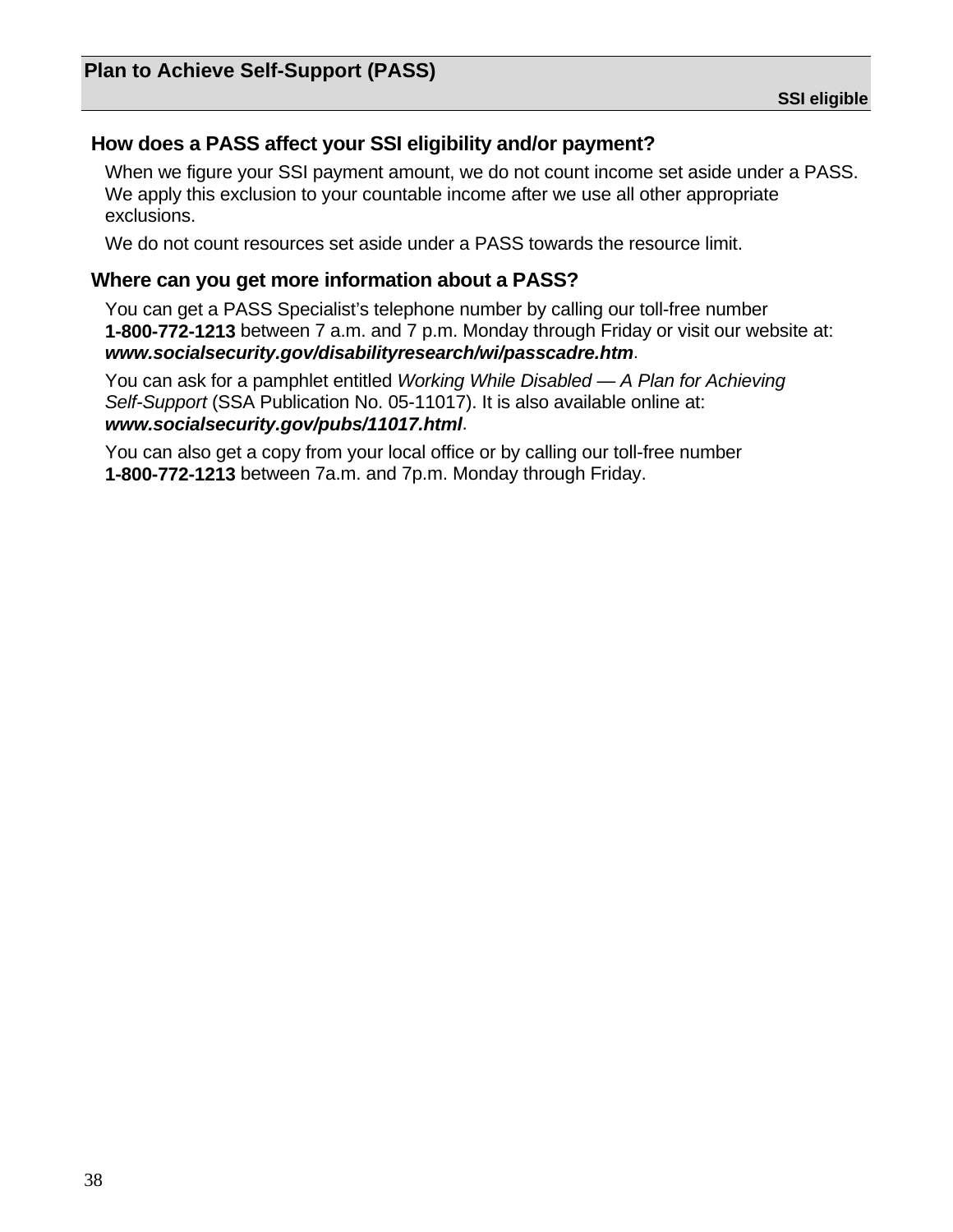# <span id="page-42-0"></span>**Property Essential to Self-Support (PESS)**

### **How does PESS help you?**

We do not count some resources that are essential to your means of self-support when we decide your continuing eligibility for SSI.

### **What is not counted?**

We do not count your property if you use it in a trade or business (for example, inventory of goods) or personal property you use for work as an employee (for example, tools or equipment). Other use of the item(s) does not matter.

We do not count up to \$6,000 of equity value of non-business property that you use to produce goods or services essential to daily activities. An example is land used to produce vegetables or livestock solely for consumption by your household.

We do not count up to \$6,000 of the equity value of non-business income-producing property if the property yields an annual rate of return of at least 6 percent. An example is a rental property.

You must be using the property we are excluding under the PESS provision for your self-support activities. If you are not currently using this property because of circumstances beyond your control, you must expect to start using it again within a reasonable period of time, usually 12 months.

#### **What type of resources do not qualify as PESS?**

We do not consider liquid resources, for example, stocks, bonds, or notes as PESS, unless you use them as part of a trade or business.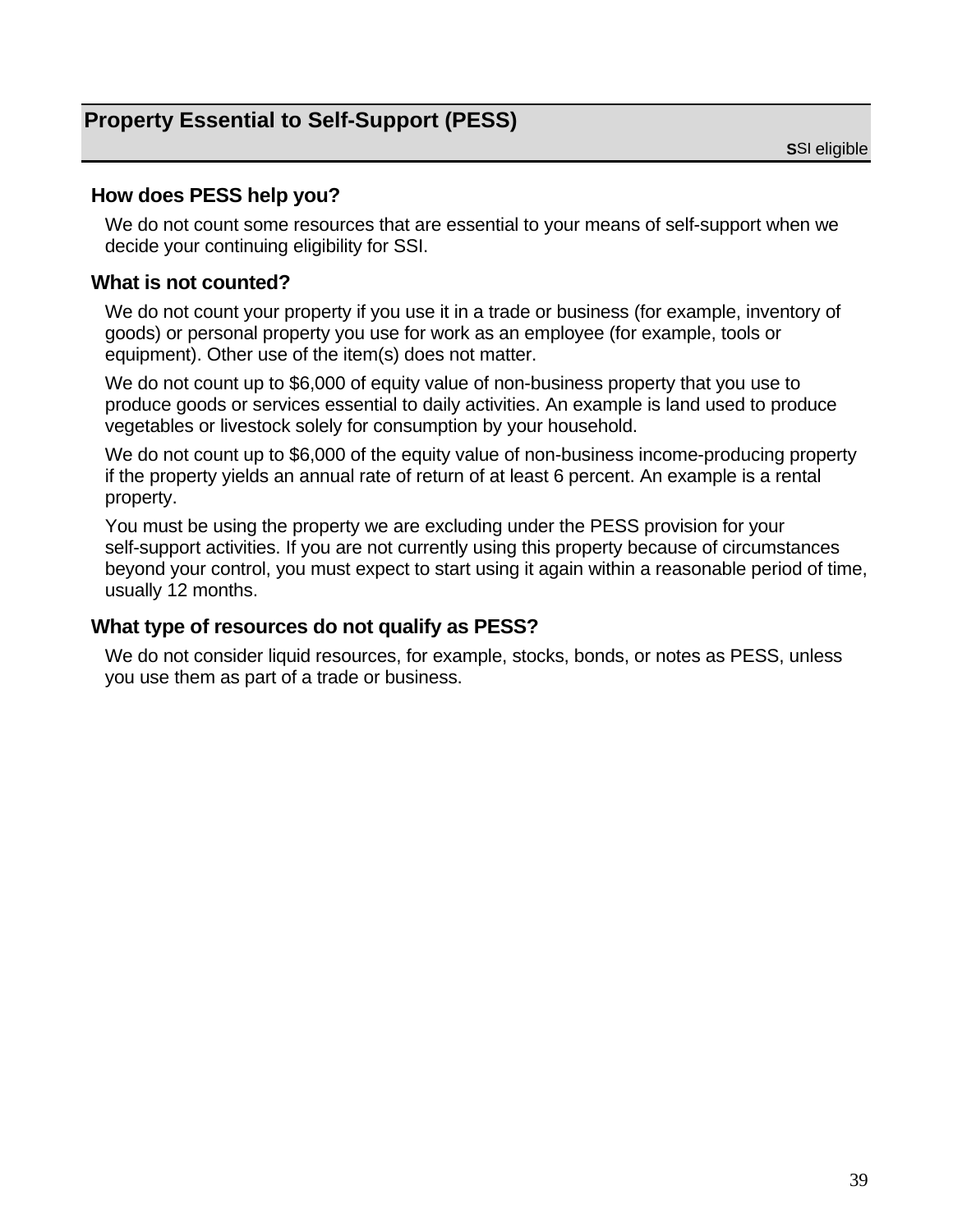# <span id="page-43-0"></span>**Special SSI Payments for Persons Who Work - Section 1619(a)**

**SSI eligible** 

### **What is Section 1619(a)?**

You can receive SSI cash payments even when your earned income (gross wages and/or net earnings from self-employment) is at the SGA level. This provision eliminates the need for the Trial Work Period or Extended Period of Eligibility under SSI.

### **How do you qualify?**

To qualify, you must:

- **·** Have been eligible for an SSI payment for at least 1 month before you begin working at the SGA level; *and*
- **·** Still be disabled; *and*
- **·** Meet all other eligibility rules, including the income and resource tests.

#### **How does it work?**

Your eligibility for SSI will continue for as long as you meet the basic eligibility requirements and the income and resource tests. We will continue to figure your SSI payment amount in the same way as before. If your state provides Medicaid to persons on SSI, you will continue to be eligible for Medicaid.

#### **Do you need to apply?**

You do not need to file a special application. Just keep us up to date on your work activity.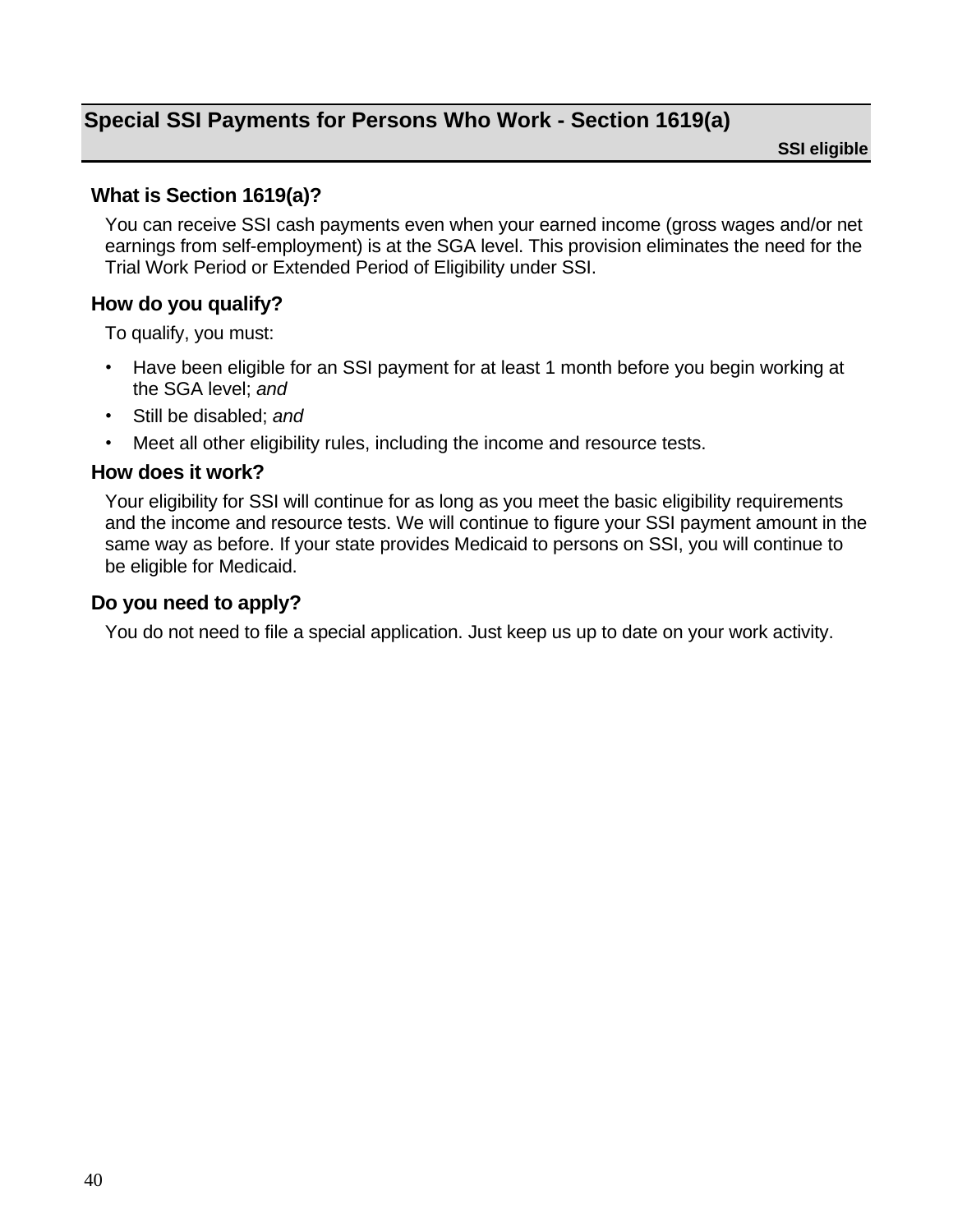# <span id="page-44-0"></span>**Reinstating SSI Eligibility Without a New Application**

### **How does it help you?**

If you have been ineligible for a SSI payment due to your work, you may be able to restart your SSI cash payment again at any time without a new application.

If you have been ineligible for SSI and/or Medicaid for any reason *other than* work or medical recovery, you may be able to restart your SSI cash payment and/or Medicaid coverage within 12 months without a new application. When your situation changes, contact us and ask about how you can restart your SSI benefits and/or Medicaid.

*If your cash payment and Medicaid benefits ended because of your work and earnings, and you stop work within 5 years of when your benefits ceased, we may be able to start your benefits again under Expedited Reinstatement* (see *page 28***).**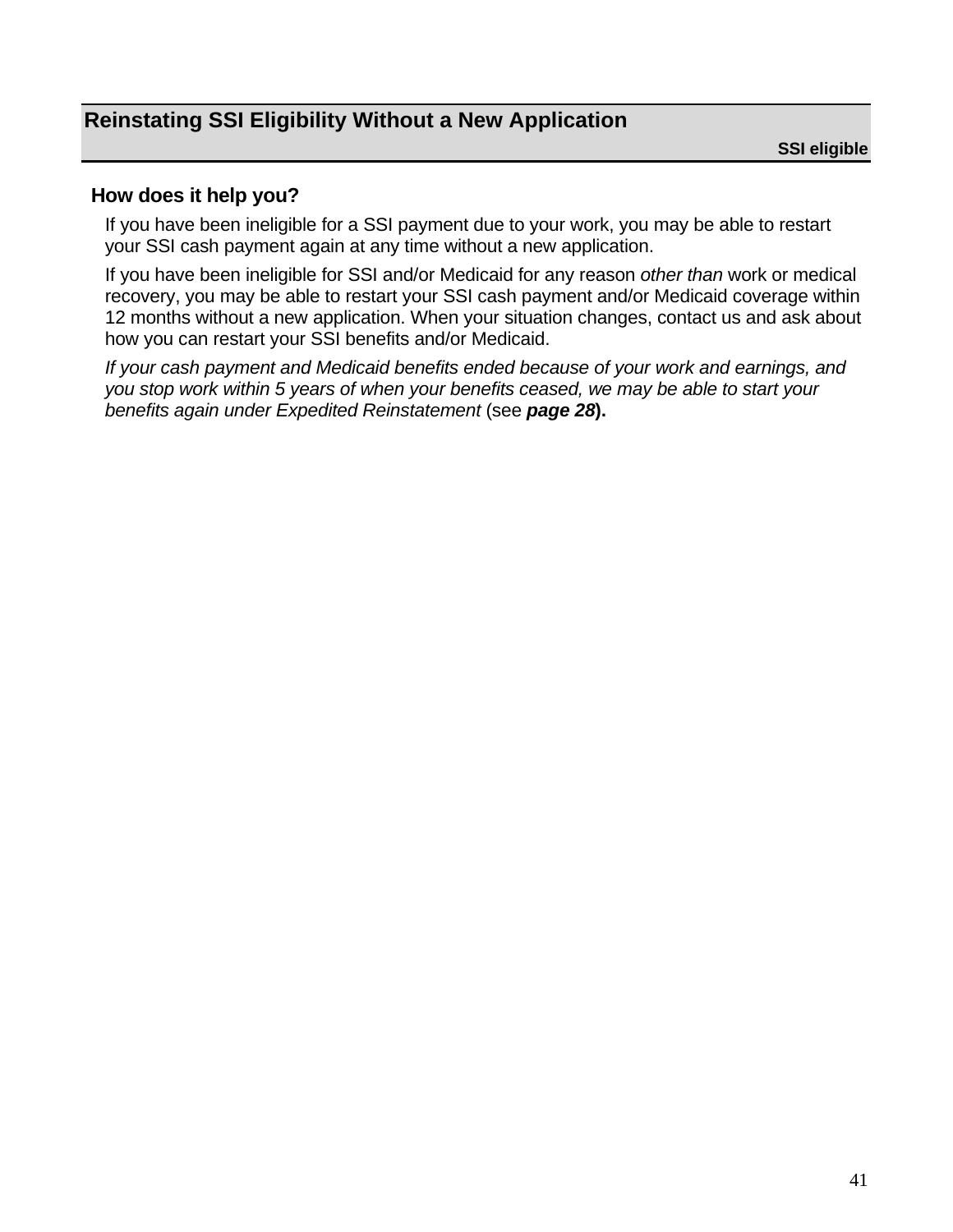# <span id="page-45-0"></span>**Special Benefits If You Are Eligible Under 1619 and Enter a Medical Facility SSI eligible**

### **How does it help you?**

If you are working and eligible under section 1619, you may receive an SSI cash benefit for up to 2 months while in a Medicaid facility or a public medical or psychiatric facility.

### **What happens if you enter a Medicaid facility?**

Usually, if you enter a Medicaid facility where Medicaid pays more than 50% of the cost of care, your SSI payment is limited to \$30 per month, plus any state supplement, minus any countable income. However, if you enter a Medicaid facility while you are eligible under section 1619, your benefit will be figured using the full Federal Benefit Rate for up to 2 months.

### **What happens if you enter a public medical or psychiatric facility?**

Usually, if you are in a public medical or psychiatric facility, you are not eligible to receive an SSI payment. However, if you enter a public medical or psychiatric facility while you are eligible under section 1619, your SSI cash benefits may continue for up to 2 months. For this provision to apply, the facility must enter an agreement with us that will allow you to keep all of your SSI payment.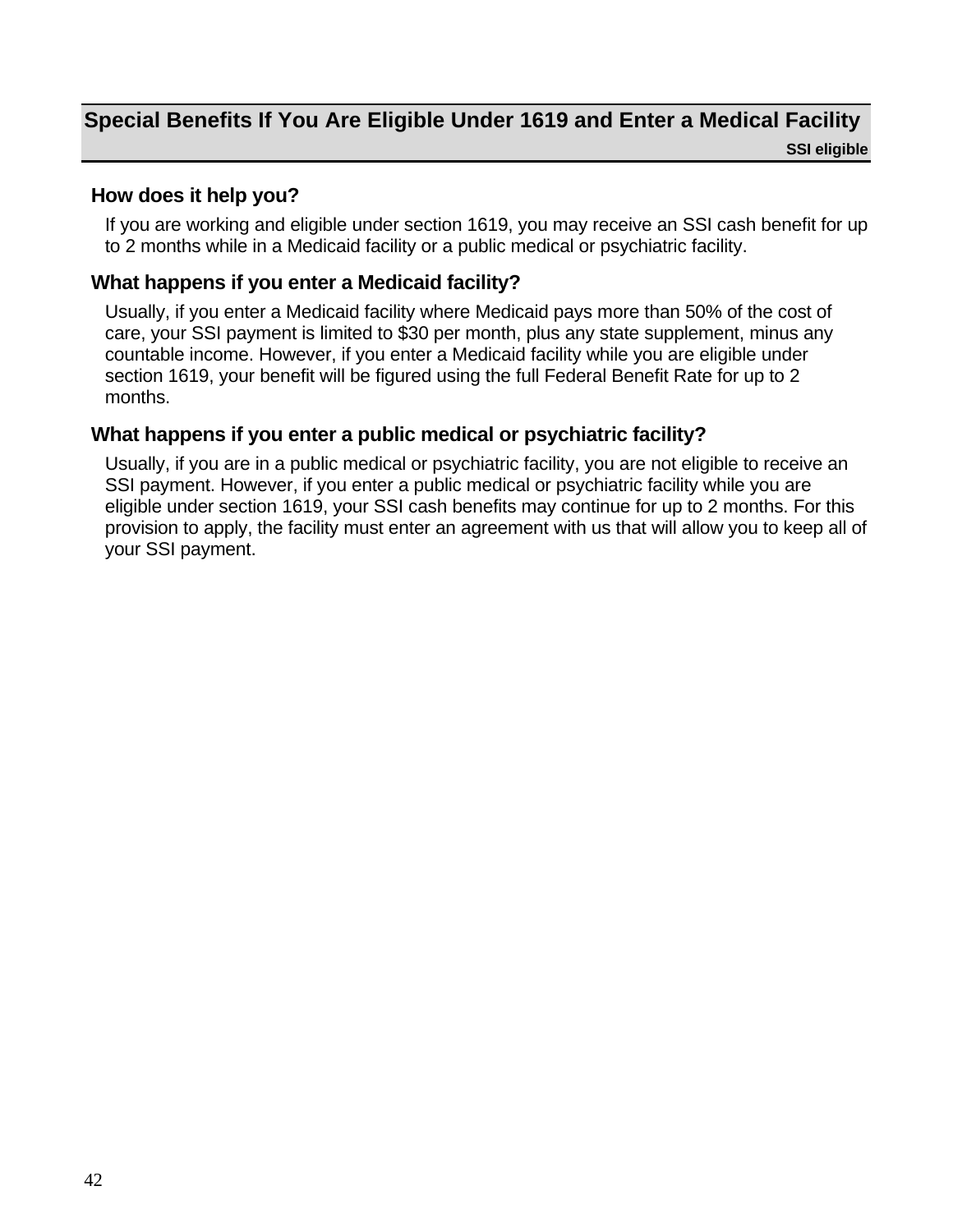# <span id="page-46-0"></span>**Medicaid While Working – Section 1619(b)**

### **How does it help you?**

After you return to work, your Medicaid coverage can continue, even if your earnings (alone or in combination with your other income) become too high for an SSI cash payment.

## **How do you qualify?**

To qualify, you must meet all of the following qualifications:

- **·** Have been eligible for an SSI cash payment for at least 1 month;
- **·** Would be eligible for cash payment except for earnings;
- **·** Still be disabled;
- **·** Still meet all other eligibility rules, including the resources test;
- **·** Need Medicaid in order to work; and
- **·** Have gross earned income that is insufficient to replace SSI, Medicaid, and any publicly funded attendant care. (See following "threshold amount" discussion.)

The "threshold amount" is the measure that we use to decide whether your earnings are high enough to replace your SSI and Medicaid benefits. Your threshold amount is based on:

- **·** The amount of earnings that would cause your SSI cash payments to stop in your state; and
- **·** The average annual per capita Medicaid expenditure for your state.

If your gross earnings are higher than the threshold amount for your state (see following chart), you may still be eligible if you have:

- **·** Impairment-related work expenses (see *page 23***);**
- **·** Blind work expenses (see *page 48***);**
- **·** A Plan to Achieve Self-Support (see *page 37***);**
- **·** Publicly funded attendant or personal care; or
- **·** Medical expenses above the state per capita amount.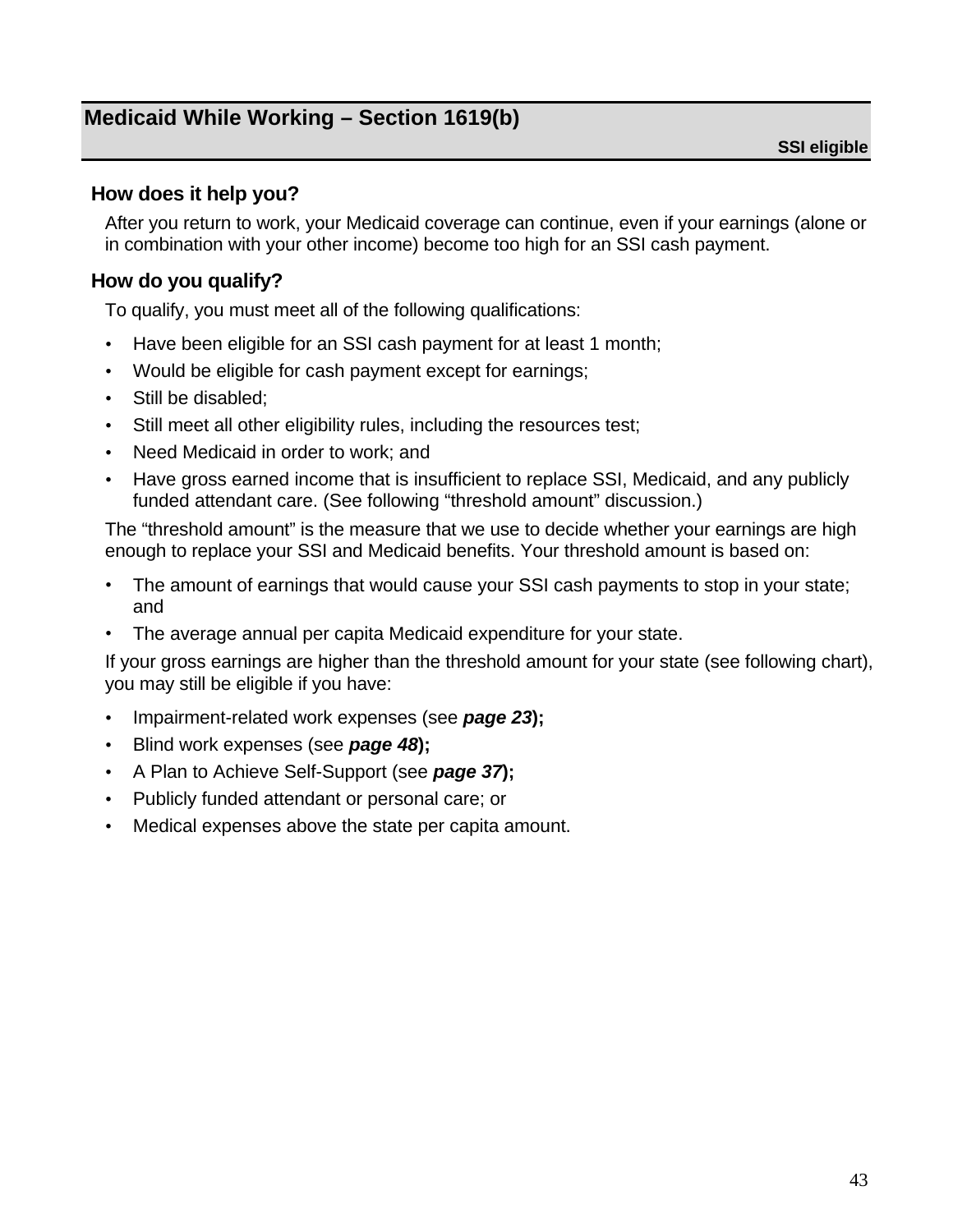**SSI eligible** 

### **State Threshold Amounts for Persons with Disabilities 2010**

<span id="page-47-0"></span>

| <b>STATE</b>                | <b>THRESHOLD</b> |  |
|-----------------------------|------------------|--|
| Alabama                     | \$23,981         |  |
| Alaska                      | \$50,054         |  |
| Arizona                     | \$26,638         |  |
| Arkansas                    | \$28,221         |  |
| California                  | \$34,324         |  |
| Colorado                    | \$31,212         |  |
| Connecticut                 | \$54,815         |  |
| Delaware                    | \$37,538         |  |
| <b>District of Columbia</b> | \$42,071         |  |
| Florida                     | \$28,427         |  |
| Georgia                     | \$27,295         |  |
| Hawaii                      | \$34,056         |  |
| Idaho                       | \$38,097         |  |
| <b>Illinois</b>             | \$26,298         |  |
| Indiana                     | \$32,930         |  |
| Iowa                        | \$30,477         |  |
| Kansas                      | \$33,540         |  |
| Kentucky                    | \$26,528         |  |
| Louisiana                   | \$29,305         |  |
| Maine                       | \$43,107         |  |
| Maryland                    | \$38,328         |  |
| Massachusetts               | \$36,133         |  |
| Michigan                    | \$27,858         |  |
| Minnesota                   | \$49,245         |  |
| Mississippi                 | \$25,907         |  |
| Missouri                    | \$30,571         |  |

| <b>STATE</b>          | <b>THRESHOLD</b> |  |
|-----------------------|------------------|--|
| Montana               | \$28,819         |  |
| Nebraska              | \$35,984         |  |
| Nevada                | \$31,871         |  |
| New Hampshire         | \$40,383         |  |
| New Jersey            | \$34,292         |  |
| <b>New Mexico</b>     | \$34,401         |  |
| New York              | \$43,956         |  |
| <b>North Carolina</b> | \$34,457         |  |
| North Dakota          | \$36,082         |  |
| Ohio                  | \$32,004         |  |
| Oklahoma              | \$26,422         |  |
| Oregon                | \$30,367         |  |
| Pennsylvania          | \$29,349         |  |
| Rhode Island          | \$37,828         |  |
| South Carolina        | \$27,804         |  |
| South Dakota          | \$31,924         |  |
| Tennessee             | \$25,484         |  |
| Texas                 | \$28,730         |  |
| Utah                  | \$28,381         |  |
| Vermont               | \$35,441         |  |
| Virginia              | \$30,600         |  |
| Washington            | \$28,470         |  |
| West Virginia         | \$27,206         |  |
| Wisconsin             | \$32,284         |  |
| Wyoming               | \$32,585         |  |
| N. Mariana Islands    | \$17,196         |  |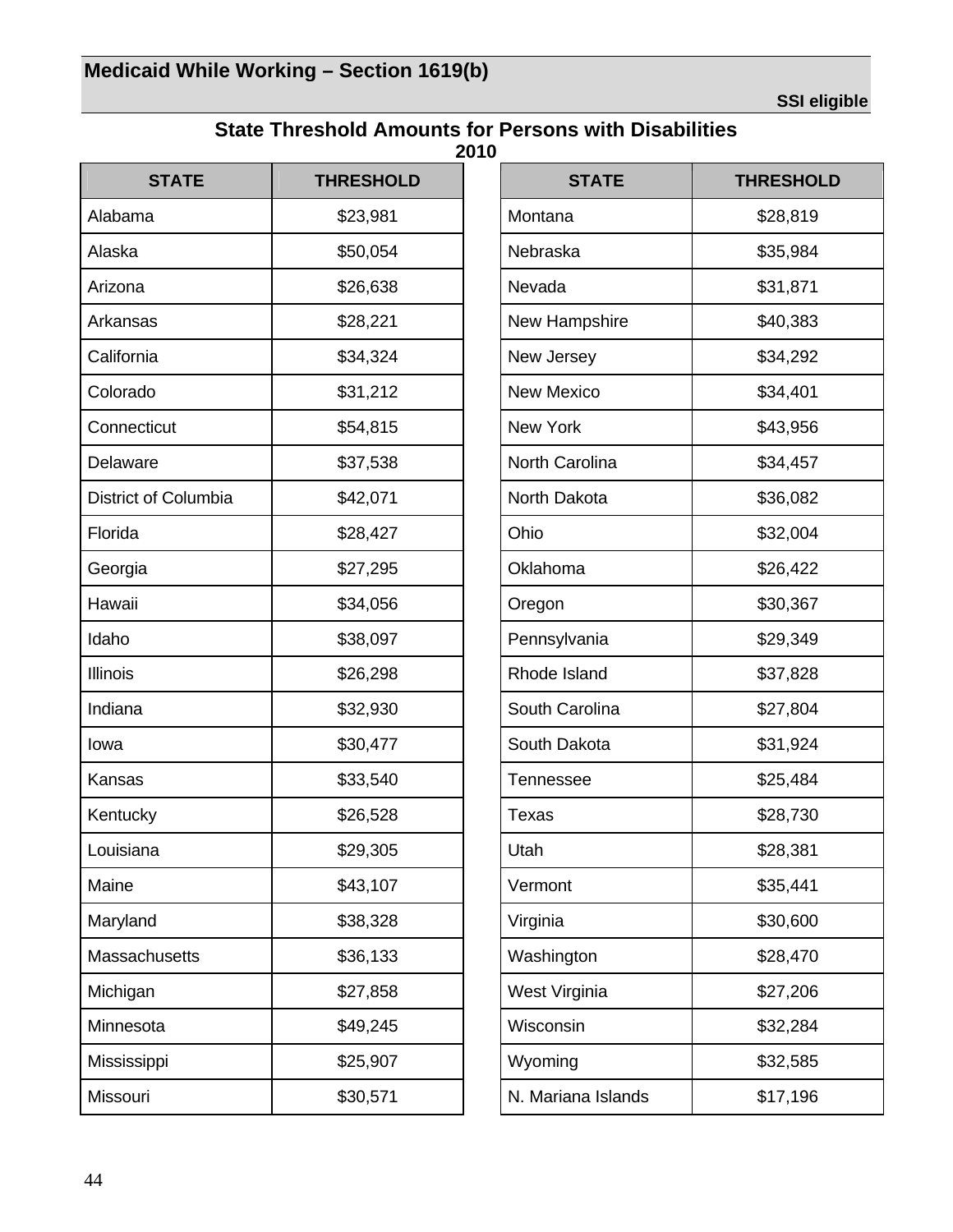# <span id="page-48-0"></span>**States with Separate Threshold Amounts for Blind Persons**

| 2010                 |                  |  |
|----------------------|------------------|--|
| <b>STATE</b>         | <b>THRESHOLD</b> |  |
| California           | \$37,252         |  |
| Iowa                 | \$31,005         |  |
| <b>Massachusetts</b> | \$36,982         |  |
| Nevada               | \$33,620         |  |
| Oregon               | \$30,967         |  |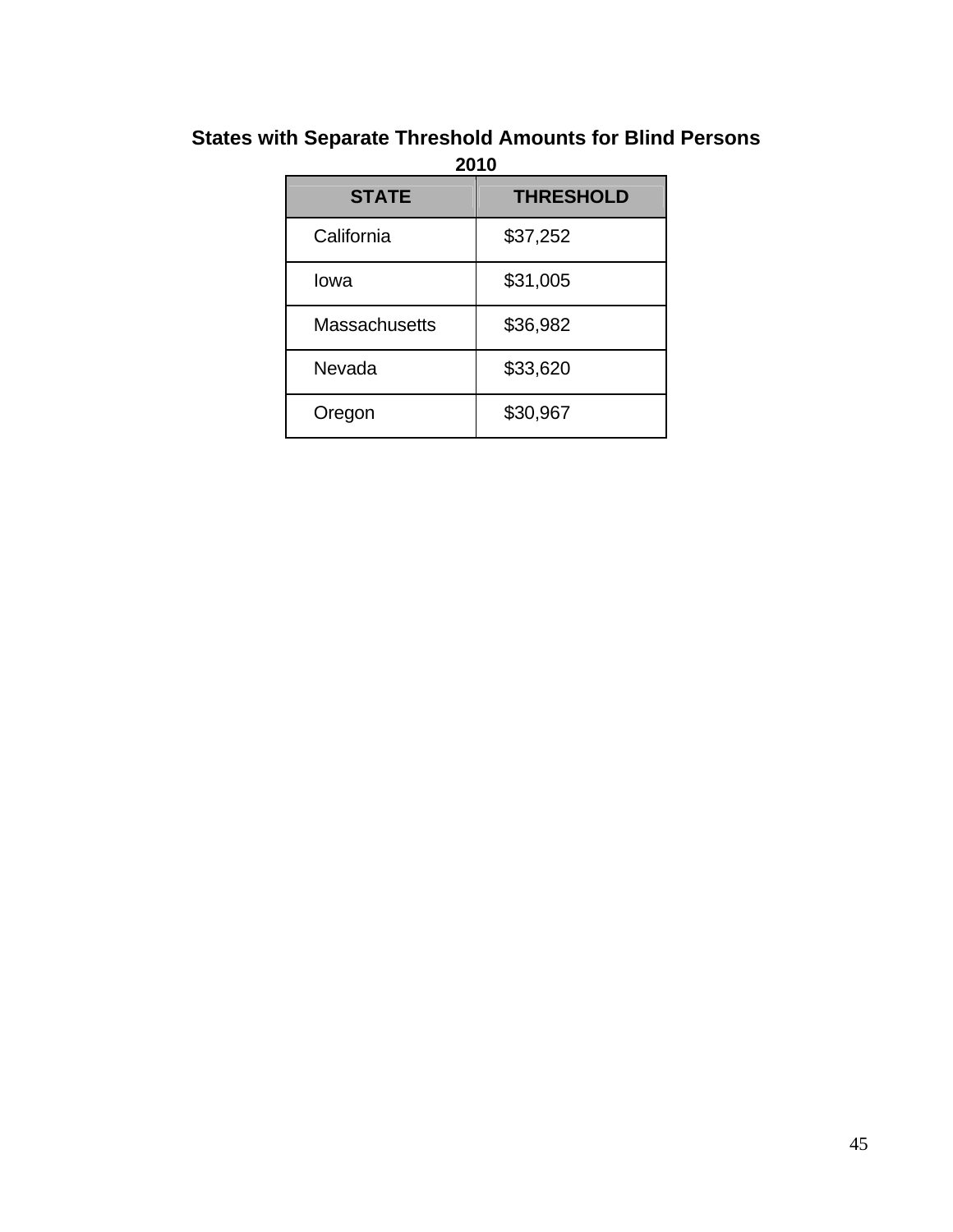# **Medicaid While Working – Section 1619(b)**

**SSI eligible** 

### **Do all states use the same Medicaid eligibility rules?**

Most states use our SSI eligibility rules to determine Medicaid eligibility. However, the following states use their own eligibility rules for Medicaid that are different from our SSI eligibility rules:

| Connecticut     | Minnesota     | Ohio     |
|-----------------|---------------|----------|
| Hawaii          | Missouri      | Oklahoma |
| <b>Illinois</b> | New Hampshire | Virginia |
| Indiana         | North Dakota  |          |

If you live in one of these states, you will continue to be eligible for Medicaid under section 1619(a) or 1619(b) if you were eligible for Medicaid in the month before you became eligible for section 1619.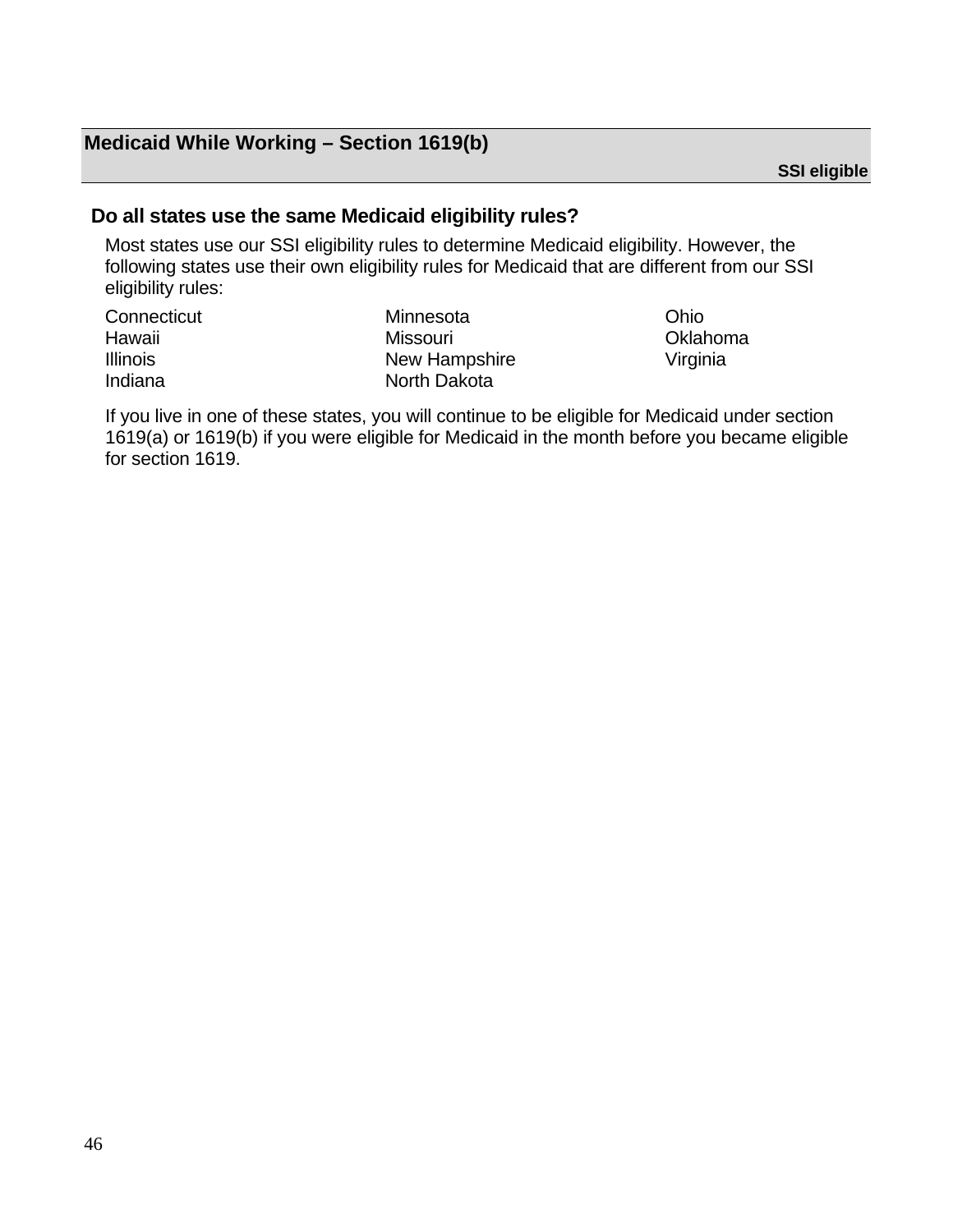# <span id="page-50-0"></span>**Special Rules For Persons Who Are Blind**

#### **What do you mean by special rules for persons who are blind?**

Employment supports, in general, are special rules that help you return to work or work for the first time. Congress included language in the law specifically to make it easier for persons who are blind to go to work. Some of these rules apply only to persons who are blind.

#### **How do we define blindness?**

Blindness is central visual acuity of 20/200 or less in the better eye with best correction, or a limitation in the field of vision in the better eye so that the widest diameter of the visual field subtends an angle of 20 degrees or less.

#### **Do the same conditions of blindness apply in SSDI and SSI?**

No. Under SSDI, this condition has to have lasted or is expected to last at least 12 months. There is no duration requirement for blindness under SSI.

#### **What employment supports are available only to persons who are blind?**

Blind work expenses (BWE) are available if you receive SSI based on blindness (see *page 48***).** Impairment-related work expenses (IRWE) are available if you receive SSDI based on blindness (see *page 23***).**

# **How SGA is Applied under SSDI to Persons Who Are Blind**

### **How is SGA applied to blind SSDI beneficiaries who work?**

We change the SGA level for beneficiaries who are blind every year to reflect changes in general wage levels. For the year 2010, if you are blind, average monthly earnings over \$1,640 will ordinarily demonstrate that you are performing SGA. This is higher than the current guideline for non-blind disabled workers.

**REMINDER:** If you are blind, you may use any or all of the deductions from earnings that apply to SGA decision.

#### **How is SGA applied to blind SSDI beneficiaries who are self-employed?**

We decide the SGA of self-employed persons who are blind solely on their earnings. We do not look at time spent in the business or services rendered as we do for non-blind self-employed persons.

#### **How is SGA applied to SSDI beneficiaries who are blind and age 55 or older?**

Special rules apply after your 55<sup>th</sup> birthday. If your earnings demonstrate SGA but your work requires a lower level of skill and ability than the work you did before age 55 or when you became blind, whichever is later, we will suspend, not terminate, your benefits. Your eligibility for SSDI benefits continues indefinitely, and we pay your benefits for any month earnings fall below SGA.

#### **Does SGA apply to persons who are blind under SSI?**

No. If you meet the medical definition of blindness, the law prohibits us from using SGA as a factor for your SSI eligibility. Your SSI eligibility continues until you medically recover, or we end your eligibility because of a non-disability-related reason. See *page 35* for an explanation of how we figure your SSI payment amount.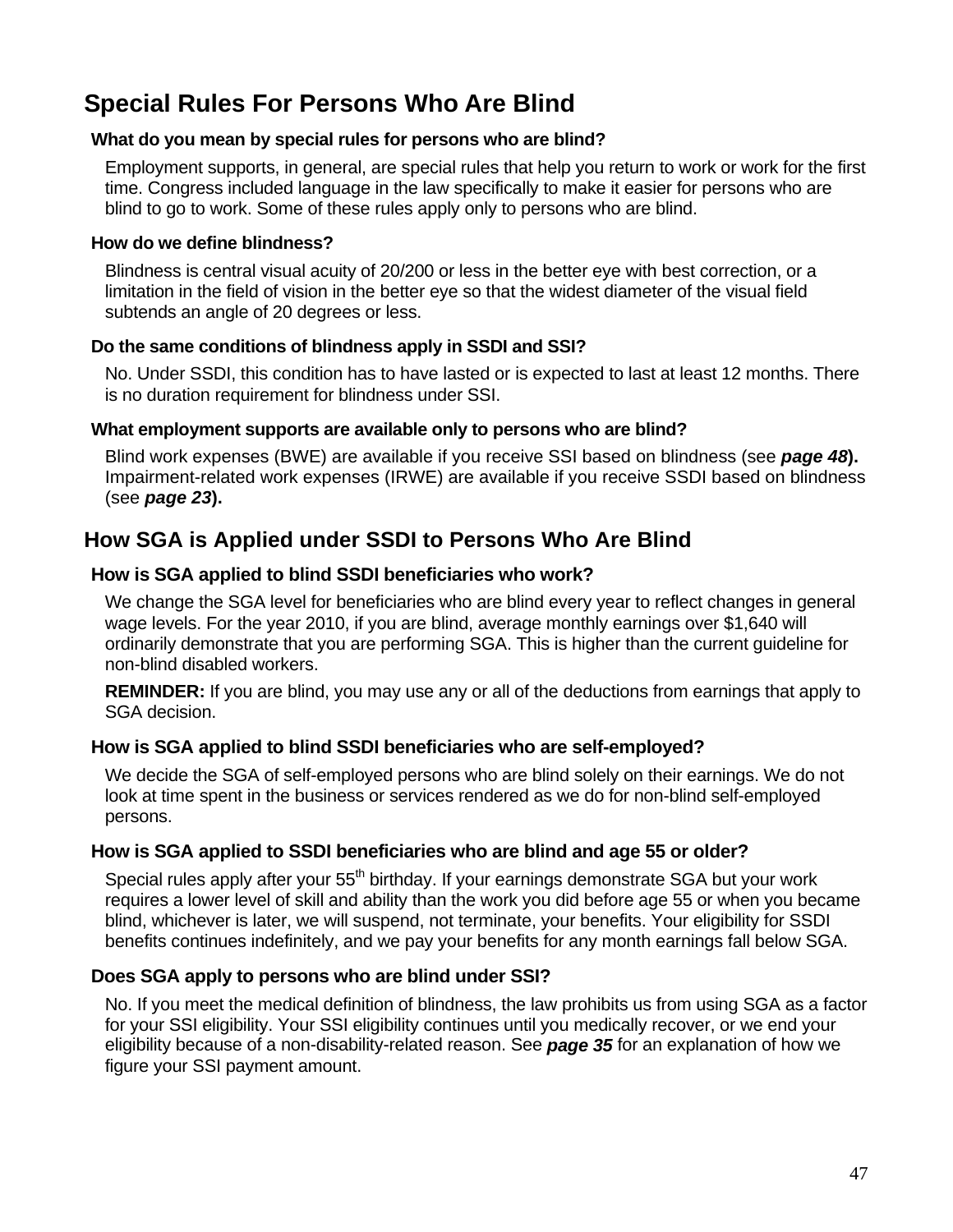### <span id="page-51-0"></span>**How do BWE help you?**

We do not count any earned income that you use to meet expenses that are needed to earn that income in deciding your SSI eligibility and your payment amount. To qualify you must be eligible for SSI based on blindness.

The BWE items do not have to be related to your blindness. When we figure your SSI payment amount, we treat items as BWE instead of IRWE. We do it this way because it always results in a higher SSI payment amount for you. The table below shows how your monthly payment would be affected by BWE versus IRWE.

### **Examples of BWE**

- **·** Service animal expenses
- **·** Transportation to and from work
- **·** Federal, state, and local income taxes
- **·** Social Security taxes
- **·** Attendant care services
- **·** Visual and sensory aids
- **·** Translation of materials into Braille
- **·** Professional association fees, and
- **·** Union dues.

### **Comparison of Monthly SSI Payment With BWE Versus IRWE**

| With \$40 BWE   |                                  | With \$40 IRWE |                                       |
|-----------------|----------------------------------|----------------|---------------------------------------|
| \$361           | Earned Income                    | \$361          | Earned Income                         |
| $-20$<br>\$341  | <b>General Income Exclusion</b>  | $-20$<br>\$341 | <b>General Income Exclusion</b>       |
| $-65$<br>\$276  | Earned Income Exclusion          | - 65<br>\$276  | <b>Earned Income Exclusion</b>        |
| $-138$<br>\$138 | $\frac{1}{2}$ Remaining Earnings | $-40$<br>\$236 | <b>Impairment Related Wk Expenses</b> |
| $-40$           | <b>Blind Work Expenses</b>       | <u> 118</u>    | 1/ <sub>2</sub> Remaining Earnings    |
| \$98            | Countable Income                 | \$118          | Countable Income                      |
| \$674           | 2010 Federal Benefit Rate        | \$674          | 2010 Federal Benefit Rate             |
| $-98$           | Countable Income                 | $-118$         | Countable Income                      |
| \$576           | <b>SSI Payment</b>               | \$556          | <b>SSI Payment</b>                    |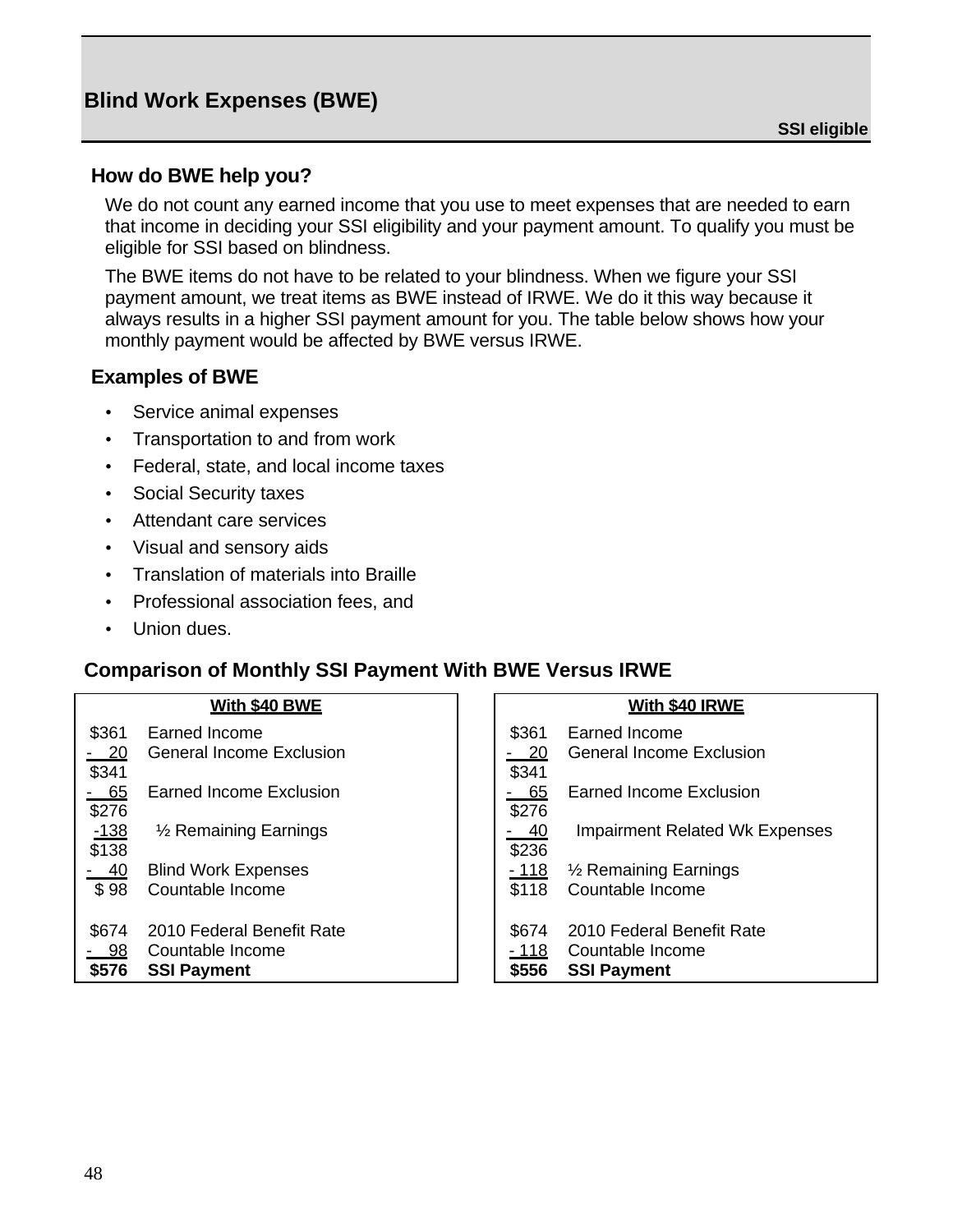# <span id="page-52-0"></span>**Accommodations for Persons Who Are Blind or Visually Impaired**

We recognize our duty to inform you of your rights and responsibilities under our programs.

### **Website**

We make every reasonable effort to maintain the accessibility of our websites:

- **·** *[www.socialsecurity.gov/disabilityresearch](http://www.socialsecurity.gov/disabilityresearch)*
- **·** *[www.socialsecurity.gov/redbook](http://www.socialsecurity.gov/redbook)*
- **·** *[www.socialsecurity.gov/work](http://www.socialsecurity.gov/work)*

#### **Letters**

We can send letters and other correspondence to you by first class mail followed by a telephone call to explain the information in the letter; by first class mail, without a telephone call, or by certified mail. Please let us know your preference.

### **Publications are available in alternate formats**

This book, *The Red Book*, and some other publications are available in alternative media. You can get some of these materials in Braille, audiocassette tape, disk, or enlarged print form. A list of the publications available in alternate formats can be found on our website at: *[www.socialsecurity.gov/pubs/alt-pubs.html.](http://www.socialsecurity.gov/pubs/alt-pubs.html)*

You may order these publications while you are online, or you may contact our Braille Services Team by telephone at: **410-965-6414**, or **410-965-6407**, or by fax at **410-965-6413**. TTY users may call **1-800-325-0778.**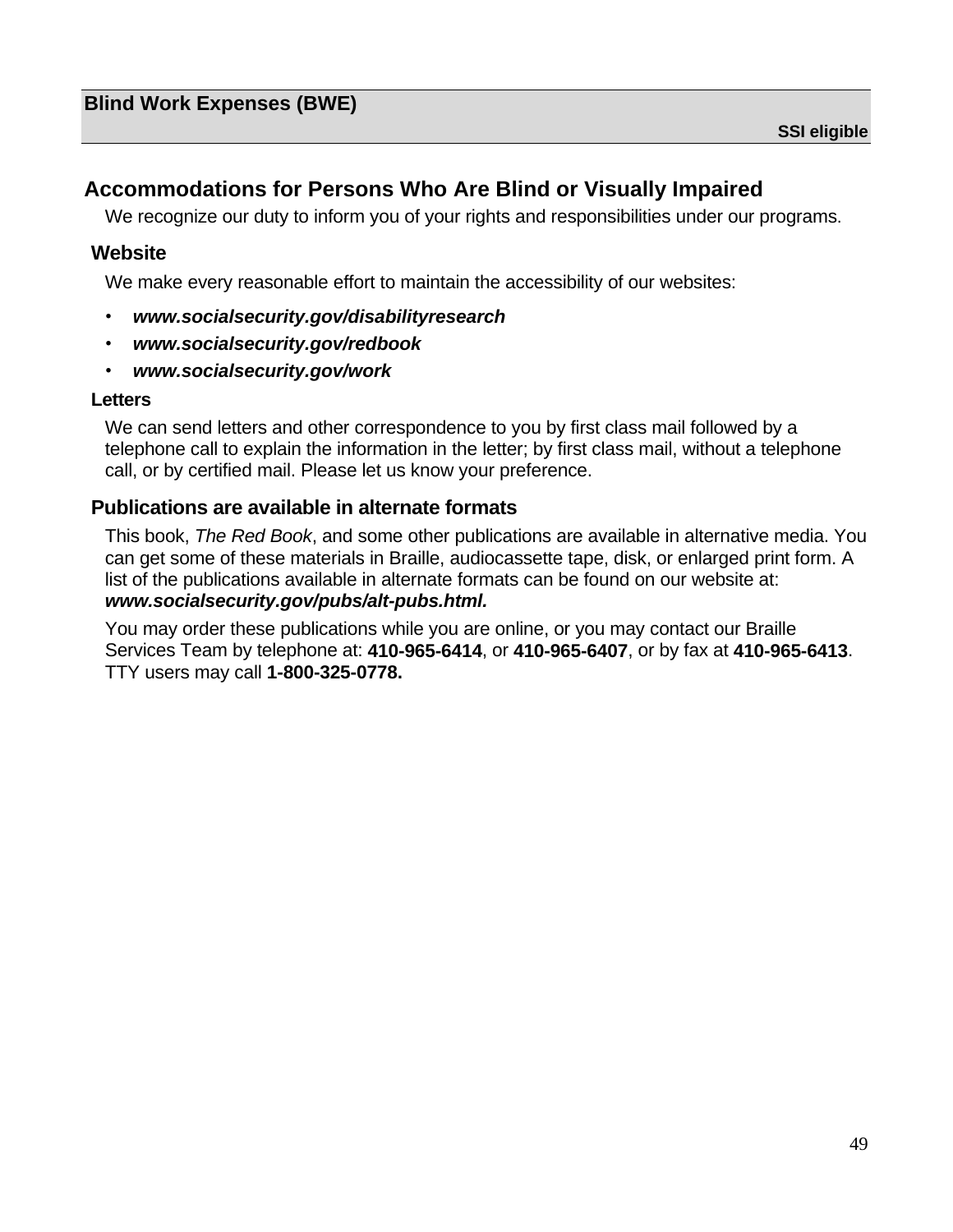# <span id="page-53-0"></span>**ADDITIONAL HELP WITH HEALTH CARE FOR PERSONS WITH DISABILITIES**

# **Medicaid Buy-In for Working Persons with Disabilities**

## **How does it help you?**

Your state may allow you to buy Medicaid if you are disabled and no longer entitled to free Medicaid because you returned to work.

# **How do you qualify?**

You may qualify if you:

- **·** Meet the definition of "disabled" under the Social Security Act; *and*
- **·** Would be eligible for Supplemental Security Income (SSI) payments if it were not for your earnings.

If you are not an SSI recipient, your state decides if you are disabled. Your state will not consider whether you are working when it makes that decision.

### **How can you get more information?**

Contact your state Medical Assistance office. Call **1-800-MEDICARE** to get their telephone number. (TTY users call **1-877-486-2048**.) Ask about the Medicaid buy-in program.

# **Help with Medicare Part A Premiums**

### **How does it help you?**

If you are under age 65, disabled, and no longer entitled to free Medicare Hospital Insurance Part A because you successfully returned to work, you may be eligible for a program that helps pay your Medicare Part A monthly premium.

# **How do you qualify?**

To be eligible for this help, you must:

- **·** Continue to have a disabling impairment; *and*
- **·** Sign up for Premium Hospital Insurance (Part A); *and*
- **·** Have limited income; *and*
- **·** Have limited resources; *and*
- **·** Not already be eligible for Medicaid.

# **For more information**

To find out more about this program, contact your state Medical Assistance office. Call **1-800-MEDICARE** to get their telephone number. (TTY users call **1-877-486-2048**. Ask about Medicare for Qualified Disabled and Working Persons.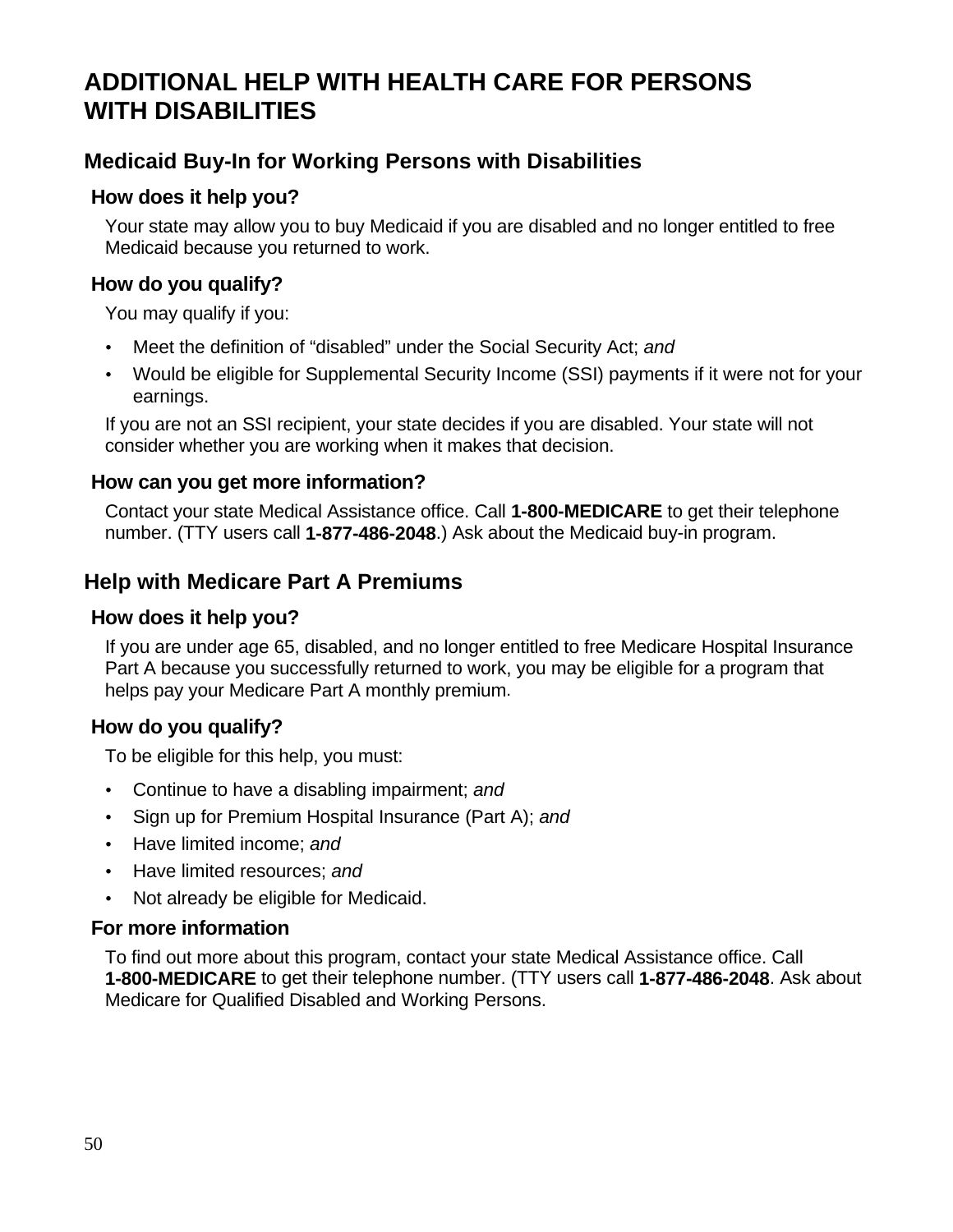# <span id="page-54-0"></span>EXAMPLE OF CONCURRENT BENEFITS WITH EMPLOYMENT SUPPORTS

Many persons are eligible for benefits under both the SSDI and SSI programs at the same time. We use the term "concurrent" when persons are eligible for benefits under both programs. Below we describe how a person's concurrent benefits would be affected by his return to work.

**Tom files applications** for Social Security Disability Insurance (SSDI) benefits and Supplemental Security Income (SSI) on February 27, 2004. His medical condition caused him to stop work beginning February 14, 2004. We call this date his "alleged onset date" of disability.

### **Tom is approved for disability benefits.**

Tom receives an award letter on June 7, 2004, stating he is approved for disability benefits with his alleged onset date of February 14, 2004.

- **March 2004** Tom's SSI benefits begin the month after he filed his application. He is eligible for \$564 per month (the FBR in 2004). Tom also becomes eligible for Medicaid.
- **August 2004** Tom's SSDI benefits begin. This is the month after Tom completed his 5-month waiting period. The 5 months began the first full month after Tom's approved onset date of 2/14/04. The 5 months were March, April, May, June, and July 2004. Tom is eligible to receive SSDI benefits beginning August 2004. His monthly benefit amount is \$300 which reduces his SSI to \$284:

\$300 SSDI - \$20 general income exclusion = \$280 countable income

 $$564$  FBR -  $$280$  countable income =  $$284$  SSI payment

#### **Tom qualifies for Medicare.**

**August 2006** Tom qualifies for Medicare after 24 months of entitlement to SSDI benefits. Medicare Hospital Insurance (Part A) is premium-free; Medicare Supplemental Medical Insurance (Part B) is optional but there is a premium. Tom's state pays his Part B premium for him because he is eligible for SSI and has been covered by Medicaid since March 2004. Tom now has both Medicare and Medicaid. Medicare is the primary payer and Medicaid is the secondary payer.

### **Tom wants to work.**

**December 2008** Tom contacts his local Social Security office on December 7, 2008, to learn how a job will affect his SSDI, SSI, and health insurance benefits. Tom is a certified auto mechanic, and a local car dealership has offered him a job.

### **Tom returns to work**.

**January 2009** Tom begins work at the car dealership. The dealership pays him \$1,600 a month. If Tom's medical condition is expected to improve, we may start a continuing disability review at any time to determine if he still meets the disability requirements.

### **How Tom's work affects his SSDI benefits**.

**January 2009** Tom's Trial Work Period (TWP) begins. During the TWP, Tom can continue to receive full SSDI benefits for at least 9 months regardless of the amount of his earnings. Each month that Tom earns over \$700 in 2009 (\$720 in 2010) will count as a TWP service month. His TWP ends with the 9th month of service in a rolling 60-month period.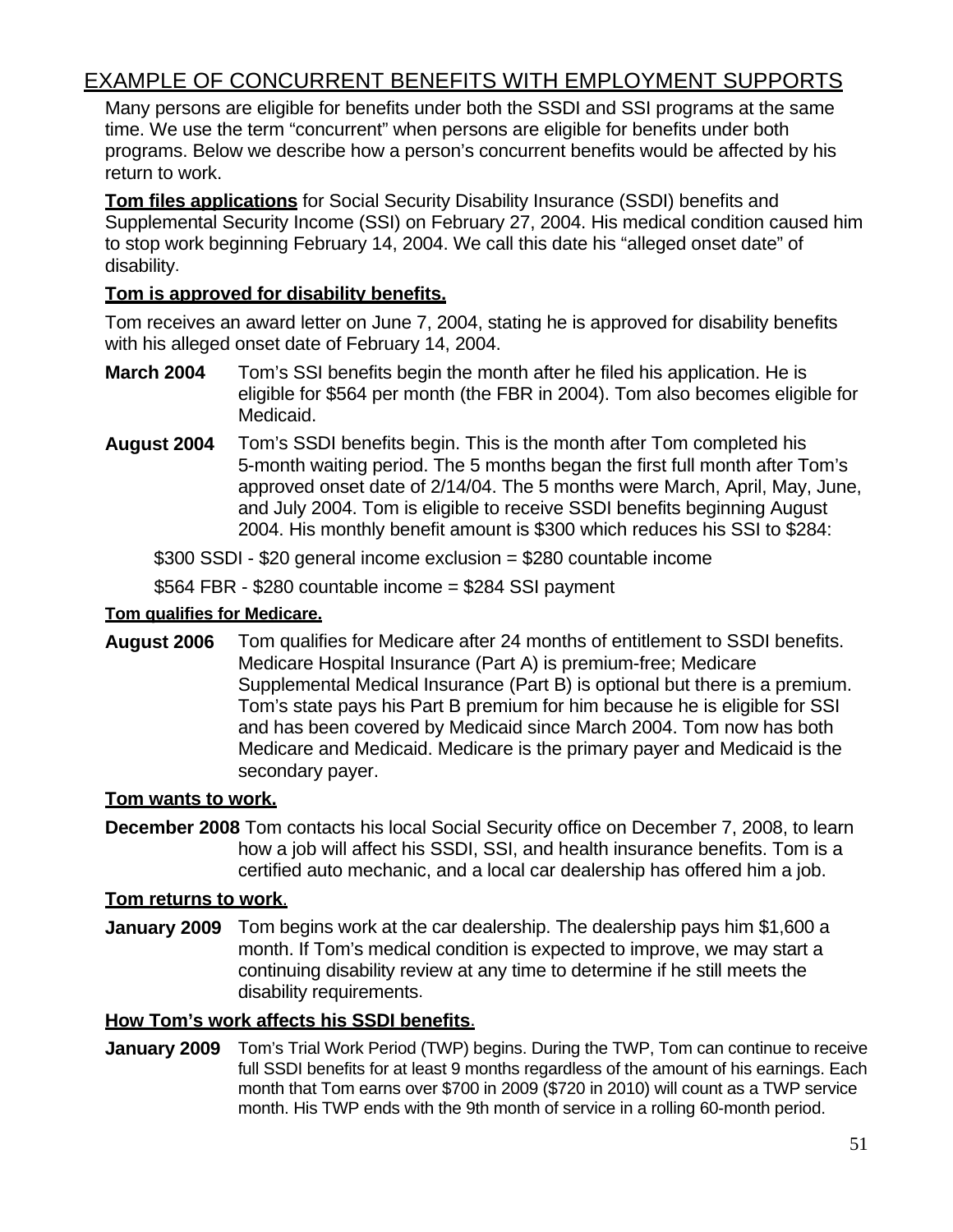- **September 2009** Tom provides pay stubs showing his steady work activity since January 2009. We determine Tom's TWP months are January, February, March, April, May, June, July, August, and September 2009. Tom completes his TWP in September 2009.
- **October 2009** Tom's TWP has ended and his EPE begins. This is the month after his TWP ended. For the next 36 months (through September 2012), Tom will be paid benefits for any month he does not work over the Substantial Gainful Activity (SGA) level. We refer to this 36-month period of time as the re-entitlement period. During these 36 months, benefits can be reinstated based on Tom's level of work activity. The SGA level for 2009 was \$980 per month for non-blind persons (\$1000 in 2010).

## **Is Tom performing SGA?**

We know from Tom's pay stubs that he receives \$1,600 a month in wages. Tom tells us that he is able to complete only 4 car repairs a day, compared to his co-workers who complete an average of 6-8 car repairs a day. Tom believes he is paid the same salary as his fellow co-workers. If this is the case, Tom's employer may be subsidizing his wages.

We contact the employer and learn that the employer is paying Tom \$1,600 a month, the same rate as experienced employees who complete 6-8 repairs a day. The employer pays Tom the same rate as the experienced employees because he knows about Tom's disability and understands it takes him longer to complete tasks. The employer calculates that the actual worth of Tom's services is \$1,400 a month. This means that Tom has a monthly subsidy of \$200 which is the difference between what he is paid (\$1,600) and what his employer says his services are worth (\$1,400).

Tom takes a taxi to and from work and provides receipts which show this cost is \$350 per month. Tom's treating physician confirms that his condition prevents him from driving. He cannot take public transportation because crowded situations aggravate his condition. Since Tom pays for his work transportation and there is a medical need for him to take a taxi, we can deduct the cost of his transportation expenses as Impairment-Related Work Expenses (IRWE).

We use Tom's subsidy and IRWE to calculate his SGA earnings as follows:

\$1,600 wages - \$200 employer subsidy - \$350 IRWE = **\$1,050 SGA earnings**

\$1,050 is over the monthly SGA level for 2009 of \$980, so Tom is engaging in SGA in the first month of his EPE, October 2009.

### **Tom's SGA level work activity affects his benefits in the EPE.**

**January 2010** Tom's SSDI benefits are stopped. He was ceased in 10/09 because we determined he is engaging in SGA. Tom can be paid for the month of cessation and the 2 following months. We refer to these 3 months as the "grace period". Tom's grace period months are October, November, and December 2009.

> For any month that Tom's earning fall below the SGA limit during his 36-month re-entitlement period, his benefits can be reinstated without filing a new application. If Tom's benefits are reinstated during the re-entitlement period, he can continue to collect benefits if his work activity is below the SGA limit, even after the 36-month re-entitlement period ends.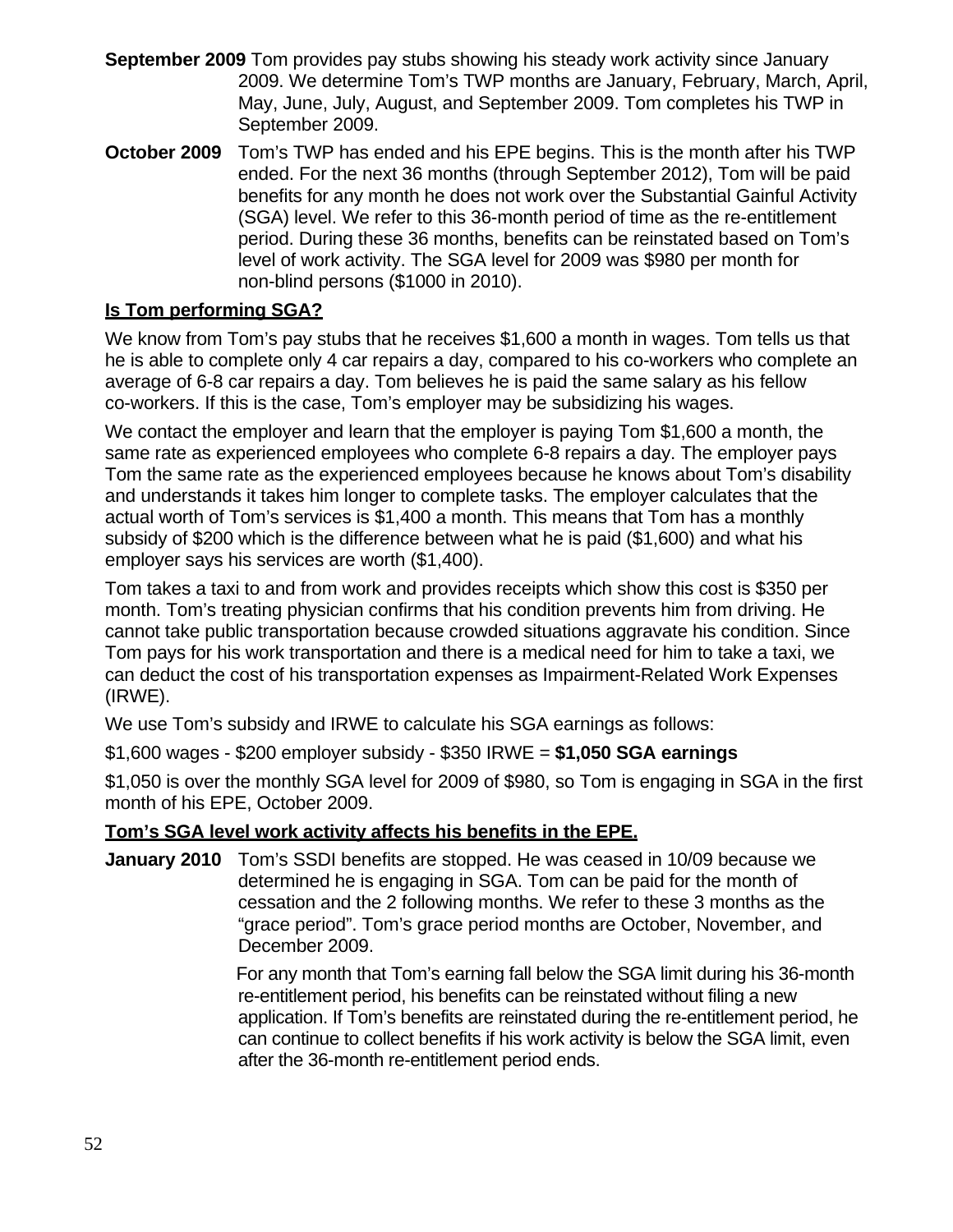### **Will Tom's entitlement to SSDI terminate?**

**October 2012** Tom's entitlement will terminate if his work activity continues at over the SGA level. This is the first month after the end of the 36-month EPE. Tom's entitlement may stop earlier than October 2012 if he no longer meets our disability requirements.

### **How does Tom's work activity affect his SSI benefit?**

SGA rules are different for SSI. For SSI disability benefits, SGA is considered only at the time the initial claim is filed (unless the disability is blindness). SGA is not an issue after a person becomes eligible for SSI. However, we must determine whether the person continues to meet the non-disability requirements, including income and resources. We will determine the effect of Tom's earnings on his SSI eligibility and payment amount on a month-by-month basis.

**January 2009** Tom's income for 1/09 through 12/09 is SSDI of \$300 per month and wages of \$1,600 per month. Because Tom's monthly income does not change, the calculation will be the same for all months in 2009.

> First, we figure his countable unearned income by subtracting the \$20 general income exclusion from his SSDI:

### \$300 SSDI - \$20 = **\$280 countable unearned income**

 Next, we calculate his countable earned income by first subtracting the \$65 earned income exclusion from his wages:

 $$1,600 - $65 = $1,535$ 

From this amount, we deduct the \$350 IRWE for the taxi transportation:

 $$1,535 - $350$  IRWE =  $$1,185$ 

 *NOTE:* Tom's subsidy is not an earned income exclusion for SSI; it applies only to the SSDI SGA determination. This means we cannot subtract the \$300 monthly subsidy when we figure his SSI payment and eligibility. However, the IRWE deduction applies to both the SSDI SGA and SSI payment determinations.

The second step in figuring Tom's earned income is to divide this result by 2:

### \$1,185 ÷ 2 = **\$592.50 countable earned income**

 We now add the countable unearned income and the countable earned income to determine total countable income:

 \$280 countable unearned income + 592.50 countable earned income = **\$872.50 total countable income** 

 Finally, we subtract the total countable income from the SSI FBR to determine SSI eligibility and payment amount:

\$674 (FBR in 1/09) - \$872.50 countable income = **\$0 SSI payment**

 Tom will not receive SSI payments for January 2009 through December 2009 because of his SSDI benefits and monthly earnings. However, he still will be eligible for SSI and Medicaid While Working (under section 1619(b) of the Social Security Act) as long as his earnings remain under his state's threshold amount, he needs the Medicaid coverage, and he continues to be eligible for SSI except for his earnings.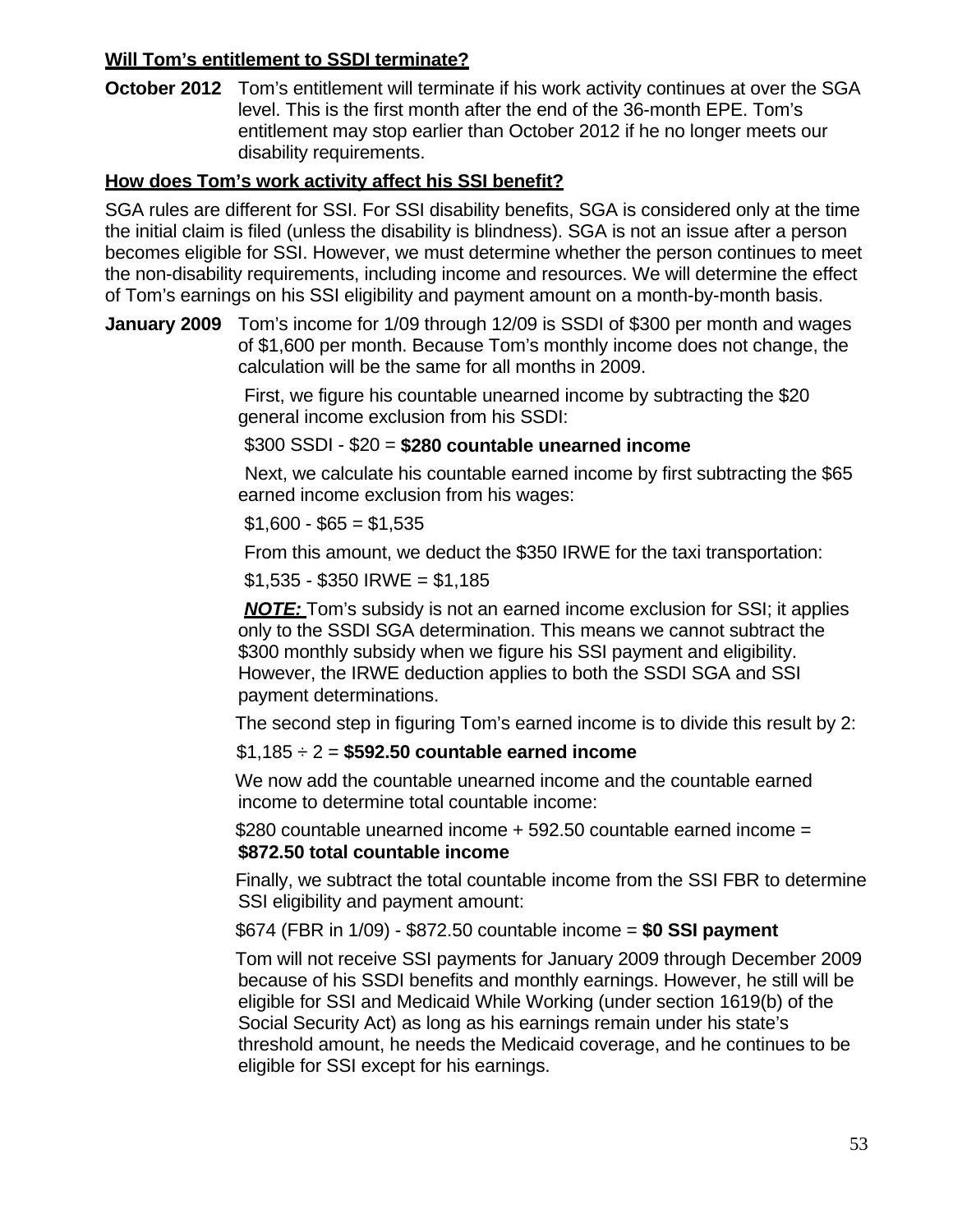Tom will not receive SSDI benefits beginning January 2009 as long as he works over the SGA level.

**January 2010** Tom reports that he received a pay increase to \$1,900 per month beginning in January. His IRWE has increased to \$400 per month. Tom's only income is his wages since he is not receiving an SSDI payment. Here is how we figure his SSI eligibility and payment amount for January 2010.

> We subtract *both* the general income exclusion and earned income exclusion from monthly earnings:

> \$1,900 wages - \$20 general income exclusion - \$65 earned income exclusion = **\$1,815**

\$1,815 - \$400 IRWE = \$1,415 ÷ 2 = **\$707.50** countable earned income

\$674 (FBR in 1/10) - \$707.50 countable income = **\$0 SSI payment**

Tom is not eligible for any SSI payment unless his earnings or IRWE change.

# **Will Tom continue to have Medicaid?**

Medicaid will continue as long as Tom's earnings are below his state's threshold amount, he needs the Medicaid coverage, and his eligibility for SSI payments is prevented only by his earnings. During this time, he is eligible for an SSI payment for any month that his countable income is under the FBR amount. When Tom's earnings exceed the state threshold amount, his Medicaid will end. However, he may then be eligible to buy into Medicaid if he resides in a state that has the optional Medicaid buy-in program.

### **Will Tom continue to have Medicare?**

Tom will no longer receive SSDI payments, but his Medicare coverage will continue for at least 93 months after his TWP period (which ended 9/09) as long as he continues to have a disabling impairment (has not medically improved). Tom's Medicare coverage would end on June 30, 2017 and would terminate on July 1, 2017.

Tom could then choose to purchase Premium Medicare Hospital Insurance coverage (Part A). If he purchases Part A, he can purchase Part B. He can qualify for the

Part A reduced rate since he has earned at least 30 quarters of coverage. Tom's Medicare Insurance (Parts A and B) premiums will be based on the rates in 2017, the year his premium-free coverage ends.

Tom will have to file an application with Social Security if he decides to purchase Medicare coverage in 2017. He will also have to undergo a medical continuing disability review. Tom can purchase Medicare coverage if we determine that his medical condition has not improved after conducting this review.

If Tom still has Medicare when he turns age 65, it will automatically convert to Medicare under the Aged provisions.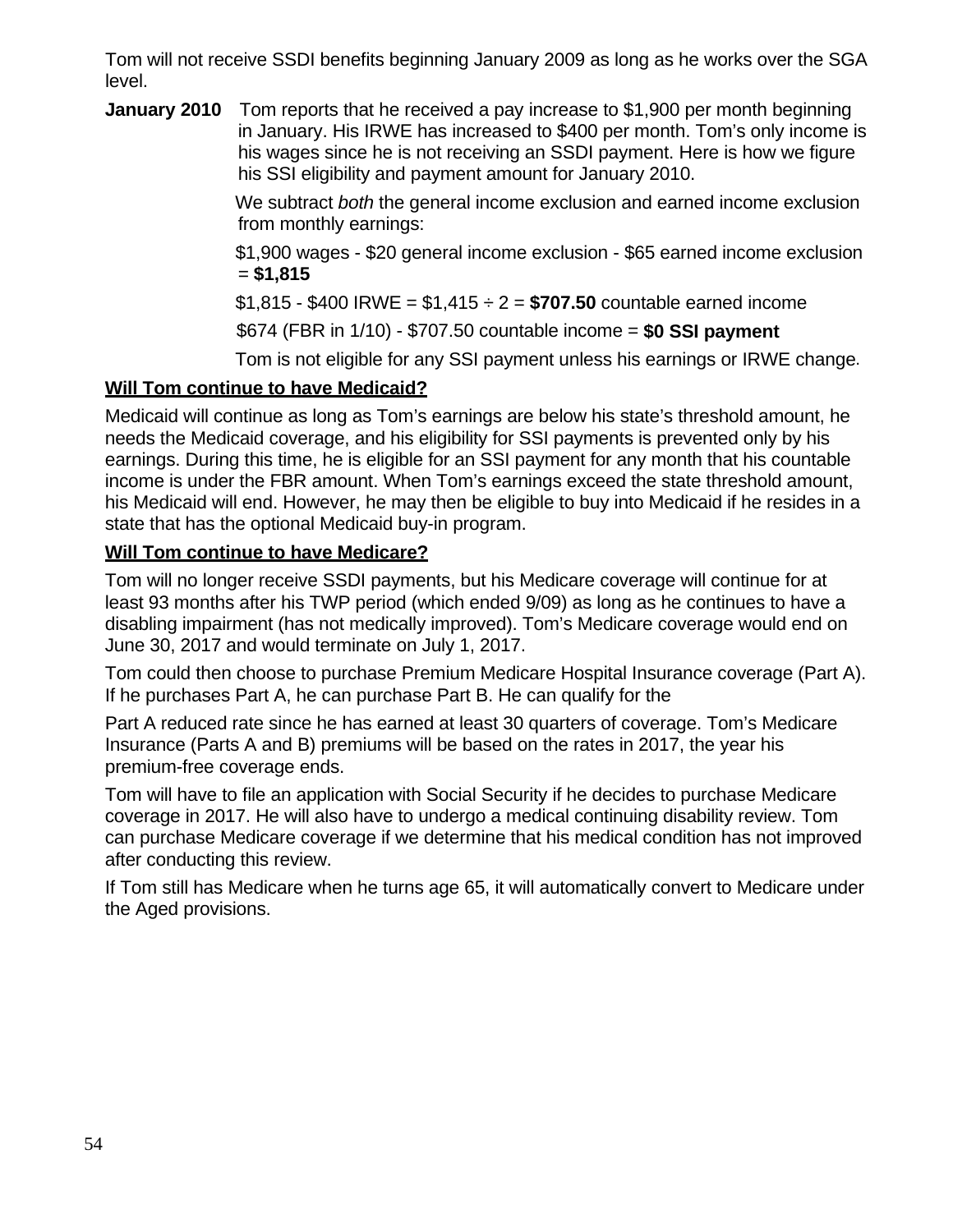## **SUMMARY OF EXAMPLE WITH CONCURRENT BENEFITS**

# **Example Timeline 3/04** SSI and Medicaid start **8/04** SSDI benefits start **8/06** Medicare starts **1/09** Starts work TWP begins SSI stops due to earnings **9/09** TWP ends **10/09** EPE begins Work at SGA continues SSDI benefits cease, grace months for payment are 10/09-12/09 **9/12** EPE ends Extended Medicare begins **10/12** SSDI termination month Medicaid ends if earnings are over state threshold amount **7/17** Extended Medicare stops May be able to purchase Premium HI and/or buy into Medicaid **9/17** Last month to file for EXR if no longer working and still disabled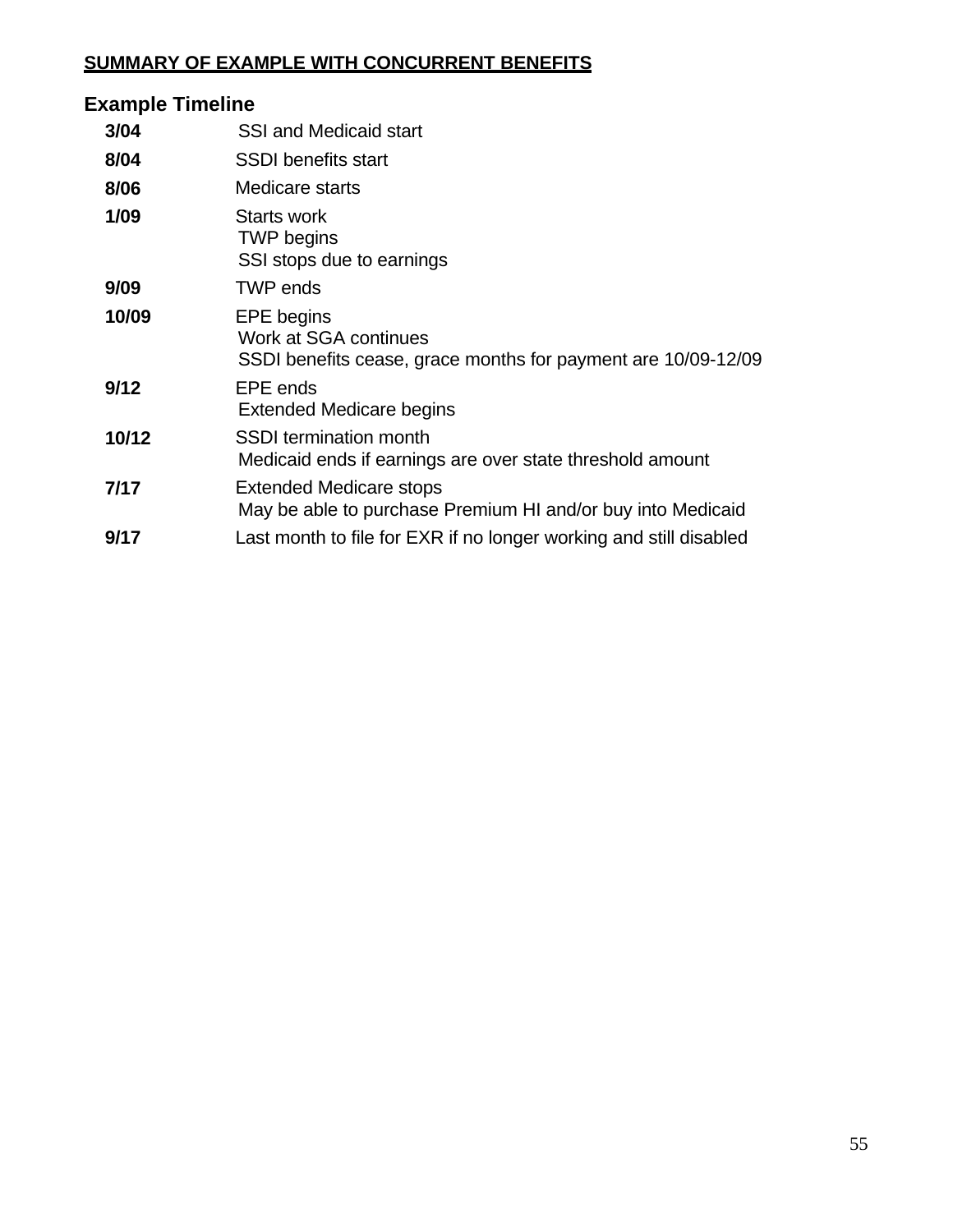<span id="page-59-0"></span>

| <b>ACRONYMS</b> |                                                              |  |  |  |
|-----------------|--------------------------------------------------------------|--|--|--|
| <b>AFIA</b>     | Assets for Independence Act                                  |  |  |  |
| <b>AWIC</b>     | Area Work Incentive Coordinator                              |  |  |  |
| <b>BPQY</b>     | <b>Benefits Planning Query</b>                               |  |  |  |
| <b>BWE</b>      | <b>Blind Work Expenses</b>                                   |  |  |  |
| <b>CMS</b>      | <b>Centers for Medicare &amp; Medicaid Services</b>          |  |  |  |
| <b>CDB</b>      | <b>Childhood Disability Benefits</b>                         |  |  |  |
| <b>CWIC</b>     | <b>Community Work Incentives Coordinator</b>                 |  |  |  |
| <b>DDS</b>      | <b>Disability Determination Services</b>                     |  |  |  |
| <b>DOL</b>      | Department of Labor                                          |  |  |  |
| <b>DPN</b>      | Disability Program Navigator                                 |  |  |  |
| <b>EARN</b>     | <b>Employer Assistance Referral Network</b>                  |  |  |  |
| <b>EN</b>       | <b>Employment Network</b>                                    |  |  |  |
| <b>EPE</b>      | <b>Extended Period of Eligibility</b>                        |  |  |  |
| <b>EXR</b>      | <b>Expedited Reinstatement</b>                               |  |  |  |
| <b>FBR</b>      | <b>Federal Benefit Rate</b>                                  |  |  |  |
| <b>FICA</b>     | <b>Federal Insurance Contributions Act</b>                   |  |  |  |
| <b>IDA</b>      | Individual Development Account                               |  |  |  |
| <b>IRS</b>      | <b>Internal Revenue Service</b>                              |  |  |  |
| <b>IRWE</b>     | Impairment-Related Work Expenses                             |  |  |  |
| <b>P&amp;A</b>  | Protection and Advocacy                                      |  |  |  |
| <b>PABSS</b>    | Protection and Advocacy for Beneficiaries of Social Security |  |  |  |
| <b>PASS</b>     | Plan for Achieving Self-Support                              |  |  |  |
| <b>PESS</b>     | <b>Property Essential for Self-Support</b>                   |  |  |  |
| <b>SEIE</b>     | <b>Student Earned Income Exclusion</b>                       |  |  |  |
| <b>SGA</b>      | <b>Substantial Gainful Activity</b>                          |  |  |  |
| <b>SSA</b>      | Social Security Administration                               |  |  |  |
| <b>SSDI</b>     | Social Security Disability Insurance                         |  |  |  |
| <b>SSI</b>      | <b>Supplemental Security Income</b>                          |  |  |  |
| <b>TTW</b>      | <b>Ticket to Work</b>                                        |  |  |  |
| <b>TANF</b>     | Temporary Assistance to Needy Families                       |  |  |  |
| <b>TWP</b>      | <b>Trial Work Period</b>                                     |  |  |  |
| <b>UWA</b>      | <b>Unsuccessful Work Attempt</b>                             |  |  |  |
| <b>VR</b>       | <b>Vocational Rehabilitation</b>                             |  |  |  |
| <b>WIPA</b>     | Work Incentives Planning and Assistance                      |  |  |  |
| <b>WISE</b>     | <b>Work Incentives Seminar Events</b>                        |  |  |  |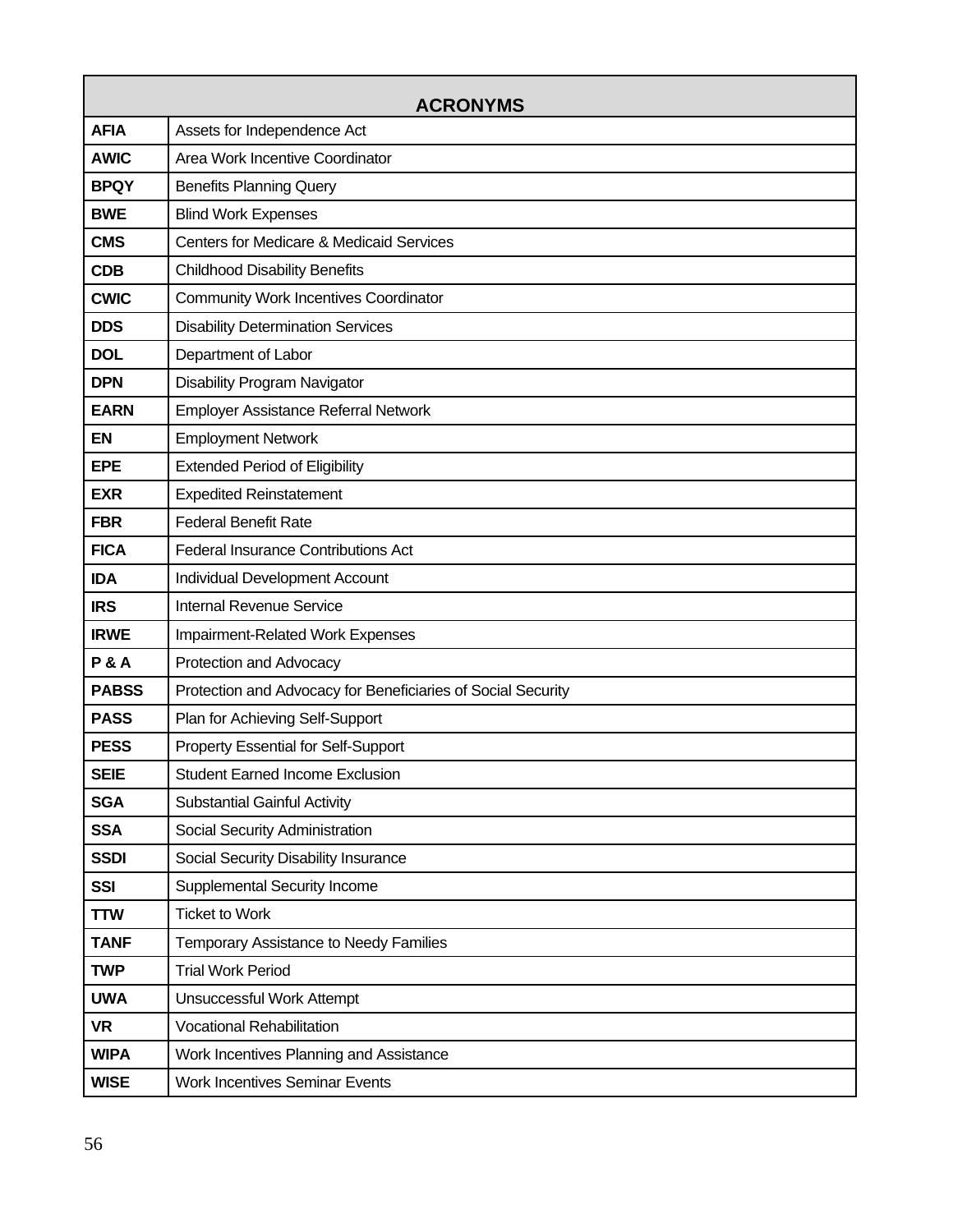<span id="page-60-0"></span>

| <b>GLOSSARY</b>                                                     |                                                                                                                                                                                                                                                                                                                                                                                          |  |  |  |
|---------------------------------------------------------------------|------------------------------------------------------------------------------------------------------------------------------------------------------------------------------------------------------------------------------------------------------------------------------------------------------------------------------------------------------------------------------------------|--|--|--|
| <b>Blind Work Expenses</b><br>(SSI)                                 | If you are blind, we do not count any earned income that you use to meet<br>expenses in earning that income when we decide your SSI eligibility and<br>payment amount.                                                                                                                                                                                                                   |  |  |  |
| <b>Break-Even Point (SSI)</b>                                       | The dollar amount of total income that will (after applicable deductions are<br>applied) reduce the SSI payment to zero in a given set of case facts. Your<br>break-even point depends on your earned and unearned income, living<br>arrangements, applicable income exclusions, and state supplement, if any.                                                                           |  |  |  |
| <b>Continuing Disability</b><br><b>Review (SSDI and SSI)</b>        | Our process of obtaining complete current information about your condition<br>to decide if your SSDI and/or SSI benefits should continue.                                                                                                                                                                                                                                                |  |  |  |
| <b>Continuation of</b><br><b>Medicare Coverage</b><br>(SSDI)        | You can receive at least 93 consecutive months of Medicare hospital and<br>supplemental medical insurance after the trial work period. This provision allows<br>health insurance to continue when you go to work and are engaging in SGA.                                                                                                                                                |  |  |  |
| <b>Countable Income (SSI)</b>                                       | The amount of money left after we have subtracted all available deductions<br>from your total income. We use this amount to decide your SSI eligibility and<br>payment amounts.                                                                                                                                                                                                          |  |  |  |
| <b>Countable Income Test</b><br>(SSDI)                              | One of the tests we may use to evaluate self-employment income if you<br>received SSDI benefits for 24 months.                                                                                                                                                                                                                                                                           |  |  |  |
| <b>Expedited</b><br><b>Reinstatement</b>                            | Qualified persons may request reinstatement of benefits, within 5 years of<br>benefits having stopped, without having to file a new application. Up to 6<br>months of provisional benefits are available while we make a decision on the<br>request.                                                                                                                                     |  |  |  |
| <b>Extended Period of</b><br><b>Eligibility (SSDI)</b>              | During the 36 consecutive months following the trial work period, if you<br>qualify, we may restart your SSDI benefits without a new application,<br>disability determination, or waiting period.                                                                                                                                                                                        |  |  |  |
| <b>Impairment-Related</b><br><b>Work Expenses</b><br>(SSDI and SSI) | We deduct the cost of items and services that you need to work because of<br>your impairment; for example, attendant care services and medical devices,<br>when we decide if you are engaging in SGA. It does not matter if you also<br>need the items for normal daily activities. We can usually deduct the cost of<br>these same items from earned income to figure your SSI payment. |  |  |  |
| Income (SSI)                                                        | SSI income is:                                                                                                                                                                                                                                                                                                                                                                           |  |  |  |
|                                                                     | Earned income – money received from wages, including from a<br>sheltered workshop or work activity center, self-employment<br>earnings, and some royalties and honoraria; and                                                                                                                                                                                                            |  |  |  |
|                                                                     | Unearned income – money received from all other sources; for<br>$\bullet$<br>example, gifts, interest, Social Security, veteran's benefits, and<br>pensions. Unearned income also includes "in-kind income" (food<br>or shelter) and "deemed income" (some of the income of a<br>spouse, parent, or sponsor of an alien).                                                                |  |  |  |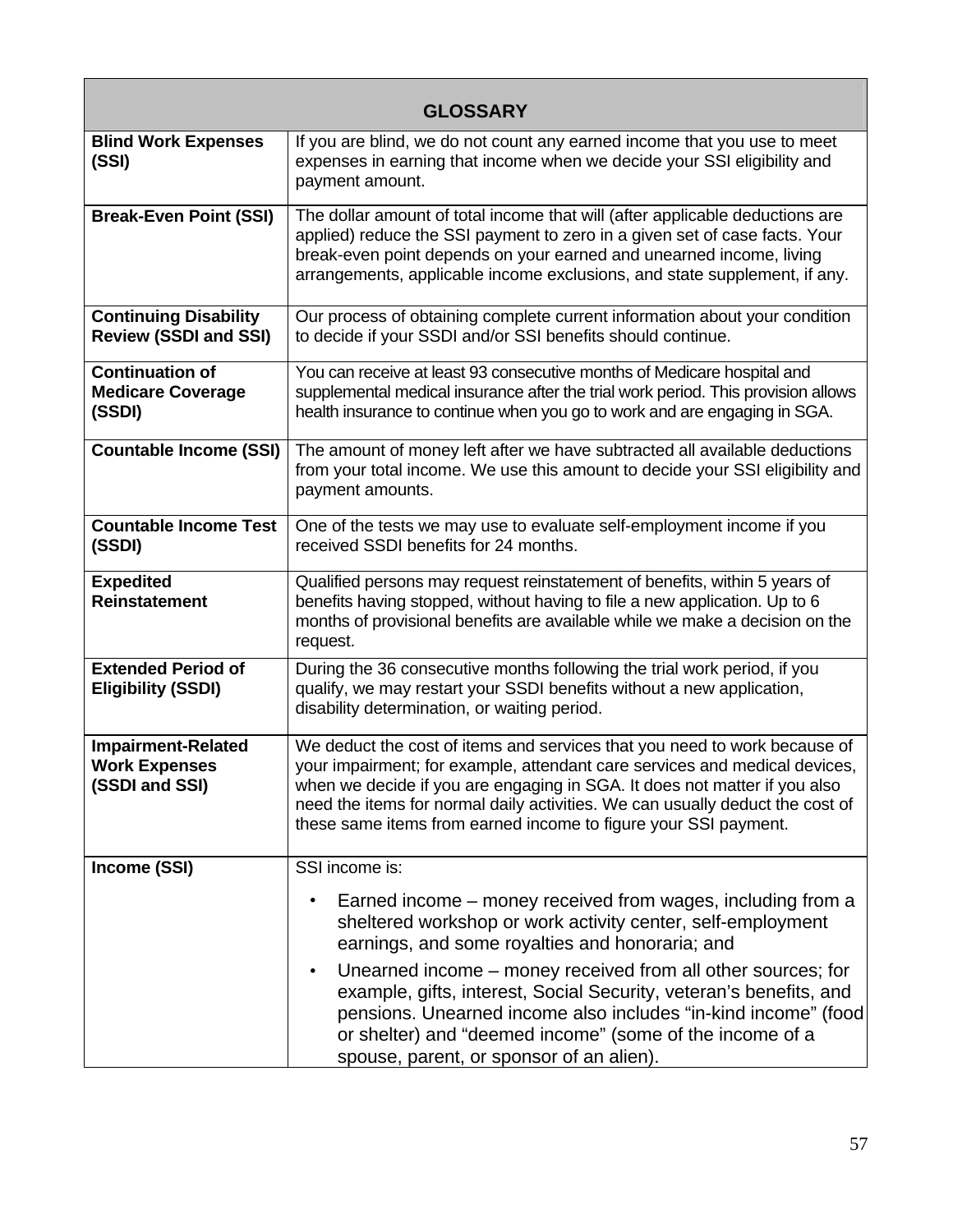| <b>GLOSSARY</b>                                                                   |                                                                                                                                                                                                                                                                                                                                                                                                                                                                                                       |  |  |  |
|-----------------------------------------------------------------------------------|-------------------------------------------------------------------------------------------------------------------------------------------------------------------------------------------------------------------------------------------------------------------------------------------------------------------------------------------------------------------------------------------------------------------------------------------------------------------------------------------------------|--|--|--|
| <b>Medicaid (SSI)</b><br>(Medi-Cal in California,<br><b>AHCCS in Arizona)</b>     | Medical coverage provided to a person by the state title XIX program.                                                                                                                                                                                                                                                                                                                                                                                                                                 |  |  |  |
| <b>Medicaid Protection for</b><br><b>Persons with</b>                             | A state may provide Medicaid coverage for persons with disabilities who:                                                                                                                                                                                                                                                                                                                                                                                                                              |  |  |  |
| <b>Disabilities Who Work</b>                                                      | have earnings that are too high to qualify under current rules;<br>and                                                                                                                                                                                                                                                                                                                                                                                                                                |  |  |  |
|                                                                                   | are at least 16, but less than 65 years of age; and<br>$\bullet$                                                                                                                                                                                                                                                                                                                                                                                                                                      |  |  |  |
|                                                                                   | meet state resource and income limits.                                                                                                                                                                                                                                                                                                                                                                                                                                                                |  |  |  |
|                                                                                   | A state may also provide Medicaid coverage to these persons when they<br>lose coverage due to medical improvement, but who still have a medically<br>determinable severe impairment.                                                                                                                                                                                                                                                                                                                  |  |  |  |
| <b>Medical Improvement</b><br><b>Expected (SSDI and</b><br>SSI)                   | When we decide you have a disabling impairment, we also decide that the<br>disabling impairment(s) may improve; we document that your case will need<br>a future review.                                                                                                                                                                                                                                                                                                                              |  |  |  |
| <b>Medicare (SSDI)</b>                                                            | Health insurance program for eligible disabled persons and persons age 65<br>or older usually consisting of:                                                                                                                                                                                                                                                                                                                                                                                          |  |  |  |
|                                                                                   | Hospital Insurance under Medicare (Part A)<br>$\bullet$                                                                                                                                                                                                                                                                                                                                                                                                                                               |  |  |  |
|                                                                                   | Supplementary Medical Insurance under Medicare (Part B);<br>and                                                                                                                                                                                                                                                                                                                                                                                                                                       |  |  |  |
|                                                                                   | Voluntary prescription drug coverage with a Prescription Drug<br>Provider (PDP) under Part D.                                                                                                                                                                                                                                                                                                                                                                                                         |  |  |  |
|                                                                                   | Low-income beneficiaries with Medicare can get Extra Help paying their<br>prescription drug coverage premiums by filing an application with SSA.<br>More information is available at:<br>www.socialsecurity.gov/prescriptionhelp.                                                                                                                                                                                                                                                                     |  |  |  |
| <b>Medicare for Persons</b><br><b>With Disabilities Who</b><br><b>Work (SSDI)</b> | Some persons with disabilities who have returned to work can buy<br>continued Medicare coverage when their premium-free Medicare ends due<br>to work activity. States are required to help pay the hospital insurance<br>premiums for some working persons with disabilities.                                                                                                                                                                                                                         |  |  |  |
| <b>Plan to Achieve</b><br><b>Self-Support (SSI)</b>                               | Under an approved PASS, you may set aside income and/or resources over<br>a reasonable time period that will enable you to reach a work goal to become<br>financially self-supporting. You then can use the income and resources that<br>you set aside to obtain occupational training or education, purchase<br>occupational equipment, establish a business, etc. We do not count the<br>income and resources that you set aside under a PASS when we decide SSI<br>eligibility and payment amount. |  |  |  |
| <b>Property Essential to</b><br><b>Self-Support (SSI)</b>                         | We do not count some or all of certain property necessary for self-support<br>when we apply the SSI resources test.                                                                                                                                                                                                                                                                                                                                                                                   |  |  |  |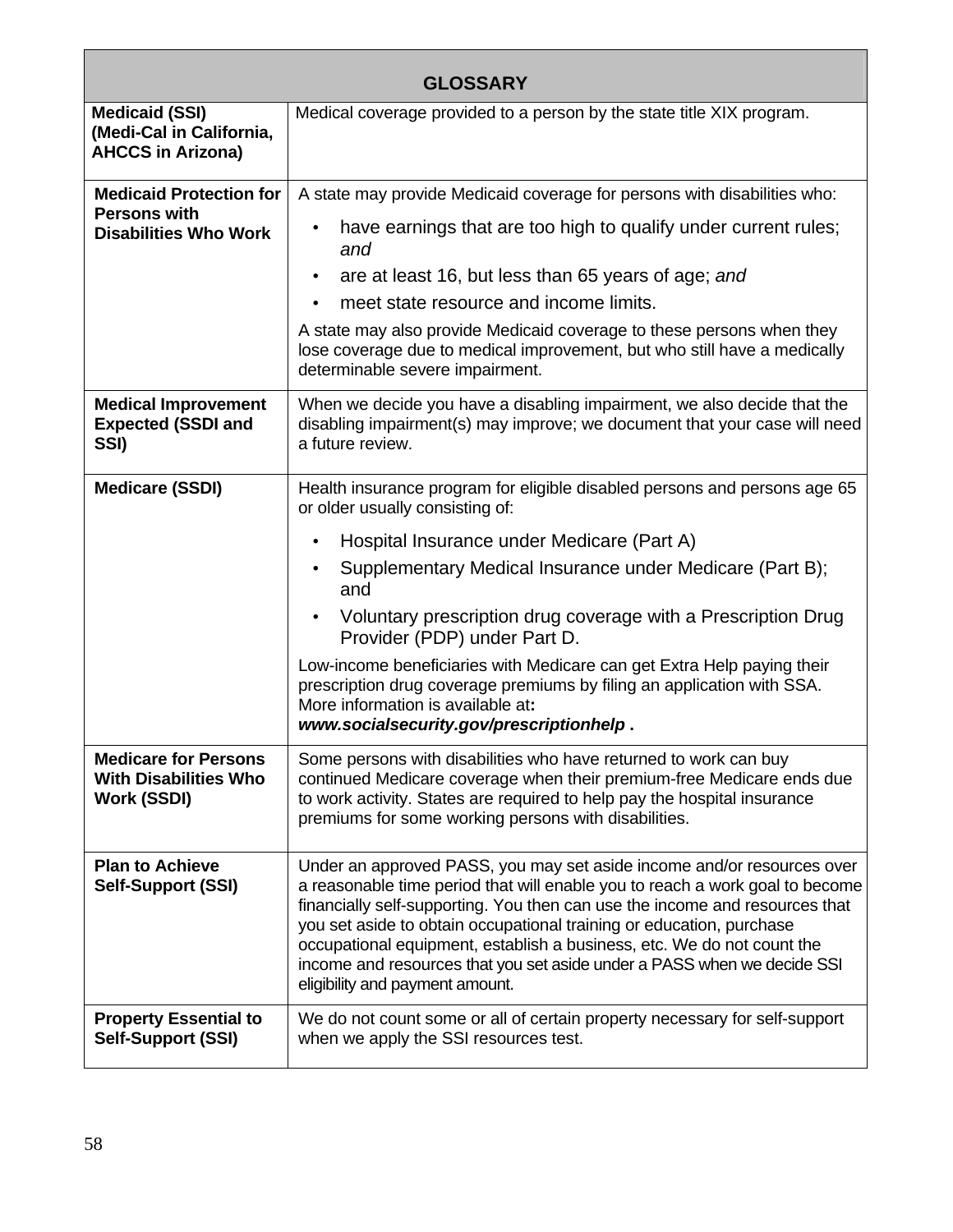| <b>GLOSSARY</b>                                                   |                                                                                                                                                                                                                                                                                                                                                                                                                                                                                                                                                   |  |  |  |
|-------------------------------------------------------------------|---------------------------------------------------------------------------------------------------------------------------------------------------------------------------------------------------------------------------------------------------------------------------------------------------------------------------------------------------------------------------------------------------------------------------------------------------------------------------------------------------------------------------------------------------|--|--|--|
| <b>Resources (SSI)</b>                                            | Resources are anything you own; for example, a bank account, stocks,<br>business assets, real property, or personal property that you can use for<br>your support and maintenance. We do not count all your resources when we<br>decide your<br>SSI eligibility.                                                                                                                                                                                                                                                                                  |  |  |  |
| <b>Substantial Gainful</b><br><b>Activity (SSDI and SSI)</b>      | We evaluate the work activity of persons claiming or receiving disability<br>benefits under SSDI, and/or claiming benefits because of a disability (other<br>than blindness) under SSI. Under both programs, we use earnings<br>guidelines to evaluate your work activity to decide whether the work activity<br>is substantial gainful activity, and whether we may consider you disabled<br>under the law. While this is only one of the tests used to decide if you are<br>disabled, it is a critical first step in the disability evaluation. |  |  |  |
| <b>SSDI</b>                                                       | Social Security Disability Insurance authorized under title II of the Social Security<br>Act.                                                                                                                                                                                                                                                                                                                                                                                                                                                     |  |  |  |
| <b>SSI</b>                                                        | Supplemental Security Income program authorized under title XVI of the<br>Social Security Act.                                                                                                                                                                                                                                                                                                                                                                                                                                                    |  |  |  |
| <b>Subsidy and Special</b><br><b>Conditions (SSDI and</b><br>SSI) | Supports you receive on the job that may result in more pay than the actual<br>value of the work you perform. We use only the actual value of the work you<br>perform when we make a SGA decision.                                                                                                                                                                                                                                                                                                                                                |  |  |  |
| The Three Tests (SSDI)                                            | We may use one of these to evaluate self-employment income when a<br>person initially applies for SSDI and prior to the person's receiving SSDI<br>benefits for 24 months. The three tests are also used when evaluating work<br>activity in the re-entitlement period after benefits have ended due to SGA.                                                                                                                                                                                                                                      |  |  |  |
| <b>Trial Work Period</b><br>(SSDI)                                | The TWP is an incentive for the personal rehabilitation efforts of SSDI<br>beneficiaries who work. The trial work period lets you test your ability to<br>work or run a business for at least 9 months and receive full SSDI benefits,<br>if you report your work activity and your impairment does not improve.                                                                                                                                                                                                                                  |  |  |  |
| <b>Unincurred Business</b><br><b>Expenses</b>                     | Support contributed to your self-employment effort by someone else. If you<br>are self-employed, we deduct unincurred business expenses from earnings<br>when we make a SGA decision.                                                                                                                                                                                                                                                                                                                                                             |  |  |  |
| <b>Unsuccessful Work</b><br><b>Attempt</b>                        | An effort to do substantial work (in employment or self-employment) that<br>you stopped or reduced to below the SGA level after a short time (6 months<br>or less). This change must have resulted because of your impairment, or<br>the removal of special conditions related to your impairment that was<br>essential to the further performance of your work. We do not count earnings<br>during a UWA when we make an SGA decision.                                                                                                           |  |  |  |